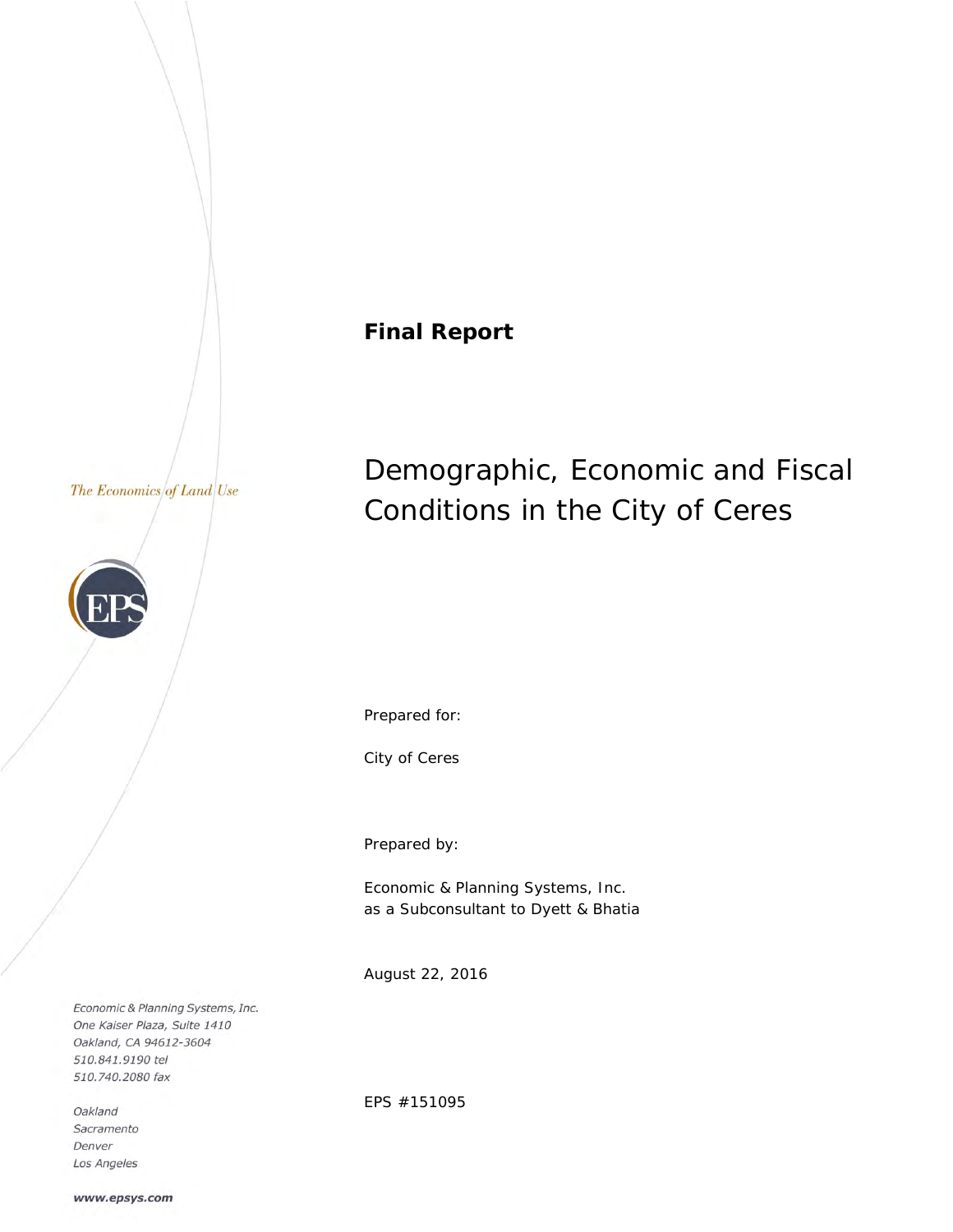# Table of Contents

| $\mathbf{1}$ .   |  |
|------------------|--|
|                  |  |
| 2.               |  |
|                  |  |
|                  |  |
|                  |  |
|                  |  |
|                  |  |
|                  |  |
|                  |  |
|                  |  |
|                  |  |
|                  |  |
|                  |  |
| 3.               |  |
|                  |  |
|                  |  |
|                  |  |
|                  |  |
|                  |  |
| $\overline{4}$ . |  |
|                  |  |
|                  |  |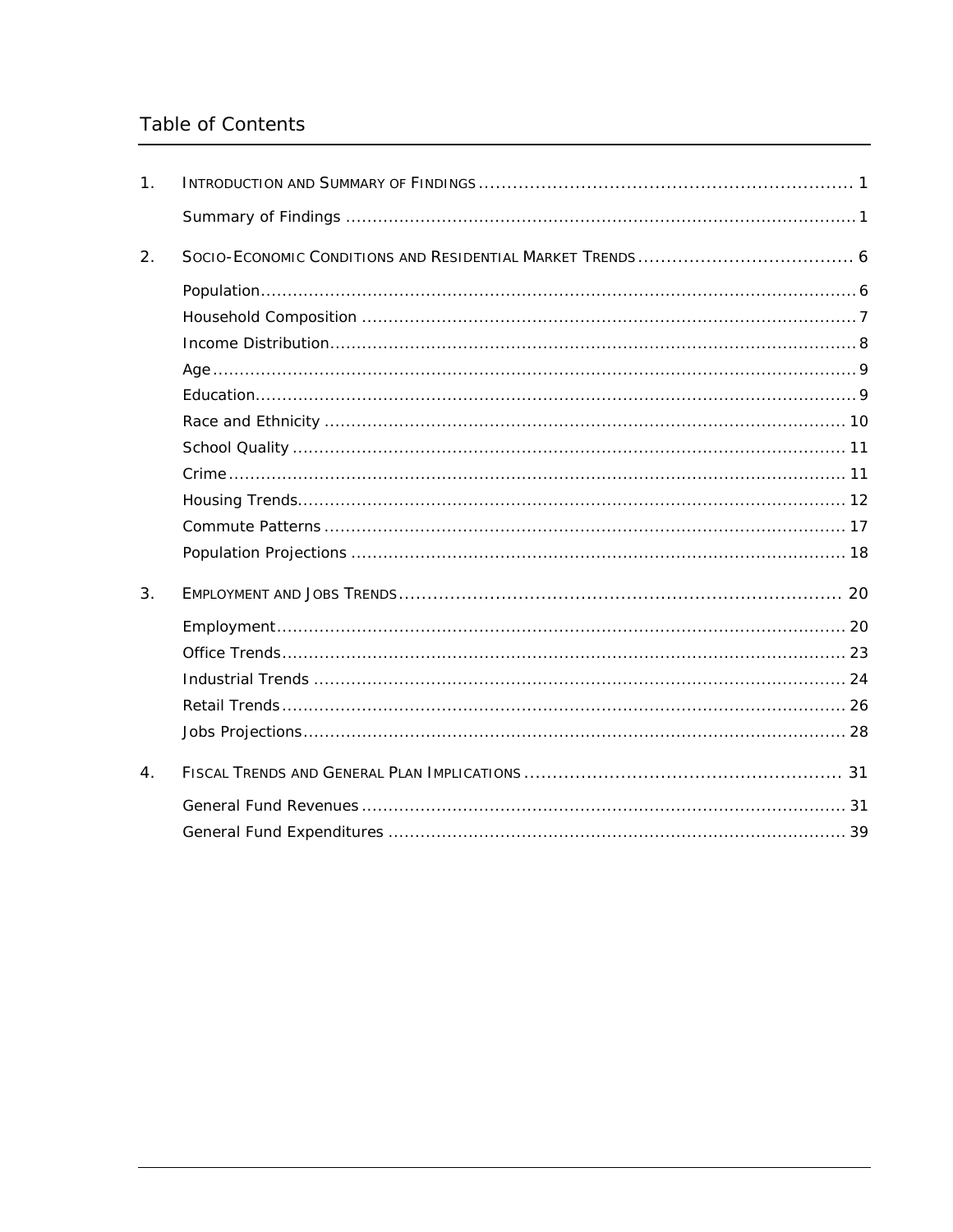# List of Tables

| Table 1  |                                                             |
|----------|-------------------------------------------------------------|
| Table 2  |                                                             |
| Table 3  |                                                             |
| Table 4  |                                                             |
| Table 5  |                                                             |
| Table 6  |                                                             |
| Table 7  |                                                             |
| Table 8  |                                                             |
| Table 9  |                                                             |
| Table 10 |                                                             |
| Table 11 |                                                             |
| Table 12 |                                                             |
| Table 13 |                                                             |
| Table 14 |                                                             |
| Table 15 |                                                             |
| Table 16 |                                                             |
| Table 17 |                                                             |
| Table 18 |                                                             |
| Table 19 |                                                             |
| Table 20 |                                                             |
| Table 21 |                                                             |
| Table 22 |                                                             |
| Table 23 |                                                             |
| Table 24 |                                                             |
| Table 25 | Summary of General Fund Revenues (Constant 2015 Dollars) 33 |
|          |                                                             |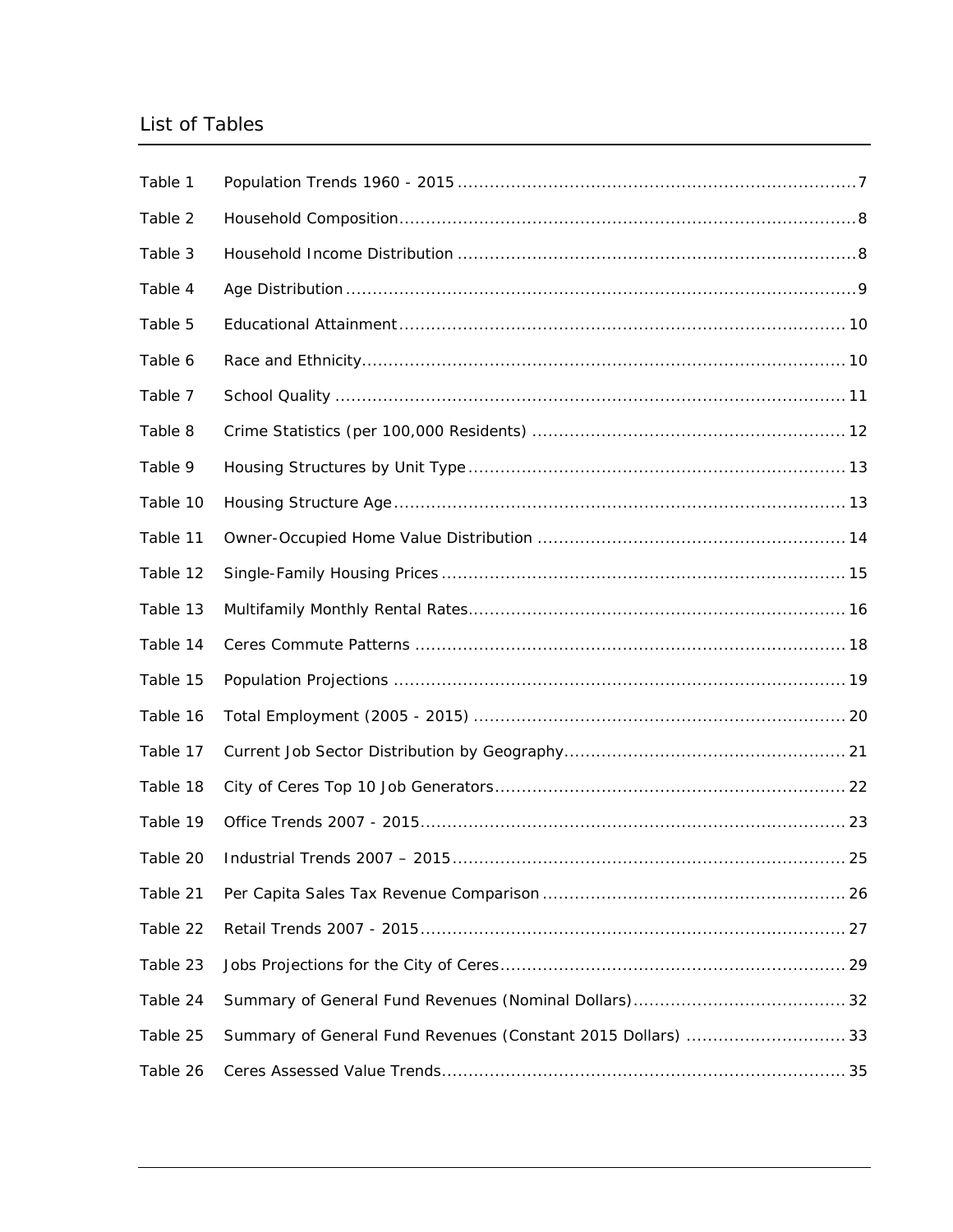# List of Tables (continued)

| Table 27 Summary of General Fund Expenditures (Nominal Dollars)  41       |
|---------------------------------------------------------------------------|
| Table 28 Summary of General Fund Expenditures (Constant 2015 Dollars)  42 |
|                                                                           |

# List of Figures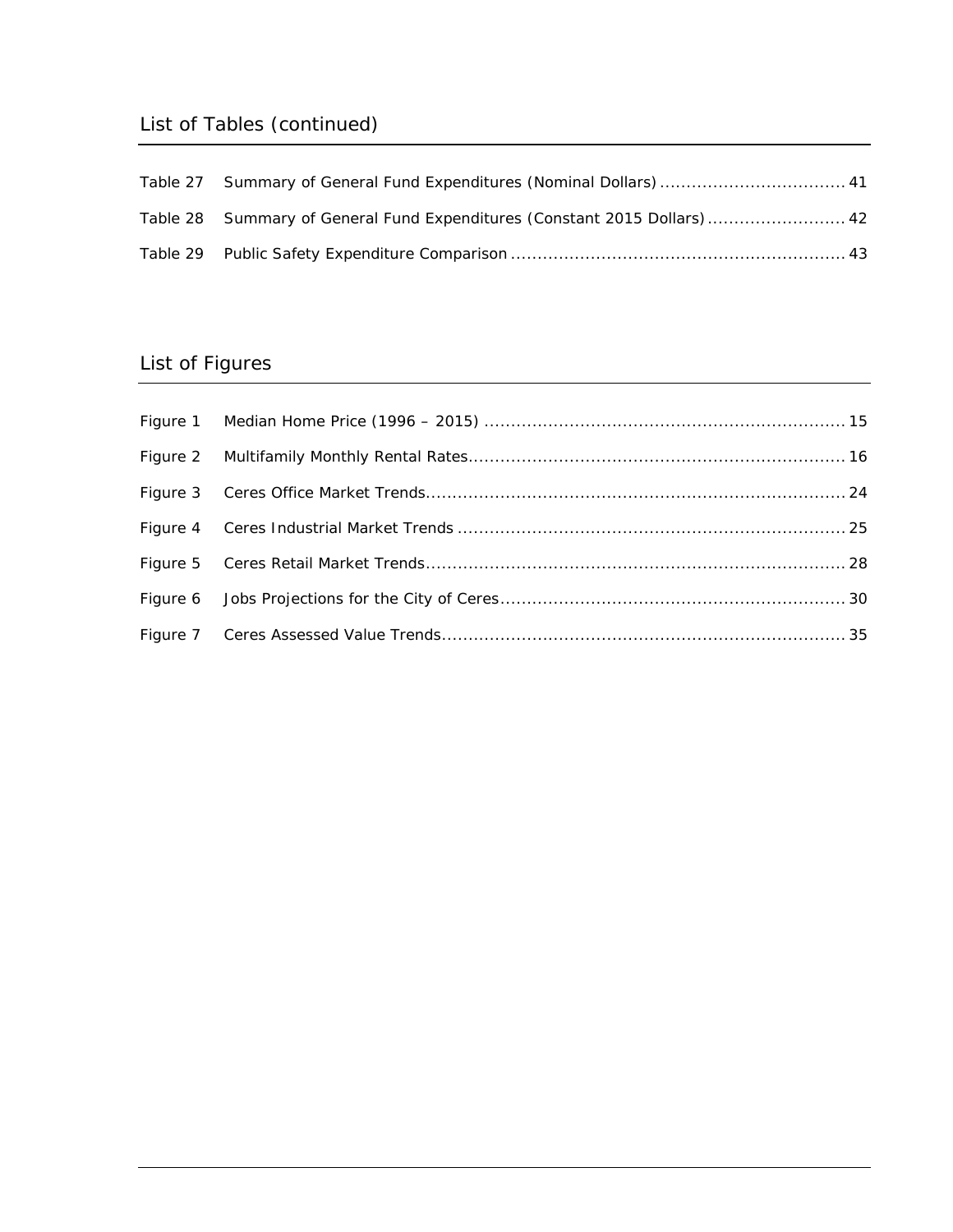This report summarizes the economic, real estate, and fiscal conditions and trends that will shape medium- to long-term growth opportunities in the City of Ceres.**1** An evaluation of the City's fiscal conditions and the fiscal implications of land use decisions are provided as well. This report has been prepared for the City of Ceres by Economic & Planning Systems, Inc. (EPS) as a sub-consultant to Dyett & Bhatia (D&B) to support of the City's General Plan Update process.

The primary purpose of this analysis is to inform, in broad terms, the City's overall land use planning with respect to the type of development and land uses that could be effectively targeted in the City during the next 20 to 30 years. An evaluation of the City's fiscal situation is designed to provide a context for how General Plan polices related to land use and public service standards might affect the City's General Fund revenues and costs. In subsequent tasks, EPS will be providing more detailed economic and fiscal analysis of specific land use alternatives.

# **Summary of Findings**

A summary of the key findings and their implications for the General Plan Update are provided below for the socio-economic/real estate and fiscal analyses, respectively.

### **General Plan Implications from the Socio-Economic and Real Estate Analysis**

*1. Future growth in Ceres will require continued recovery from the economic impacts of the "Great Recession" as well some departure from its historic role as a lower cost "bedroom community."* 

Limited population and employment growth since 2010, and a low rate of jobs per resident, have reinforced Ceres' position as a stable, residentially-oriented community. After experiencing rapid growth between 1960 and 2010, Ceres experienced little population and job growth during the past five years. Ceres currently has a resident to employment ratio of more than 5 to 1. In comparison, Turlock, Modesto, Stanislaus County, and the State have resident to employment ratios of approximately 3 to 1. Ceres' relationship between population and employment has remained relatively consistent over time, illustrating the residential focus of the City.

*2. Ceres has a number of desirable attributes that position the City to capture growing housing demand, including school quality that appears to be comparable to both Turlock and Modesto, and violent crime rates that are far below those found in both of the comparison cities and across the State.* 

As a relatively safe community with above average public schools, Ceres provides a number of community attributes that are attractive to existing and prospective residents. For example, crime rates in Ceres are well below the State average and the City experiences less than half of the violent crimes than that of other urban Stanislaus County communities.

**<sup>1</sup>** The medium term is defined as the next five to 10 years, and the long-term is defined as the next 10 to 20 years (through the General Plan horizon of 2035).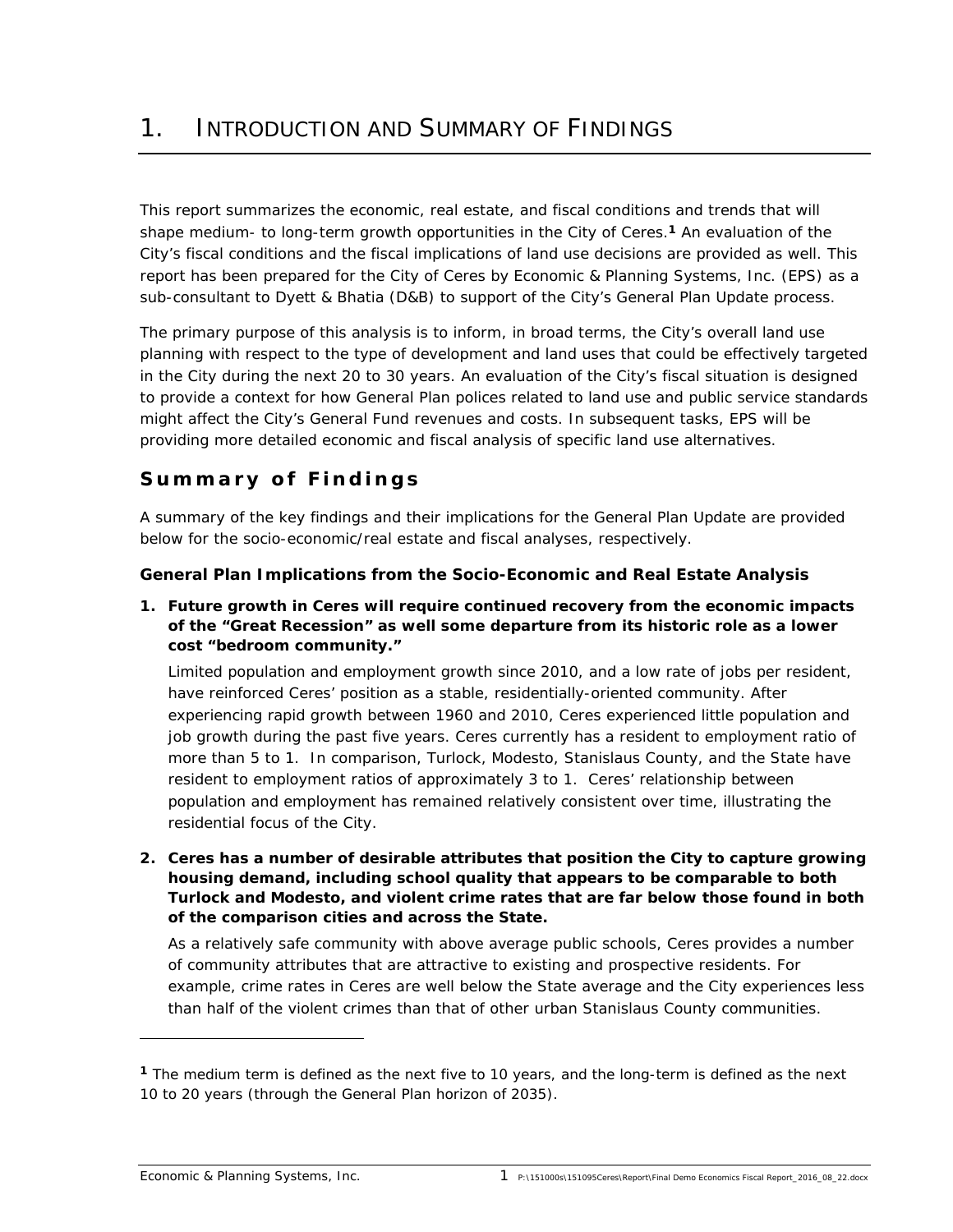Meanwhile school quality (based upon State testing as illustrated using API and the State Rank) indicates Ceres students score similar to those in Modesto and Turlock public schools, all of which are just above State averages. These and other factors, such as a small town feel, suggest the City should be able to capitalize on the rebounding residential market going forward.

*3. Ceres' diverse and lower income demographic profile presents both opportunities and challenges for fostering economic development and market support for future growth.* 

Ceres is generally younger, less wealthy and less educated than Turlock, Modesto, or the State, but it also has a more equal age and income distribution and a relatively large cadre of younger age cohorts who have recently or may soon join the workforce and who may be forming their own households in the coming years. Ceres' population has fewer individuals with a college degree and a far larger proportion of individuals who have not completed high school than neighboring cities and the State. The median annual household income in Ceres of \$46,132 is somewhat lower when compared with \$47,607 in Modesto and \$51,594 in Turlock but quite a bit lower when compared with the State's median household income of \$61,489. Below average incomes and household purchasing power have implications for both residential and retail markets. In addition, the population of Ceres is much younger than the State average with nearly 33 percent of all residents under the age of 20 compared with 27 percent Statewide. Finally, the City of Ceres is composed of a majority (59 percent) Hispanic or Latino population, a far higher proportion than Modesto (37 percent) Turlock (37 percent), the County (43 percent), and the State (38 percent).

*4. The Ceres residential market currently lacks higher-priced housing options as well as multifamily rental products. While these product types may not be feasible under current market conditions, in the medium- and long-term, the City may seek opportunities to provide a wider variety of residential products to the community, which can have positive economic development effects.* 

While the median home price in Ceres is comparable to that in Modesto and only 18 percent below Turlock, just 9 percent of single-family homes in the City are valued above \$300,000. Proportionally, Modesto has nearly twice as many homes as Ceres valued over \$300,000 and over 23 percent of Turlock's inventory is valued in this higher price segment. Similarly, only 5 percent of Ceres' residential structures include 10 or more units, compared to 10 percent in Modesto and 11 percent in Turlock, indicating a far lower proportion of multifamily product relative to Stanislaus County peer cities, which may point to future opportunities. Average monthly rental rates further suggest that there is demand in Ceres for more multifamily or other residential rental products.

*5. Current retail options within the City are limited and dated, and as Modesto and Turlock continue to expand their commercial offerings, the City of Ceres is finding it difficult to compete. However, recent real estate market data indicate there is demand for a well-positioned, smaller format retail and office project. If located in the Downtown area, such a project could help enhance Downtown growth.* 

Recent absorption, vacancy, and lease rate trends suggest potential market support for wellpositioned, small- to medium-scale commercial projects in Ceres, most likely adjacent to or near existing amenities such as employment centers and civic institutions. While Ceres will need to compete with Modesto and Turlock to attract additional, large format retailers, there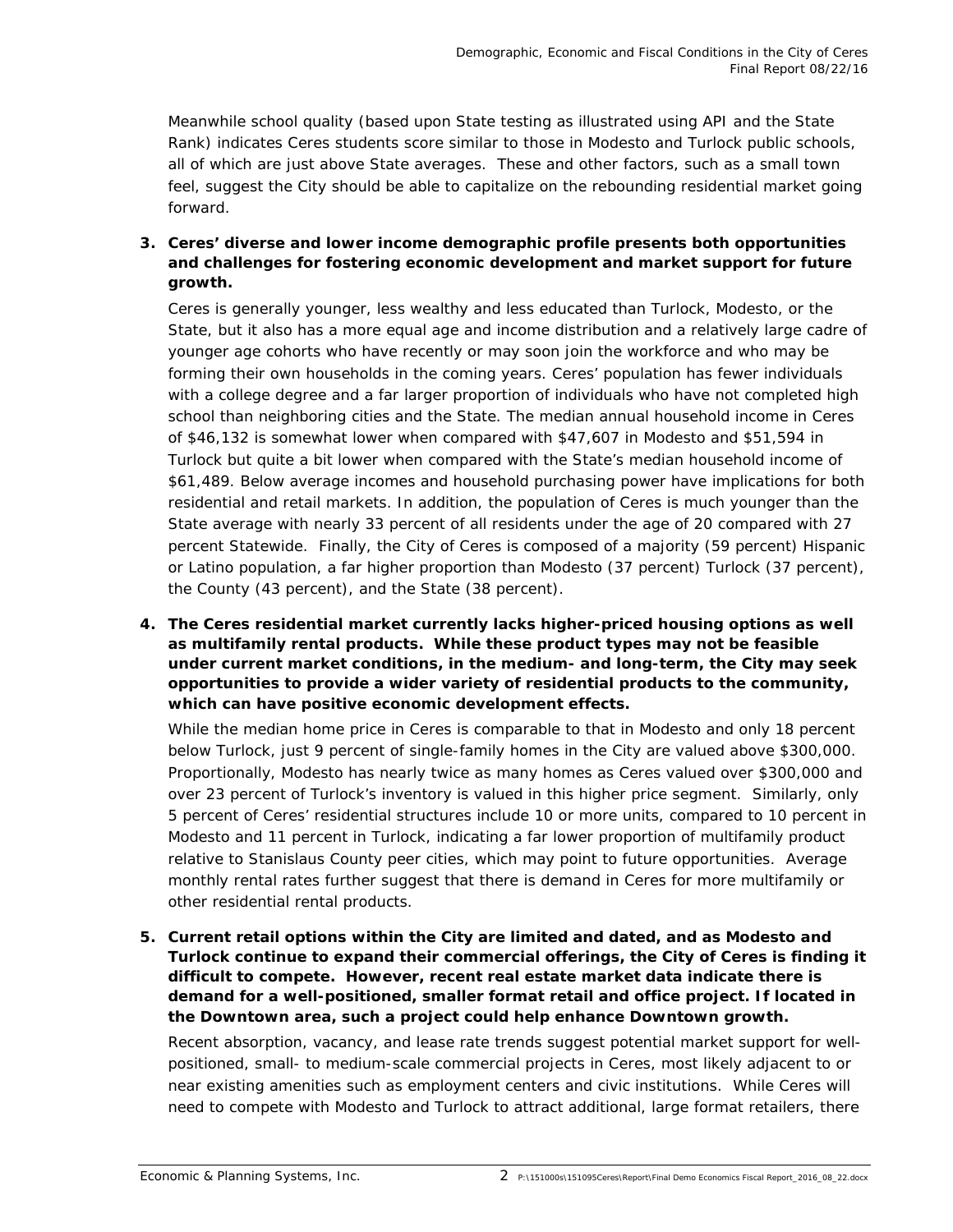are several proposed mixed-use projects in Ceres, such as the Mitchell Ranch Center Project, the Ceres Gateway Center, and the Rita Plaza, that are described later in this Report and that may create new retail opportunities in the City. Retail sites with Highway access and visibility will be more attractive to national retailers and will help the City to compete with other jurisdictions in the region. In addition, recent real estate data suggest demand for some additional retail and office space. Given the lack of a commercially-focused district in Ceres, it is likely the support of a project providing these two uses could help create a foundation for a vibrant commercial core.

*6. While employment and commute patterns in Ceres reflect an economy dominated by local population serving sectors (e.g., Government, Retail, and Accommodation and Food Services) and a workforce that is heavily linked to the regional economy, the City appears well-positioned to attract a higher proportion of County-wide industrial growth going forward.* 

For the most part the largest employment sectors in Ceres, such as government (25 percent of total employment), retail (16 percent), and accommodation and food services (11 percent), appear to be focused on serving needs of the local population. However, the City is home to a small export-oriented economy with jobs in construction (12 percent), manufacturing (7 percent), transportation and warehousing (5 percent), and wholesale trade (5 percent). Moreover, the existing industrial market in Ceres is competitive with other Stanislaus County cities such as Modesto and Turlock and appears well-positioned to capture additional jobs due to its geographic positioning around Highway 99. While the City has not added industrial inventory since 2009, it has experienced a steady decrease in vacancy rates and relatively strong lease rates coming out the Great Recession. In 2015, Ceres boasted higher average industrial lease rates than Turlock, Modesto and Stanislaus County with vacancy rates at approximately 4 percent. These data indicate Ceres may possess geographic strengths attractive to industrial users and there may be ample demand for additional industrial space.

### **General Plan Implications from Analysis of Fiscal Trends**

### *7. The County's allocation of property tax revenue to the City is very low (approximately 6.4 percent), challenging the City's ability to fund the public services needed to serve current and future residents and employees.*

The low allocation of property tax revenue is exacerbated when unincorporated land is annexed into the City. If past annexation agreements are any indication, the City receives minimal property tax revenue from these areas, suggesting that growth through annexation may have negative implications on the General Fund compared with infill development. Consequently, going forward, the City may want to consider strategies for negotiating more favorable annexation agreement(s) with the County or focus on infill development.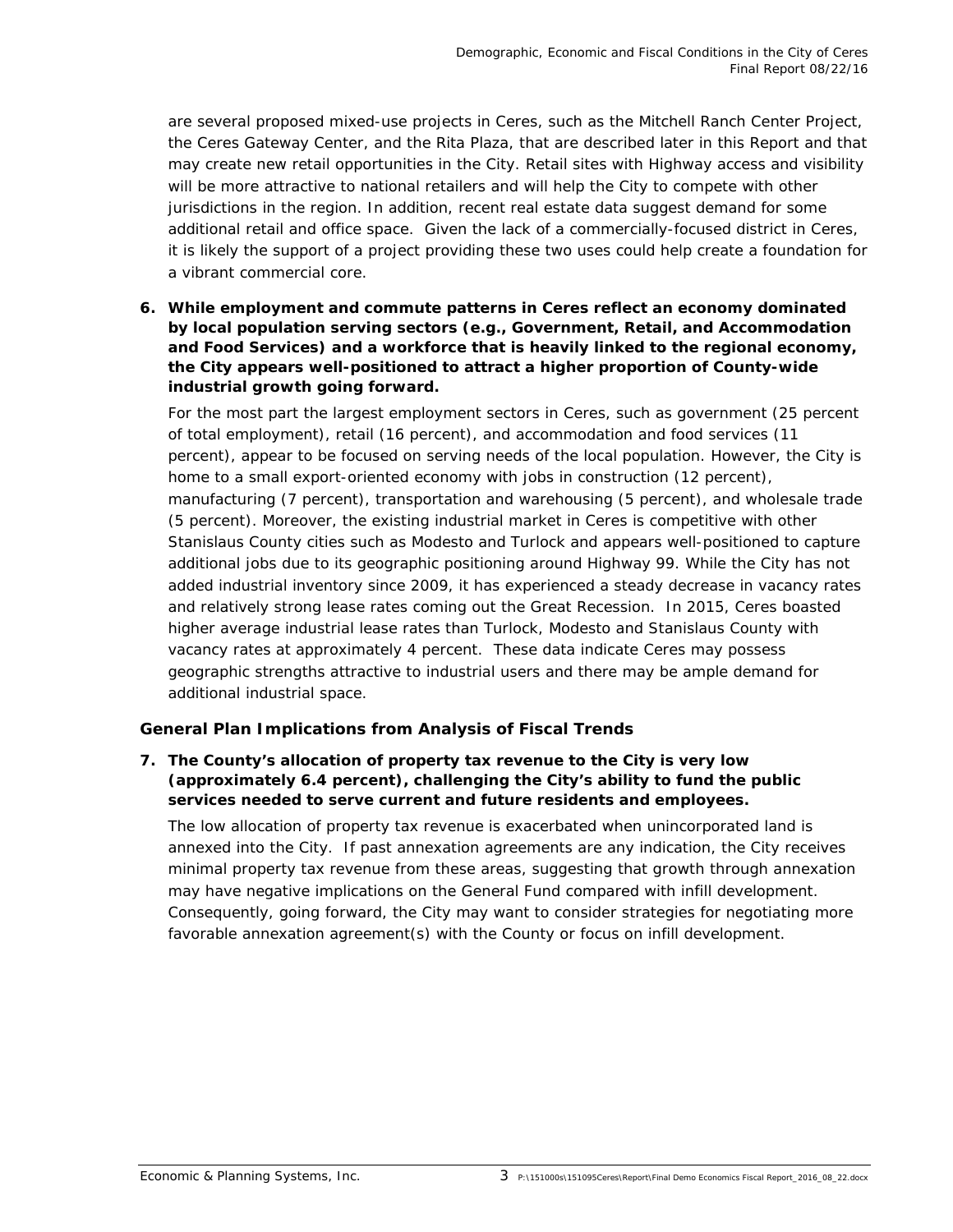*8. The City made cuts to its public services in response to the Great Recession; however, the passage of Measure H (the ½-cent sales tax measure) in 2007 has provided an important source of public safety funding. When limited to the General Fund, Public Safety (Police and Fire) expenditures have nearly returned to pre-Recession levels but are still below Fiscal Year 2007/08 peaks and have not kept pace with population growth.* 

Fiscal expenditures related to providing public safety services account for 80 percent of the City's General Fund expenditures each year. Given that the fiscal effects of growth generally affect Public Safety more than other departments, the amount and geographic proximity of the new development to existing core services will be an important consideration to ensuring fiscal sustainability. If new development is planned for areas that are geographically separated from existing core service areas, it is likely that new police beats and or substations, new fire stations, additional road miles, and the corresponding additional staffing and maintenance may be required. Conversely, for development that is more concentrated within the existing core service areas (i.e., infill development or small development projects near existing City boundaries), the focus may be more on providing incremental staffing and not necessarily on adding new facilities. Retail land uses, which generate sales tax, will help to generate revenue for public services through Measure H.

### *9. The annual fiscal impact of residential development can be positive or negative depending on a number of factors, including home value (and associated household incomes) and the marginal cost of providing public services.*

The value of the homes affect property taxes, property transfer taxes, average household income which impacts sales tax revenue, and motor vehicle in-lieu fees. This means that a home priced 10 percent higher than another is likely to generate more than 10 percent more in annual tax revenue. Public service costs required by new residential development will also affect the fiscal impact of the development, particularly if the development occurs in an area of the City requiring a geographic expansion of services or if the amount of new development triggers demand for new public facilities (e.g., new fire station or new police beats). As described later in the Report, the City may require the formation of a Community Facilities District (CFD) to generate revenue to fund ongoing Police, Fire, and Parks maintenance costs.

### *10.In constant dollars, sales tax revenues increased just 2 percent during the last nine years—well below the rate of inflation and even as the City's population expanded by 9 percent. However, during this period, median household incomes decreased by nearly 10 percent (in nominal dollars), with significant implications for household spending.*

During the past nine years, the City's population increased 9 percent, while median household incomes decreased by nearly 10 percent. The effect on sales tax revenues in the City is mixed with sales tax revenues increasing just 2 percent (in constant 2015 dollars) during this nine year period. New retail development can have a significantly positive General Fund impact through the generation of additional sales tax. However, if current retail demand is largely being met by existing businesses or by retail options in neighboring cities, any new retail development that occurs in the City will need to increase sales capture, so that the associated sales tax revenue does not simply represent a shift of sales from existing businesses.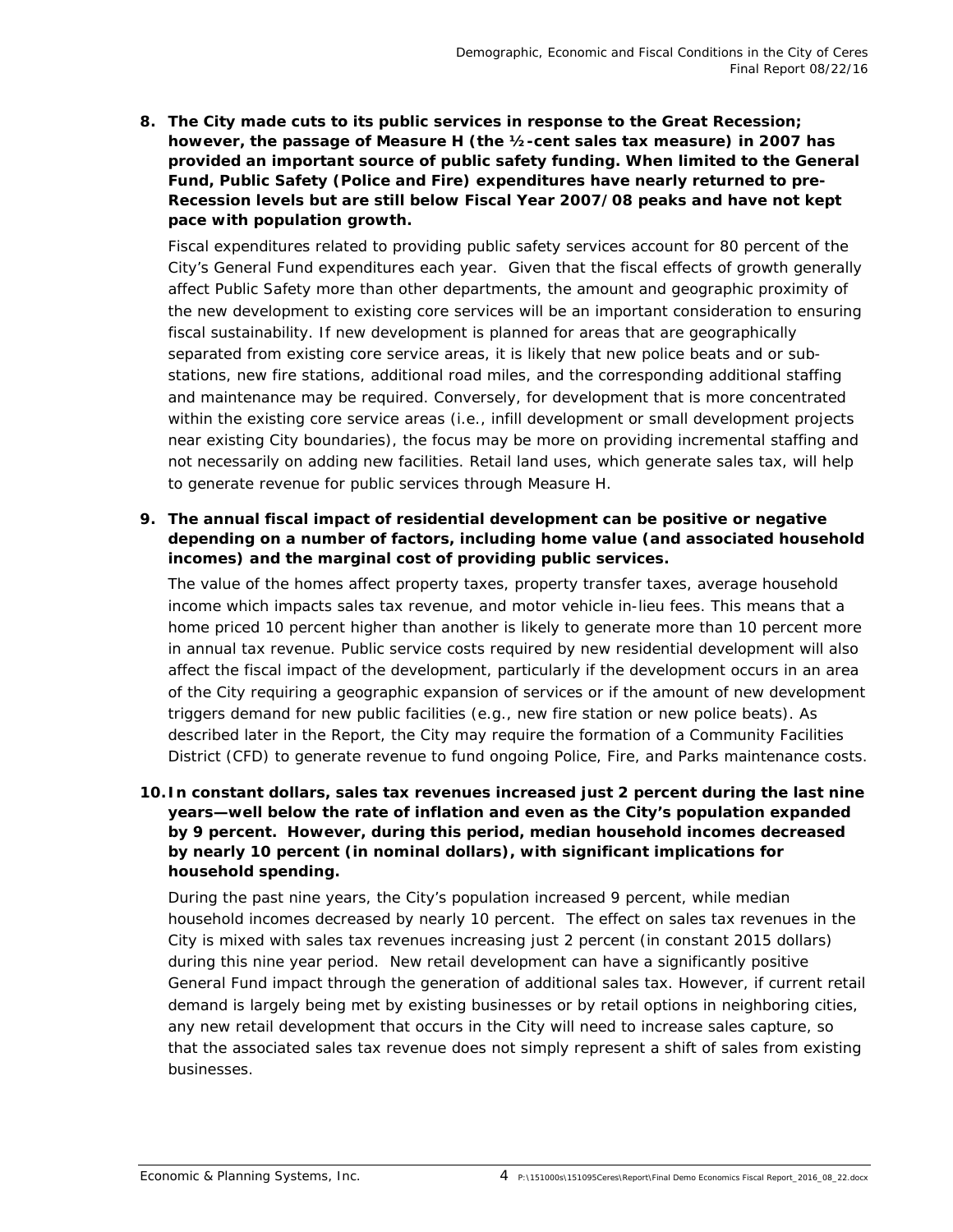### *11.The effects of the dissolution of the City's Redevelopment Agency are ongoing, and it will be several years until all outstanding obligations are satisfied.*

With the dissolution of Redevelopment statewide in 2012, the process of paying off outstanding obligations is underway in the City. As soon as the obligations (currently estimated at \$58.6 million) have been satisfied, the property tax increment that is currently going to fund these obligations will go to the City's General Fund instead, and the City will see an increase in property tax revenue.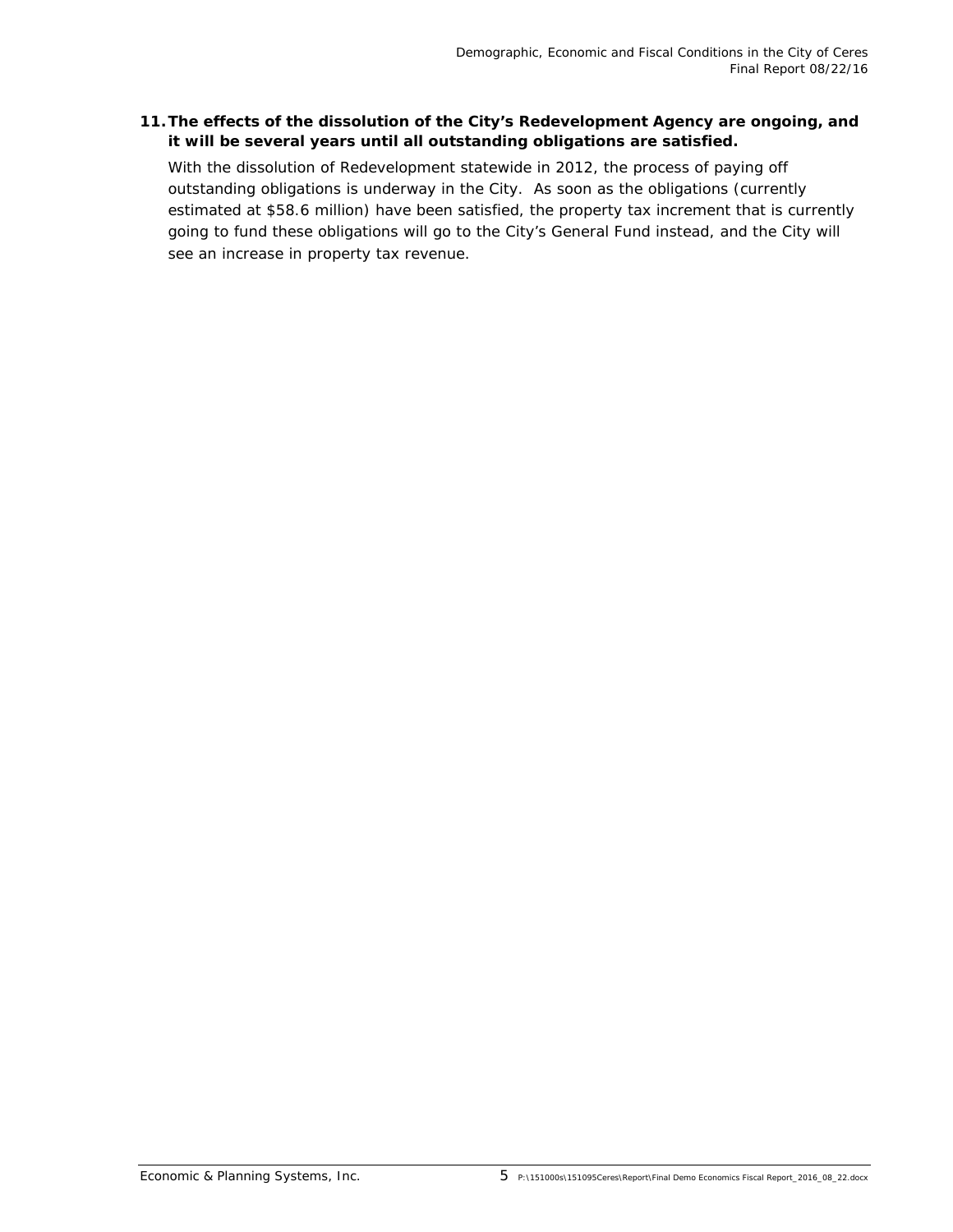# *2. SOCIO-ECONOMIC CONDITIONS AND RESIDENTIAL MARKET TRENDS*

This chapter describes the demographic, socio-economic, community quality, and residential real estate conditions and trends relevant to the General Plan Update process. The analysis is primarily based on existing and historical data from a variety of public and private sources.

The socio-economic profile of Ceres residents is relatively comparable to other cities in the San Joaquin Valley although there are noteworthy differences. Overall, indicators such education, median income, and household composition suggest a relatively stable, working-class, familyoriented community, as described further below.

# **Population**

Ceres is the third largest city in Stanislaus County behind Modesto and Turlock and has experience ten-fold population growth since 1960, increasing from 4,400 residents to nearly 47,000 today. Ceres increased population by approximately 10,000 residents per year between 1960 and 2010, on a proportional basis exceeding growth in Modesto, Turlock, and Stanislaus County between 1970 and 2010, as shown below in **Table 1**. However, like many communities throughout the Central Valley, Ceres has experienced minimal growth since 2010 due primarily to the impacts of the Great Recession.

A variety of factors account for Ceres' relatively fast historical growth rate, some unique to Ceres and some reflective of County and Statewide trends. At the State level, California has experienced significant growth, driven by employment opportunities and quality of life amenities. Statewide population pressures since the mid-1980s, including from the Bay Area, have pushed population groups to the Central Valley in search of lower-cost housing opportunities. In addition, the Central Valley's strong agricultural-based economies have attracted immigrant populations with higher birth rates.

Although all of these trends have influenced Ceres' growth, other factors such as a diversifying economy and increased urbanization of the County as a whole have also played a role. By way of example, despite relatively strong growth in Stanislaus County over the past half century, population in the unincorporated areas has expanded only marginally. In other words, the County's population has increasingly being accommodated in urban areas, including Ceres.

A further break-down of household, age and educational composition of the City provides further insight into regions demographic trends, as described below.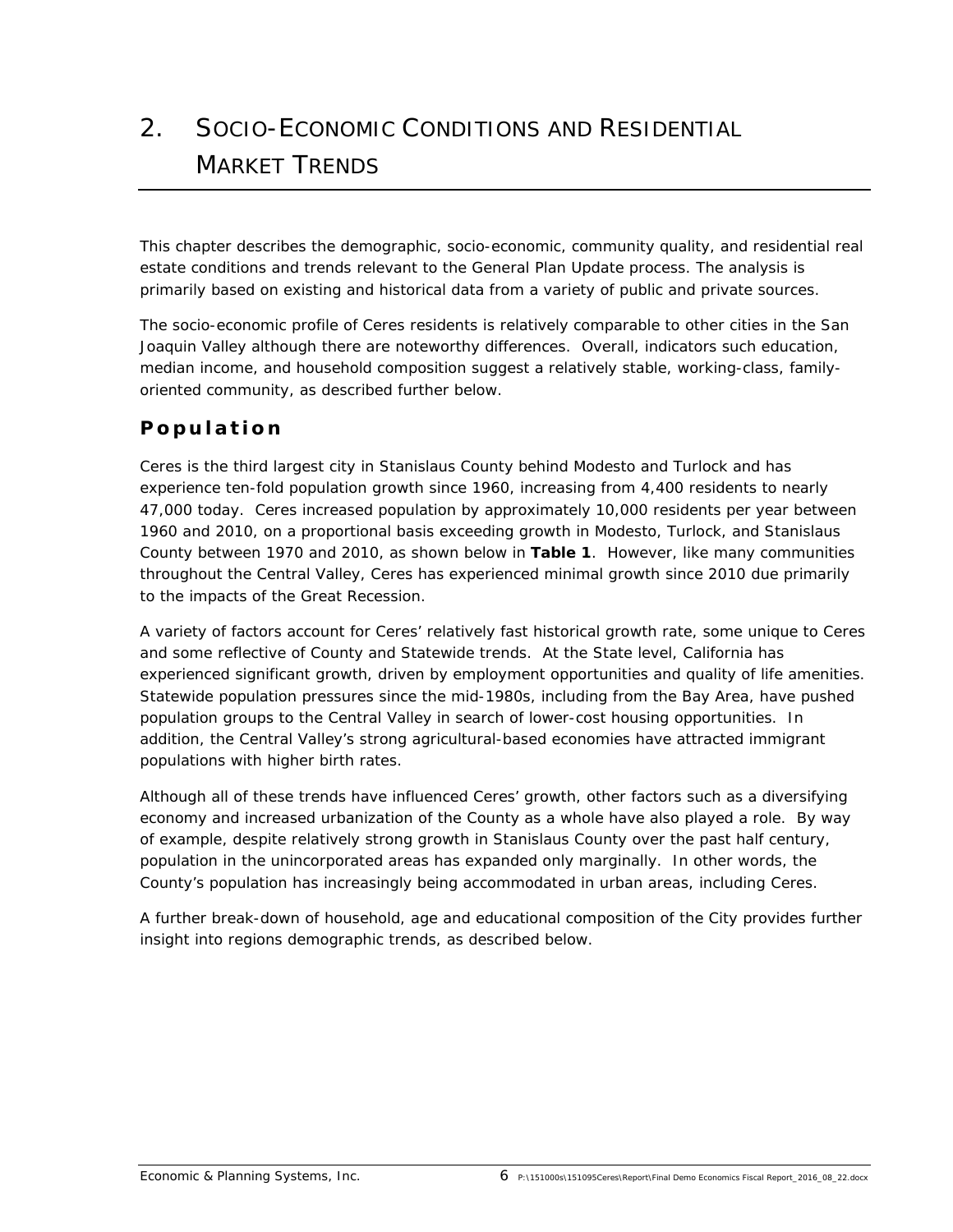| Geography                                    | 1960       | 1970            | 1980            | 1990            | 2000            | 2010            | 2015            |
|----------------------------------------------|------------|-----------------|-----------------|-----------------|-----------------|-----------------|-----------------|
| Ceres                                        | 4,406      | 6,029           | 13,281          | 26,314          | 34,609          | 45,417          | 46,989          |
| <b>Turlock</b>                               | 9,116      | 13,992          | 26,287          | 42,198          | 55,810          | 68,549          | 71,043          |
| Modesto                                      | 36,585     | 61,712          | 106,963         | 164,730         | 188,856         | 201,165         | 209,186         |
| <b>Stanislaus County</b>                     | 514,453    | 516,244         | 519,105         | 523,707         | 528,157         | 532,297         | 532,297         |
| State of California                          | 15,717,204 | 19,971,069      | 23,667,764      | 29,760,021      | 33,871,653      | 37,253,956      | 38,714,725      |
| <b>Percent Growth (by Period)</b>            |            | $(1960 - 1970)$ | (1970-1980)     | $(1980 - 1990)$ | $(1990 - 2000)$ | $(2000 - 2010)$ | $(2010 - 2015)$ |
| Ceres                                        |            | 37%             | 120%            | 98%             | 32%             | 31%             | 3%              |
| Turlock                                      |            | 53%             | 88%             | 61%             | 32%             | 23%             | 4%              |
| Modesto                                      |            | 69%             | 73%             | 54%             | 15%             | 7%              | 4%              |
| <b>Stanislaus County</b>                     |            | 0%              | 1%              | 1%              | 1%              | 1%              | 0%              |
| State of California                          |            | 27%             | 19%             | 26%             | 14%             | 10%             | 4%              |
| <b>Compound Annual Growth Rate</b><br>(CAGR) |            | $(1960 - 1970)$ | $(1970 - 1980)$ | $(1980 - 1990)$ | $(1990 - 2000)$ | $(2000 - 2010)$ | $(2010 - 2015)$ |
| Ceres                                        |            | 3.2%            | 8.2%            | 7.1%            | 2.8%            | 2.8%            | 0.7%            |
| Turlock                                      |            | 4.4%            | 6.5%            | 4.8%            | 2.8%            | 2.1%            | 0.7%            |
| Modesto                                      |            | 5.4%            | 5.7%            | 4.4%            | 1.4%            | 0.6%            | 0.8%            |
| <b>Stanislaus County</b>                     |            | 0.0%            | 0.1%            | 0.1%            | 0.1%            | 0.1%            | 0.0%            |
| State of California                          |            | 2.4%            | 1.7%            | 2.3%            | 1.3%            | 1.0%            | 0.8%            |

### **Table 1 Population Trends 1960 - 2015**

Source: California Department of Finance (DOF).

### **Household Composition**

Expressed in 2014 dollars, the City of Ceres' median household income in 2014 was \$46,132, lower than the median household income in the State as a whole (\$61,489), as well as Modesto (\$47,607) and Turlock (\$51,594) as shown below in **Table 2**. In comparison to the State, however, this lower medium income is partially mitigated by a generally lower cost of living. In comparison to Turlock and Modesto, Ceres' median household income, while below these two peer cities, illustrates similar household economics and suggests little to no differentiation regarding household purchasing power. On the other hand, average household size in Ceres is considerably higher than in Turlock, Modesto, and the State average, suggesting both that individual incomes are indeed likely even lower in Ceres than median household income would imply (more workers per household).

Larger household size also indicates a high proportion of families in Ceres. Furthermore, homeownership rates in Ceres are much higher than the State average and the rates seen in neighboring cities. High home-ownership rates reflect both the housing stock available in Ceres (for-sale single-family homes) and the relative stability of the community despite lower household incomes.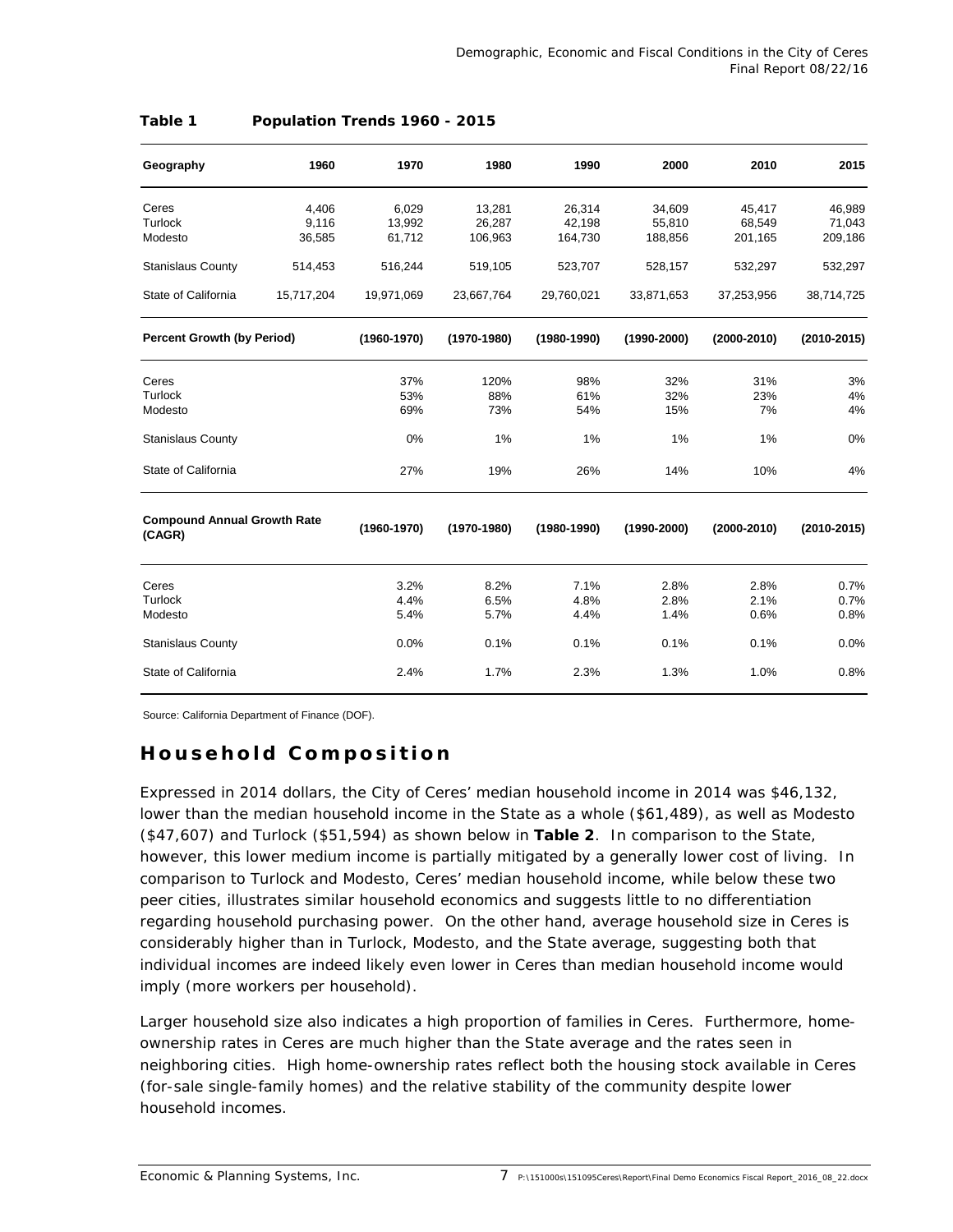| Category                                       | <b>Ceres</b>          | <b>Turlock</b>        | <b>Modesto</b> | State of<br><b>California</b> |
|------------------------------------------------|-----------------------|-----------------------|----------------|-------------------------------|
| Number of Households<br>Average Household Size | 13,110<br>3.49<br>58% | 23,606<br>2.93<br>54% | 70,310<br>2.89 | 12,617,280<br>2.95            |
| Owner-Occupied<br>Renter-Occupied              | 42%                   | 46%                   | 53%<br>47%     | 55%<br>45%                    |
| Median Household Income                        | \$46,132              | \$51,594              | \$47,607       | \$61,489                      |

### **Table 2 Household Composition**

Source: 2010-2014 American Community Survey 5-Year Estimates.

### **Income Distribution**

As shown below in **Table 3**, Ceres has a similar household income distribution to both Modesto and Turlock. Consistent with Modesto, Turlock, Stanislaus County and the State, approximately 30 percent of households in Ceres earn between \$50,000 and \$100,000 per year. However, only 16 percent of Ceres households earn \$100,000 or more per year, compared with 18 percent of Modesto households, 21 percent of Turlock households, and 30 percent statewide, likely contributing to the lower median income in Ceres.

| <b>Household Income Range</b>  | <b>Ceres</b> | <b>Modesto</b> | Turlock    | <b>Stanislaus</b><br>County | California |
|--------------------------------|--------------|----------------|------------|-----------------------------|------------|
| Less than $$10.000$            | 6%           | 7%             | 6%         | 7%                          | 6%         |
| \$10,000 to \$14,999           | 8%           | 7%             | 6%         | 7%                          | 5%         |
| \$15,000 to \$24,999           | 11%          | 12%            | 11%        | 11%                         | 10%        |
| \$25,000 to \$34,999           | 11%          | 11%            | 13%        | 11%                         | 9%         |
| \$35,000 to \$49,999           | 18%          | 15%            | 13%        | 14%                         | 12%        |
| \$50,000 to \$74,999           | 19%          | 18%            | <b>20%</b> | 19%                         | 17%        |
| \$75,000 to \$99,999           | 12%          | 12%            | 12%        | 12%                         | 12%        |
| \$100,000 to \$149,999         | 12%          | 12%            | 13%        | 13%                         | 15%        |
| \$150,000 to \$199,999         | 3%           | 3%             | 5%         | 4%                          | 7%         |
| \$200,000 or more              | 1%           | 3%             | 3%         | 3%                          | 8%         |
| Median family income (dollars) | \$46,132     | \$47.607       | \$51,594   | \$49,573                    | \$61,489   |

#### **Table 3 Household Income Distribution**

Source: 2010-2014 American Community Survey 5-Year Estimates.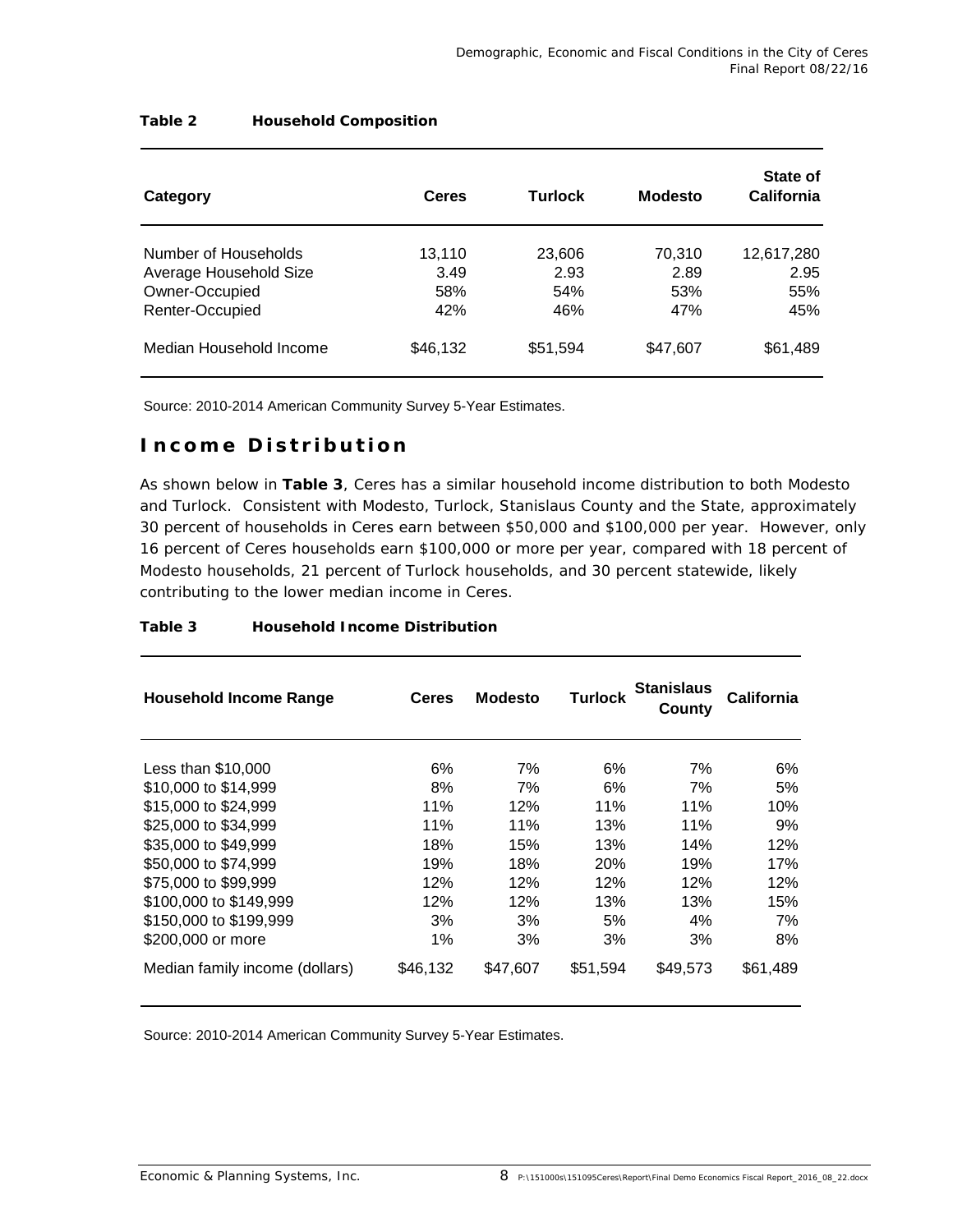As noted in the previous section, the larger average household sizes in Ceres combined with primarily low and middle income earning households, suggests individual incomes are likely to be slightly below those in nearby Modesto and Turlock.

## **Age**

The working age population cohort (ages 20 to 54) represents the largest population segment in both Ceres and the State at about 50 percent. However, unlike the State, Ceres is composed of a much younger population as nearly 33 percent of all residents are under the age of 20 compared to 27 percent statewide as show in **Table 4** below. Ceres also has far fewer residents over the age of 55 (18.5 percent) than the State as a whole (23.4 percent), resulting in a median age of approximately 31 years compared to the State average age of nearly 36.

| Table 4 | <b>Age Distribution</b> |
|---------|-------------------------|
|---------|-------------------------|

| Item                    | <b>Ceres</b> | State of<br>California |
|-------------------------|--------------|------------------------|
| <b>Total Population</b> | 46,989       | 38,714,725             |
| Age                     |              |                        |
| Under 9 years           | 16.3%        | 13.2%                  |
| 10 to 19 years          | 16.2%        | 13.8%                  |
| 20 to 34 years          | 23.7%        | 22.1%                  |
| 35 to 54 years          | 25.2%        | 27.4%                  |
| 55 and over             | 18.5%        | 23.4%                  |
| <b>Median Age</b>       | 30.9         | 35.6                   |

Sources: 2010-2014 American Community Survey 5-Year Estimates; California Department of Finance (DOF).

### **Education**

Ceres residents are less educated than Turlock, Modesto and the State as a whole. As shown below in **Table 5**, the Ceres population (over the age of 25) consists of a higher proportion of individuals without a high school diploma (32 percent) than Turlock, Modesto and the State (all 19 percent). In addition, Ceres has a small proportion of individuals holding a bachelor's degree or higher (10 percent) compared to Turlock (23 percent), Modesto (18 percent) and the State (31 percent).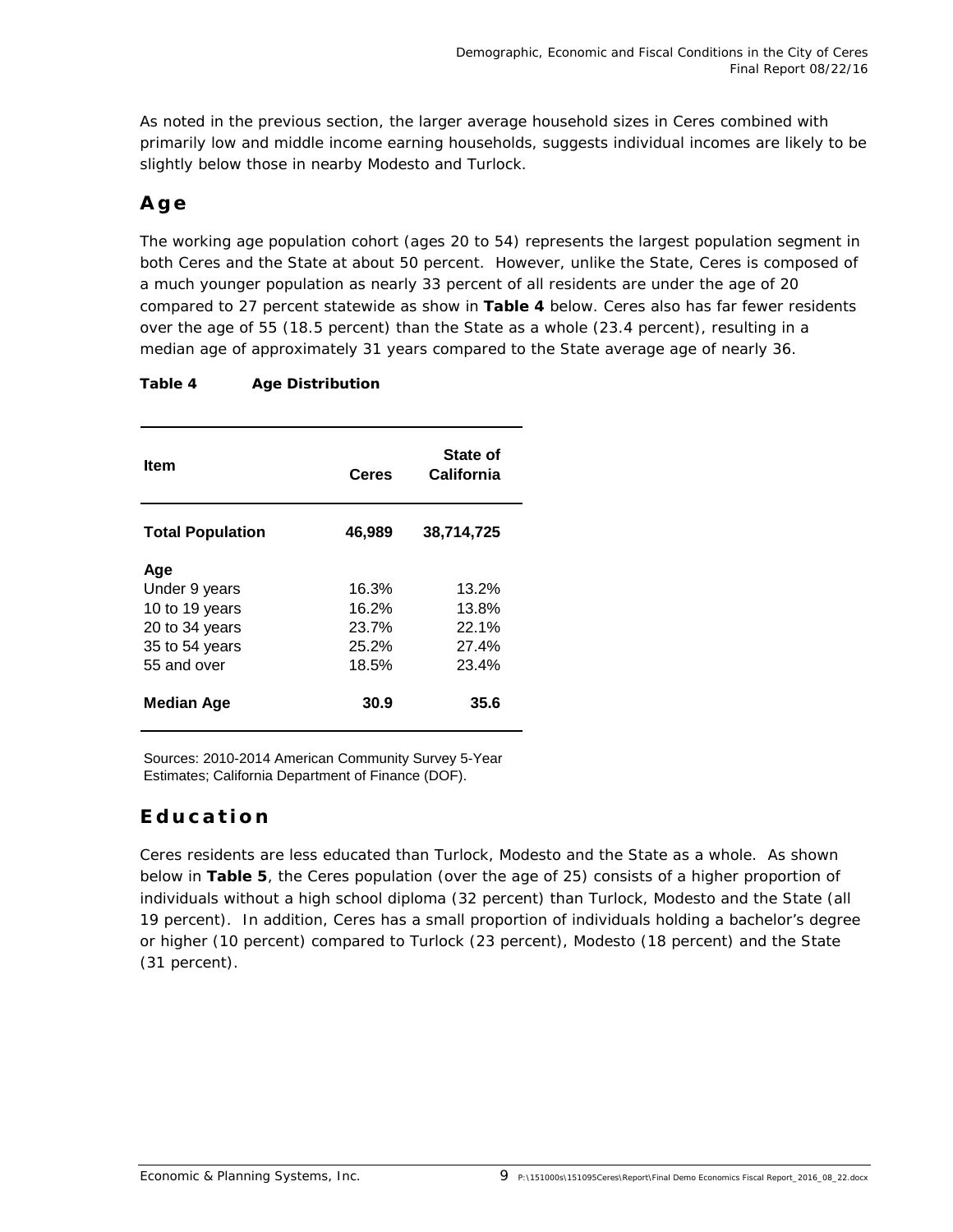| Item                                        | Ceres  | Turlock | Modesto | California |
|---------------------------------------------|--------|---------|---------|------------|
| Population (25 years or over)               | 46.989 | 71.043  | 209.186 | 38,714,725 |
| Less than high school graduate              | 32%    | 19%     | 19%     | 19%        |
| High school graduate (includes equivalency) | 30%    | 28%     | 28%     | 21%        |
| Some college or associate's degree          | 28%    | 30%     | 35%     | 30%        |
| Bachelor's degree or higher                 | 10%    | 23%     | 18%     | 31%        |

### **Table 5 Educational Attainment**

Sources: 2010-2014 American Community Survey 5-Year Estimates; California Department of Finance (DOF).

### **Race and Ethnicity**

The City of Ceres has a majority (59 percent) Hispanic or Latino population (of any race), a far greater proportion than Modesto, Turlock, the County, and the State. The racial composition of Ceres includes nearly 70 percent White, 1.7 percent Black or African American, less than 1 percent American Indian and Alaskan Native, 6 percent Asian, 16.5 percent categorized as Some Other Race, and 4.1 percent categorized as Two or More Races. More detail on racial and ethnic composition in other Stanislaus County cities, the County and the State of California can be found below in **Table 6**.

| <b>Subject</b>                          | <b>Ceres</b> | <b>Modesto</b> | <b>Turlock</b> | <b>Stanislaus</b><br>County | <b>California</b> |
|-----------------------------------------|--------------|----------------|----------------|-----------------------------|-------------------|
| Race                                    |              |                |                |                             |                   |
| White                                   | 69.7%        | 72.2%          | 80.7%          | 75.9%                       | 62.1%             |
| Black or African American               | 1.7%         | 3.9%           | 2.2%           | 2.8%                        | 5.9%              |
| American Indian and Alaska Native       | 0.9%         | 0.9%           | $0.4\%$        | 0.8%                        | 0.8%              |
| Asian                                   | 6.0%         | 7.4%           | 5.8%           | 5.3%                        | 13.5%             |
| Native Hawaiian and Other Pac. Islander | 1.0%         | 0.9%           | 0.7%           | $0.7\%$                     | $0.4\%$           |
| Some Other Race                         | 16.5%        | 9.7%           | 5.8%           | 10.0%                       | 12.8%             |
| Two or More Races                       | 4.1%         | 5.1%           | 4.3%           | 4.5%                        | <u>4.5%</u>       |
| Total                                   | 100.0%       | 100.0%         | 100.0%         | 100.0%                      | 100.0%            |
| Hispanic or Latino (of any race)        |              |                |                |                             |                   |
| Hispanic or Latino                      | 58.7%        | 37.2%          | 36.6%          | 43.0%                       | 38.2%             |
| Not Hispanic or Latino                  | 41.3%        | 62.8%          | 63.4%          | 57.0%                       | 61.8%             |
| Total                                   | 100.0%       | 100.0%         | 100.0%         | 100.0%                      | 100.0%            |

### **Table 6 Race and Ethnicity**

Source: 2010-2014 American Community Survey 5-Year Estimates.

Ceres is home to a diverse group of cultures and immigrant groups, with a Hispanic or Latino population of nearly 70 percent. A number of the demographic characteristics found in Ceres are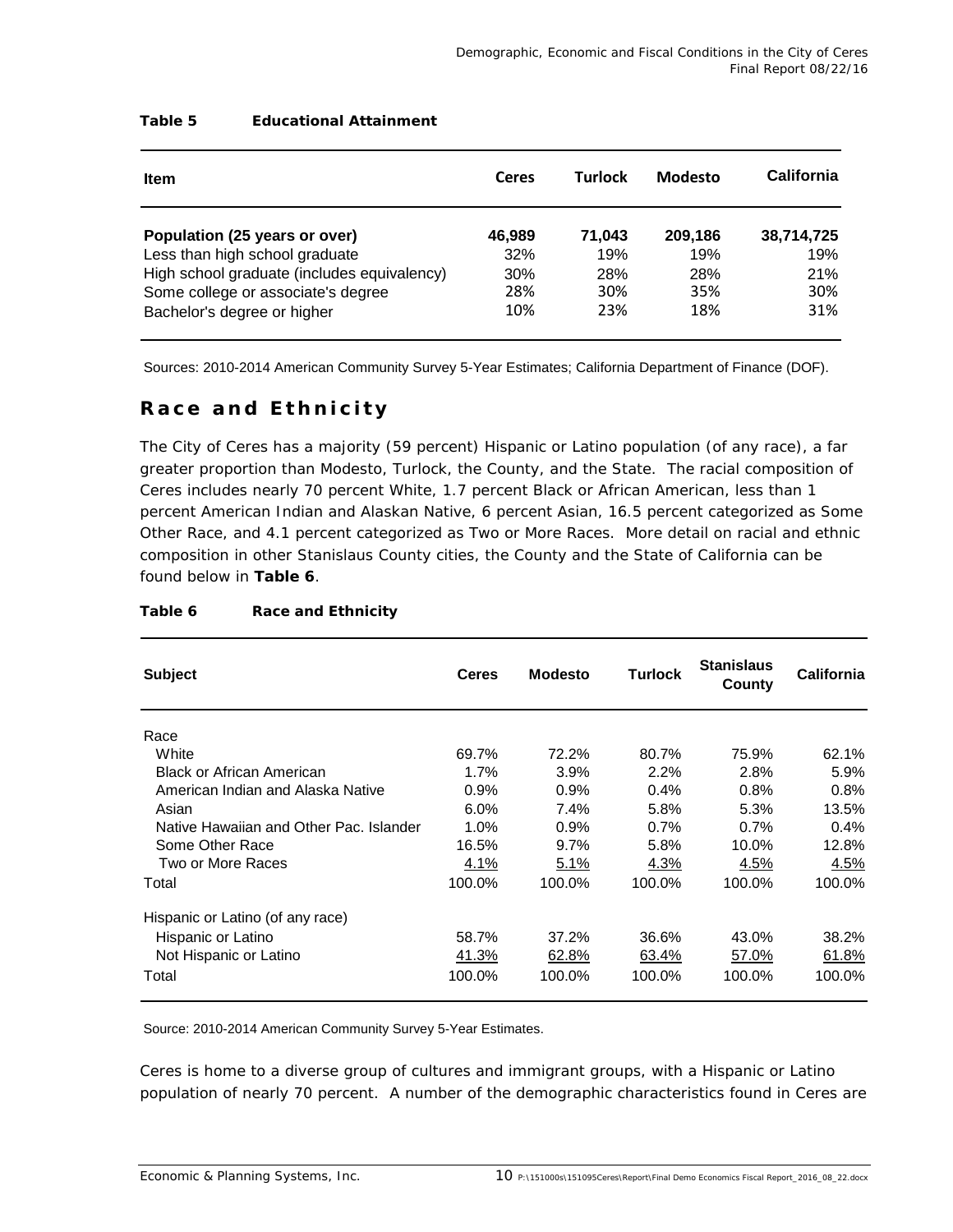consistent with immigrant populations in the Central Valley including larger family sizes, younger populations, and lower levels of education.

# **School Quality**

A community's school quality can have significant real estate and economic development implications, especially in relation to home values. Therefore, the quality of a school district may either provide a benefit to, or limit the appeal of, the local housing market. Using the Academic Performance Index (API) and corresponding Average State Rank (ASR), which ranks California schools and school districts on statewide student assessments, Ceres' public schools appear to be slightly above the State average and comparable to the public schools in the cities of Turlock and Modesto. In particular, elementary schools in Ceres outperform neighboring cities. As shown below in **Table 7**, elementary schools in Ceres averaged an 817 API and a 5.7 ASR (both are unweighted averages), higher than averages for both Modesto (792 API; 3.8 ASR) and Turlock (776; 5.1 ASR). Middle school average API and ASR is lower in Ceres (758/3.7) compared to 797/5.3 and 791/5.2 in Turlock and Modesto, respectively, and high school scores in Ceres (684/5.3) exceed Turlock (642/5.0) but were modestly below Modesto (706/5.5). It should be noted that API/ASR sole reflects statewide test scores and does not take into account qualitative or other quantitative metrics. However, based on the API/ASR metric, Ceres schools appear to perform at similar levels to their larger peer cities of Modesto and Turlock.

| <b>City</b>        | <b>Elementary</b>      |                       | <b>Middle School</b>   |                       | <b>High School</b>                 |             |
|--------------------|------------------------|-----------------------|------------------------|-----------------------|------------------------------------|-------------|
|                    | Avg. State<br>$Rank^1$ | Avg. API <sup>2</sup> | Avg. State<br>$Rank^1$ | Avg. API <sup>2</sup> | Avg. State<br>$R$ ank <sup>1</sup> | Avg. $API2$ |
| Ceres              | 5.7                    | 815                   | 3.7                    | 758                   | 5.3                                | 684         |
| Turlock<br>Modesto | 3.8<br>5.1             | 776<br>792            | 5.3<br>5.2             | 797<br>791            | 5.0<br>5.5                         | 642<br>706  |

### **Table 7 School Quality**

<sup>1</sup> The State Rank is determined by a school's API Score in comparison to all other schools in California. (1 is the worst, 10 is the best). An equal number of schools occupy each rank statewide. \* This rank comes from the 2013 California Academic Performance Index (API) Growth report.

 $^2$  The API Score is a number between 200 and 1000 that reflects a school's or school district's performance on statewide student assessments administered in 2013.

### **Crime**

While Ceres public schools do not appear to outperform Modesto or Turlock, violent crime rates, based on 2014 statistics from the FBI U.S. report, are significantly lower in Ceres than Turlock and especially than Modesto. Violent crime rates for Ceres were 309.1 per 100,000 residents, roughly 70 percent lower than Turlock and nearly 180 percent lower than Modesto as shown in **Table 8** below. Ceres violent crime rates also place it well below the State average, reaffirming the family-oriented, bedroom community appeal of the City. Nonviolent/property crime in Ceres, however, is above the State average and much more closely aligned with the cities of Turlock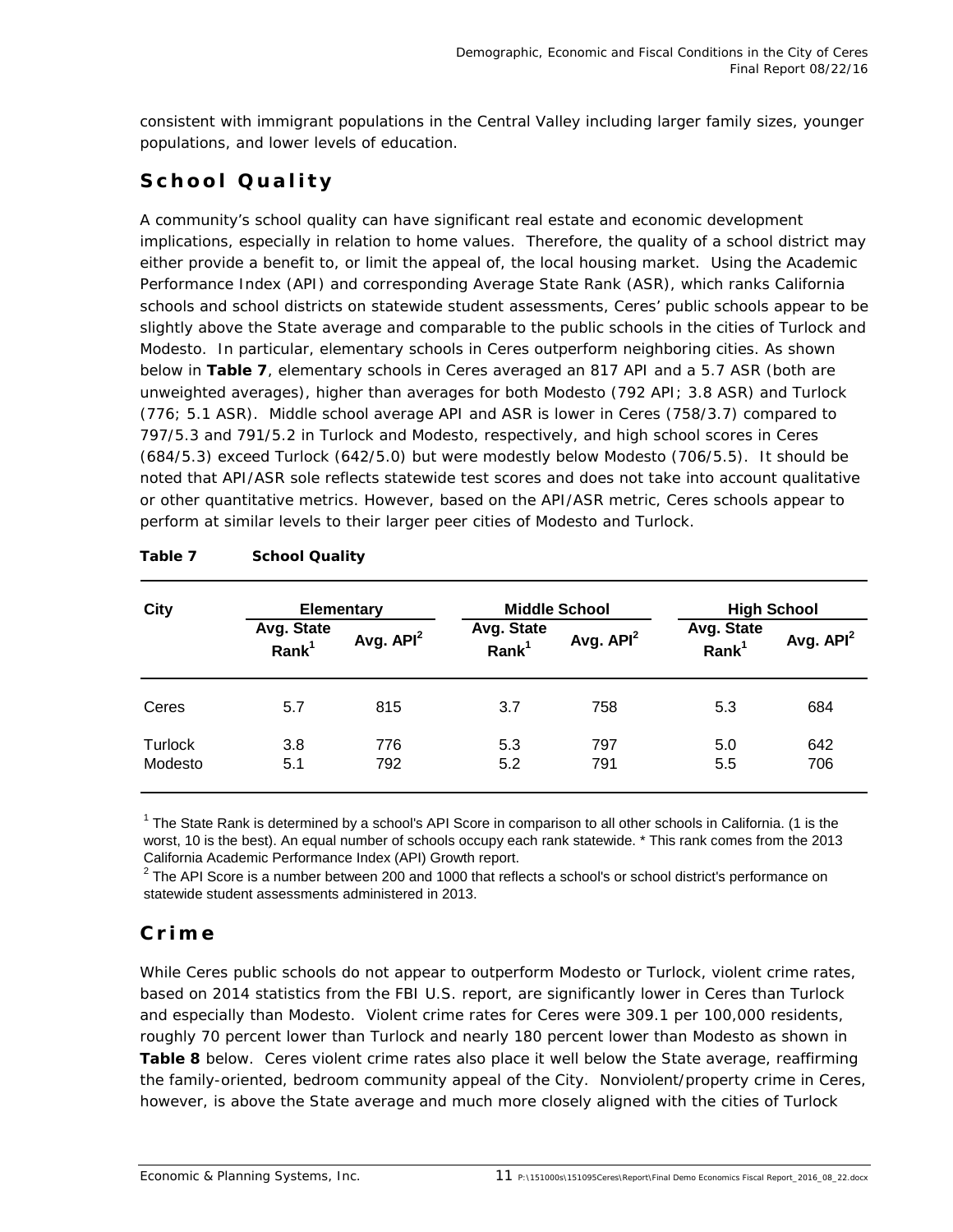and Modesto. As property crime statistics are far more correlated with income levels, it is not surprising that while Ceres maintains a low level of violent crime, it still struggles with povertydriven crime at similar rates of its larger Stanislaus County neighboring cities.

| <b>Jurisdiction</b>                  | <b>Ceres</b> | Turlock<br>Per 100,000 Residents | Modesto | State of<br><b>California</b> |
|--------------------------------------|--------------|----------------------------------|---------|-------------------------------|
| <b>Violent Crime</b>                 | 309.1        | 525.5                            | 863.9   | 396.1                         |
| Murder and Nonnegligent Manslaughter | 4.3          | 4.2                              | 5.3     | 4.4                           |
| Rape (revised definition)1           | 0.0          | 0.0                              | 0.0     | 29.7                          |
| Rape (legacy definition)2            | 23.5         | 28.3                             | 39.4    | 21.6                          |
| Robbery                              | 91.7         | 152.6                            | 187.1   | 125.5                         |
| <b>Aggravated Assault</b>            | 189.8        | 340.5                            | 632.1   | 236.6                         |
| <b>Property Crime</b>                | 3,377.2      | 3,545.9                          | 4,427.7 | 2,441.1                       |
| <b>Burglary</b>                      | 669.5        | 731.8                            | 852.2   | 522.3                         |
| Larceny-Theft                        | 2,112.9      | 2,282.9                          | 2.994.8 | 1,527.4                       |
| Motor Vehicle Theft                  | 594.8        | 531.2                            | 580.6   | 391.3                         |
| Arson                                | 6.4          | 46.6                             | 28.7    | na                            |

### **Table 8 Crime Statistics (per 100,000 Residents)**

Source: 2014 FBI Crime in the U.S. Report.

Both school quality and crime are significant factors in a local housing market. It is likely that by maintaining comparable school quality and lower violent crime rates than Modesto and Turlock, the City of Ceres has been able provide competitively-priced, single-family housing options, despite more limited public amenities and job opportunities than Modesto and Turlock.

### **Housing Trends**

As illustrated earlier in **Table 2**, Ceres maintains a higher proportion of owner-occupied housing than Modesto, Turlock and the State. In addition, as illustrated below in **Table 9**, Ceres' residential inventory consists of a higher proportion of single-family detached units than Modesto, Turlock, the State and Stanislaus County. Furthermore, Ceres residential inventory features a lower proportion of structures containing three or more units than all of these geographies, reflecting the limited multifamily inventory throughout the City.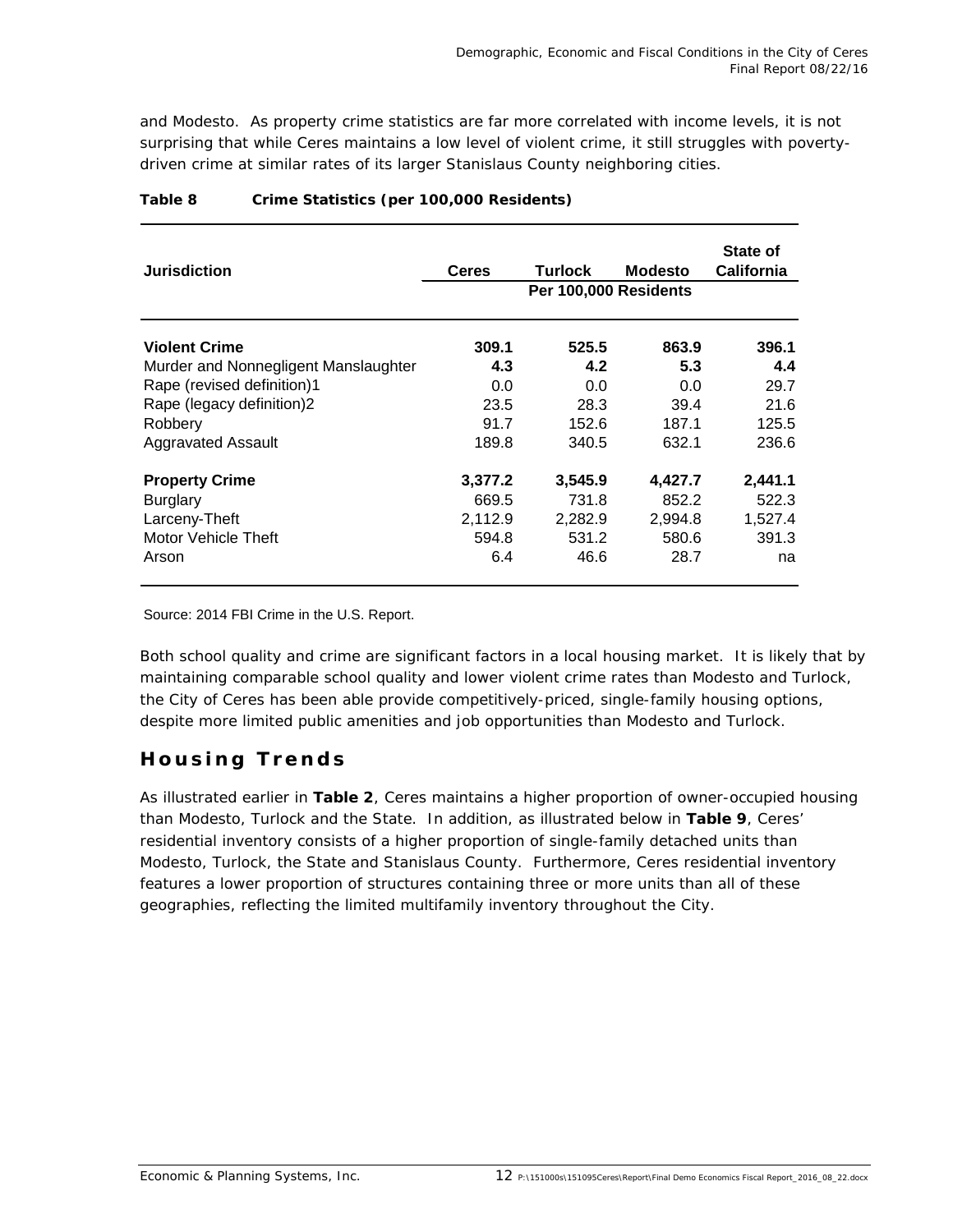| <b>Unit Count/Unit Type</b> | <b>Ceres</b> | <b>Turlock</b> | <b>Modesto</b> |       | California |  |
|-----------------------------|--------------|----------------|----------------|-------|------------|--|
| 1-unit, detached            | 77%          | 68%            | 69%            | 75%   | 58%        |  |
| 1-unit, attached            | 5%           | 5%             | 4%             | 4%    | 7%         |  |
| 2 units                     | 3%           | 3%             | 5%             | 3%    | 3%         |  |
| 3 or 4 units                | 2%           | 5%             | 5%             | 4%    | 6%         |  |
| 5 to 9 units                | 3%           | 4%             | 4%             | 3%    | 6%         |  |
| 10 to 19 units              | $1\%$        | 3%             | 3%             | 2%    | 5%         |  |
| 20 or more units            | 4%           | 8%             | 7%             | 5%    | 12%        |  |
| Mobile home                 | 4%           | 3%             | 2%             | 4%    | 4%         |  |
| Boat, RV, van, etc.         | $1\%$        | $0\%$          | $0\%$          | $0\%$ | $0\%$      |  |

### **Table 9 Housing Structures by Unit Type**

Source: 2014 American Community Survey.

Similar to many of the communities in the Central Valley, Ceres has experienced virtually no new residential development since 2010. As shown below in **Table 10**, 80 percent of all housing stock in the City was built between 1970 and 2009, reflecting both the strong population growth patterns discussed at the beginning of this chapter during this period along with the impacts of the Great Recession on housing demand and pricing, which has severely limited new development since 2010. While Modesto, Turlock, and the County all experienced significant residential development between 2000 and 2009, Ceres' residential building stock consists of a particularly large proportion (25 percent of all residential building stock) of structures built in this era. Ceres' higher proportion of homes built between 2000 and 2009, and the ceasing of all residential construction following 2009, suggests that the City of Ceres experienced a disproportionately severe drop in residential construction following the Great Recession.

| <b>Structure Age</b>  | Ceres |       | <b>Turlock</b><br><b>Modesto</b> |       | California |
|-----------------------|-------|-------|----------------------------------|-------|------------|
| Built 2010 or later   | $0\%$ | $0\%$ | $0\%$                            | $0\%$ | $1\%$      |
| Built 2000 to 2009    | 25%   | 22%   | 11%                              | 17%   | 12%        |
| Built 1990 to 1999    | 13%   | 18%   | 12%                              | 15%   | 11%        |
| Built 1980 to 1989    | 23%   | 18%   | 20%                              | 17%   | 15%        |
| Built 1970 to 1979    | 19%   | 21%   | 25%                              | 20%   | 18%        |
| Built 1960 to 1969    | 6%    | 7%    | 13%                              | 10%   | 14%        |
| Built 1950 to 1959    | 8%    | 6%    | 11%                              | 10%   | 14%        |
| Built 1940 to 1949    | 4%    | 4%    | 5%                               | 5%    | 6%         |
| Built 1939 or earlier | 2%    | 5%    | 5%                               | 6%    | 9%         |

#### **Table 10 Housing Structure Age**

Source: 2014 American Community Survey.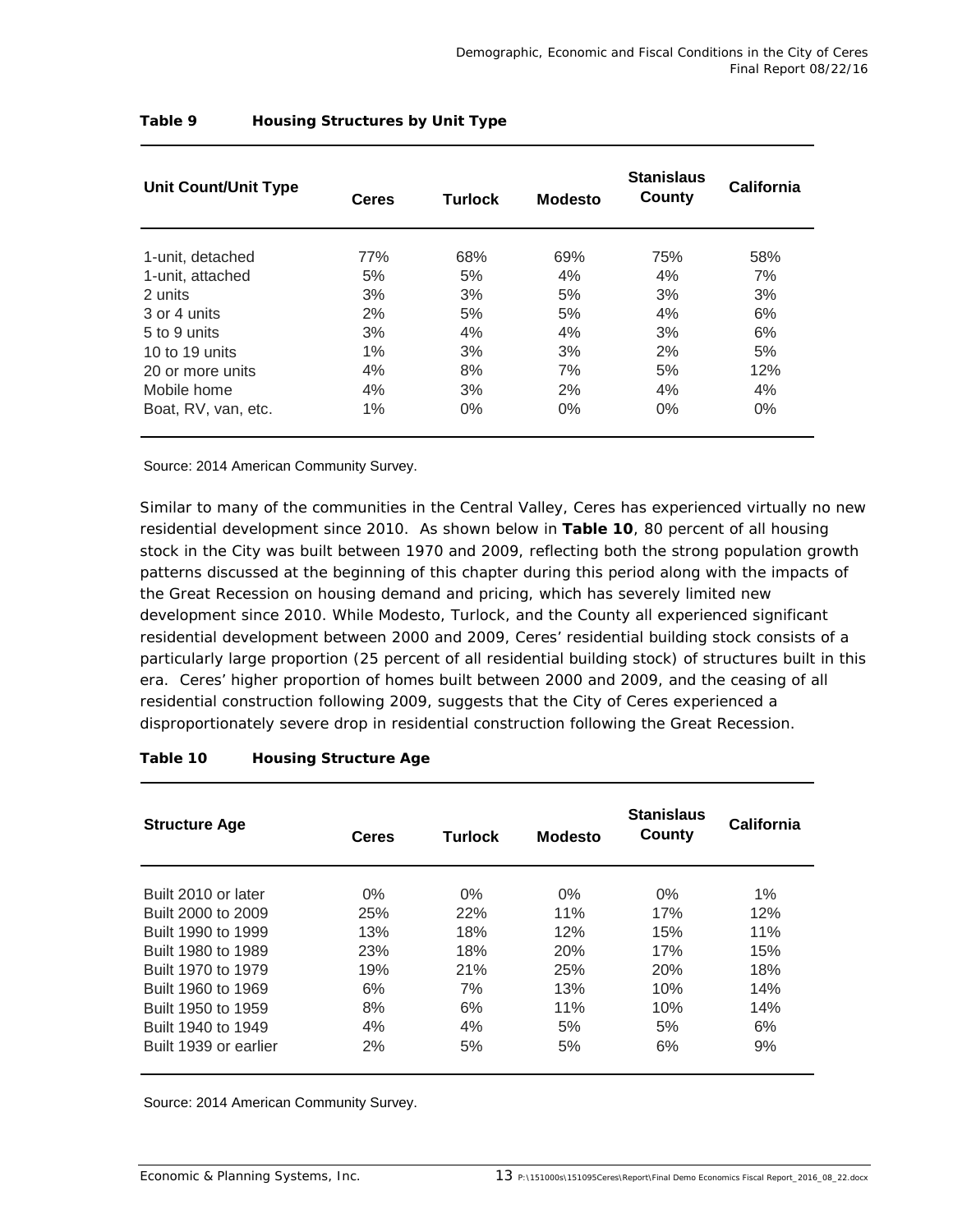**Table 11** shows the distribution of owner-occupied homes by estimated valuation for the cities of Ceres, Modesto, Turlock, Stanislaus County and the State. Ceres residential inventory includes a higher proportion of homes valued at less than \$100,000 than all other selected geographies and has a significantly lower proportion of homes valued at more than \$300,000. Consequently, Ceres' residential inventory appears to be less varied and predominately valued between \$100,000 and \$299,999 (75 percent of all inventory). In comparison, less than half of the City of Turlock's residential inventory falls within this price band. The lack of move-up and higher priced housing options likely inhibits the City's ability to attract businesses and perpetuates a community composition of limited socio-economic variation.

| <b>Owner-Occupied Home</b><br><b>Value Distribution</b> | <b>Turlock</b><br>Ceres |     | Modesto | <b>Stanislaus</b><br>County | California |  |
|---------------------------------------------------------|-------------------------|-----|---------|-----------------------------|------------|--|
| Less than \$50,000                                      | 8%                      | 6%  | 6%      | 6%                          | 4%         |  |
| \$50,000 to \$99,999                                    | 10%                     | 5%  | 11%     | 10%                         | 4%         |  |
| \$100,000 to \$149,999                                  | <b>29%</b>              | 18% | 23%     | 21%                         | 6%         |  |
| \$150,000 to \$199,999                                  | 30%                     | 22% | 22%     | 21%                         | 8%         |  |
| \$200,000 to \$299,999                                  | 16%                     | 26% | 23%     | 22%                         | 16%        |  |
| \$300,000 to \$499,999                                  | 7%                      | 20% | 13%     | 13%                         | 28%        |  |
| \$500,000 to \$999,999                                  | 1%                      | 3%  | 3%      | 5%                          | 26%        |  |
| \$1,000,000 or more                                     | 1%                      | 1%  | 1%      | $1\%$                       | 8%         |  |
| Median (dollars)                                        |                         |     |         |                             |            |  |

#### **Table 11 Owner-Occupied Home Value Distribution**

Source: 2014 American Community Survey.

The lack of higher-priced homes is reflected in the median home price based on Zillow data for the City of Ceres in comparison to Modesto and Turlock, as shown below in **Table 12**. In 2000, Ceres median home price was \$136,200, 2 percent below median prices in Modesto and 5 percent below median prices in Turlock. In fact, Ceres median home prices even exceeded Modesto between the late 2005 through most of 2008 (pre-Recession peak). However, since late 2008, Ceres median home price has trailed that of Modesto and the gap between prices in Ceres and Turlock has expanded. Between 2000 and 2010, median home prices in Turlock hovered between 4 and 5 percent above Ceres. By 2015, Turlock median home prices exceeded Ceres by nearly 20 percent. These dynamics suggest that Ceres experienced a disproportionate spike in prices during the peak of the housing market before the Recession and that following the Recession, there has been an expanding differentiation between the Ceres and Turlock residential markets. Also, the lack of new housing development in Ceres and other Central Valley communities following the Recession likely has contributed to lower home values in Ceres and the expanding differentiation with the Turlock market.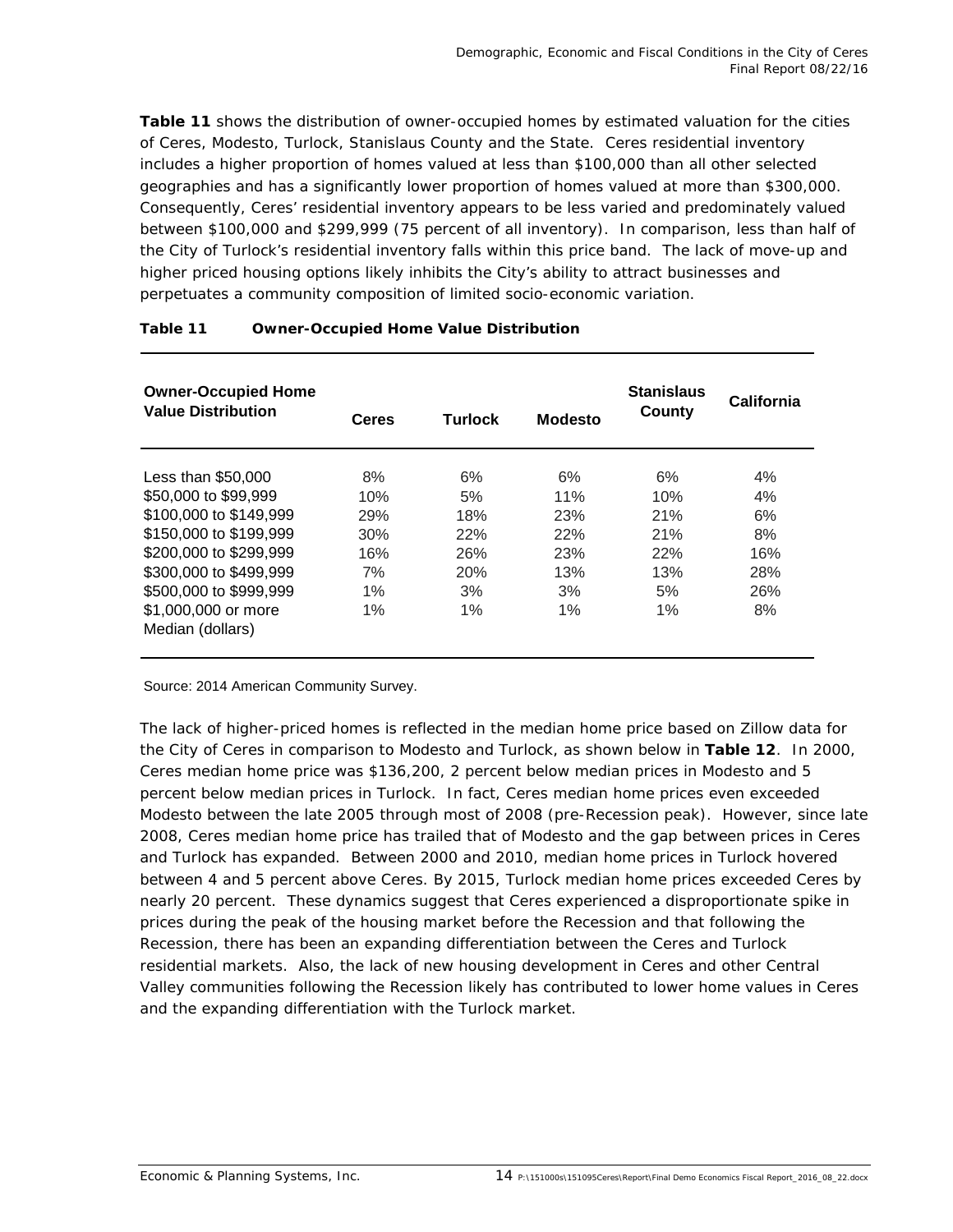| <b>Median Home Price</b> | 2000      | 2005      | 2010      | 2015      | 2015 Precent<br>Below Peak (2006) |
|--------------------------|-----------|-----------|-----------|-----------|-----------------------------------|
| Ceres                    | \$136,200 | \$357,100 | \$132,900 | \$222,100 | 39%                               |
| Modesto                  | \$139,200 | \$351,900 | \$137,000 | \$228,700 | 36%                               |
| Turlock                  | \$142,500 | \$371,900 | \$169,300 | \$262,200 | 31%                               |

### **Table 12 Single-Family Housing Prices**

Source: Zillow.

The latter phenomenon may, however, be less of a byproduct of Ceres' lagging residential market and due more to Turlock's accelerated rebound, and less precipitous fall in home values, following the Great Recession as is illustrated in **Figure 1** below.





While home prices have shown greater differentiation between Ceres, Modesto, and Turlock over the past five years, residential rental rates in these three cities appear far more comparable over time as shown in **Table 13** and **Figure 2** below. Since 2000, rental rates in Ceres have remained slightly above Modesto and slightly below Turlock. Ceres' consistently higher rental rates than Modesto (as opposed to Ceres' median home price consistency being below Modesto's median home price aside from the market peak between 2005-2008) is likely reflective of more limited multifamily supply as discussed earlier in this section. Similarly, while median home prices in Turlock exceed those in Ceres by nearly 20 percent in 2015, rental rates in Turlock were only 5 percent higher than Ceres. These data may suggest potential for expanded residential rental inventory in Ceres going forward.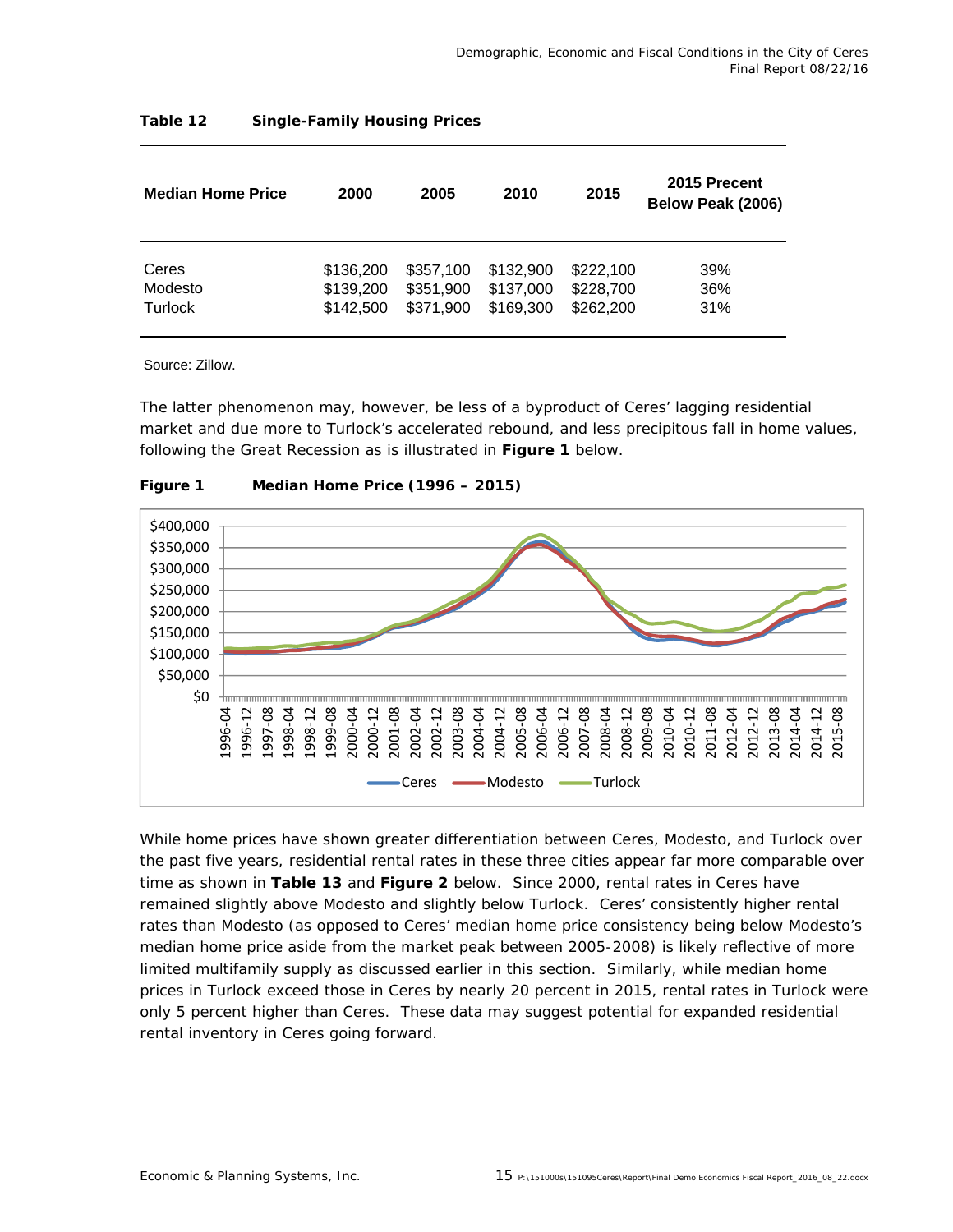| <b>Multifamily Monthly</b><br><b>Rental Rates</b> | 2010    | 2011    | 2012    | 2013    | 2014    | 2015    |
|---------------------------------------------------|---------|---------|---------|---------|---------|---------|
| Ceres                                             | \$1,175 | \$1,083 | \$1.091 | \$1,096 | \$1.170 | \$1,243 |
| Modesto                                           | \$1,167 | \$1,062 | \$1,074 | \$1,090 | \$1.146 | \$1,231 |
| Turlock                                           | \$1,278 | \$1,131 | \$1.147 | \$1,158 | \$1,244 | \$1,296 |

### **Table 13 Multifamily Monthly Rental Rates**

Source: Zillow.

| Figure 2 | <b>Multifamily Monthly Rental Rates</b> |  |  |
|----------|-----------------------------------------|--|--|



Overall, the Ceres residential market closely resembles the demographics of the City, in that it caters largely to a family-oriented, low- and middle-income population. The residential inventory in dominated by single-family detached homes built between 1970 and 2009, valued between \$100,000 and \$300,000. In addition to having no new residential inventory (built in the last five years), there are also very few housing options for upper-middle and higher income individuals and families. Furthermore, there are limited multifamily options that may be desirable for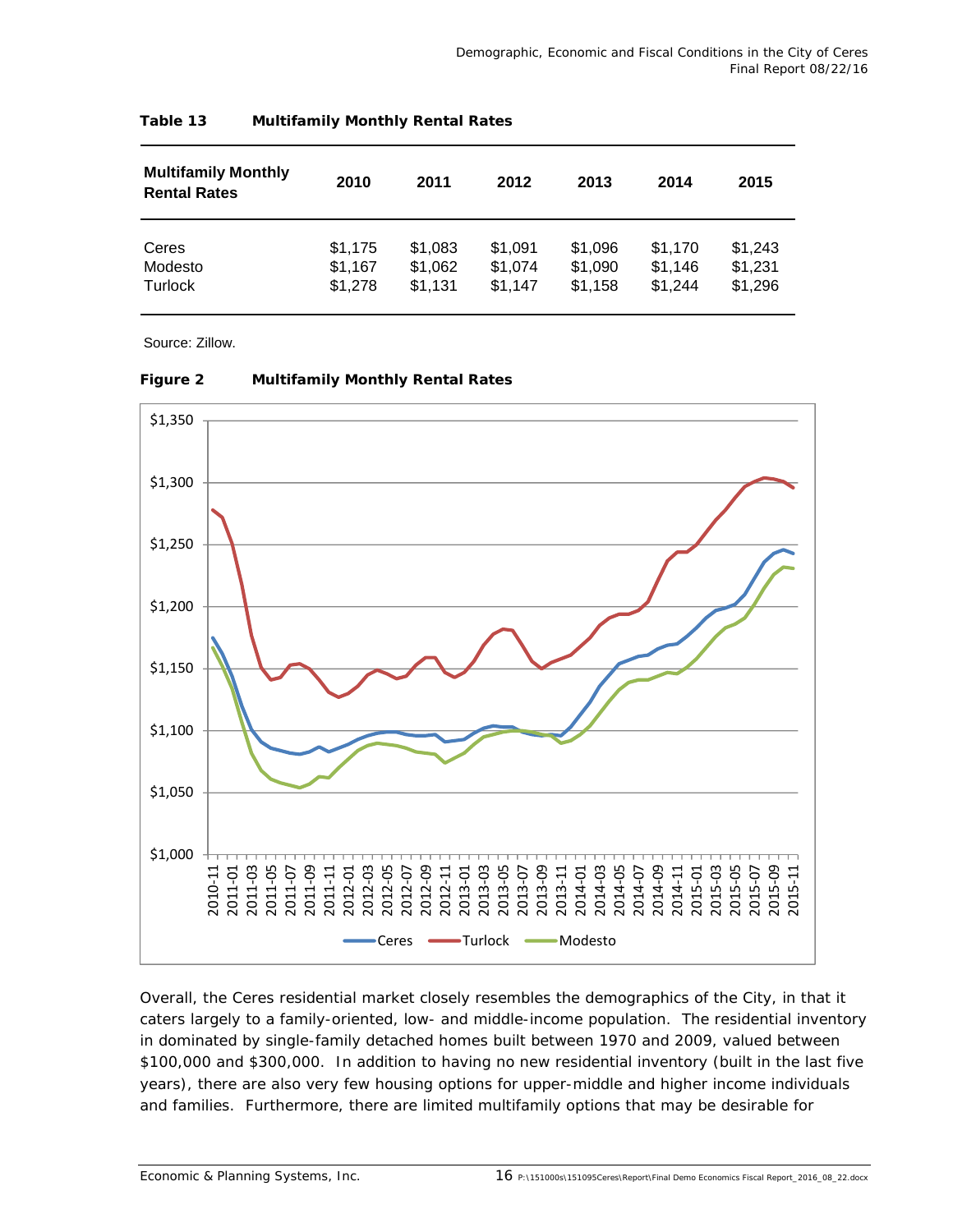smaller households (1 to 2 persons) with little interest or limited financial capabilities to rent or buy a single-family home. This limited rental inventory appears to have buoyed rental rates in comparison to home prices and suggests potential for new rental inventory in Ceres in the future.

### **Commute Patterns**

Commute patterns play an increasingly important role in population growth and thus, land use demand. Information on Ceres' jobs-housing balance (or resident to employment ratio as discussed previously in this section) and the travel patterns of both local residents and employees provide important insight into its role in the local and regional economy.

As illustrated in **Table 14** below, the largest proportion of workers who are employed in Ceres live in Modesto (24.9 percent) followed by Ceres (13.1 percent) and Turlock (8.9 percent). The largest proportion of employed Ceres residents work in Modesto (27.2 percent) followed by Ceres (11.3 percent) and Turlock (6.0 percent). These patterns confirm that Modesto, Turlock and Ceres represent the commercial center of Stanislaus County, and simultaneously point to the sprawling nature of development and the Central Valley workforce. Overall, these data suggest a dispersed workforce and similarly dispersed place of work for Ceres residents, reaffirming the dynamics often found in both Central Valley cities and bedroom communities.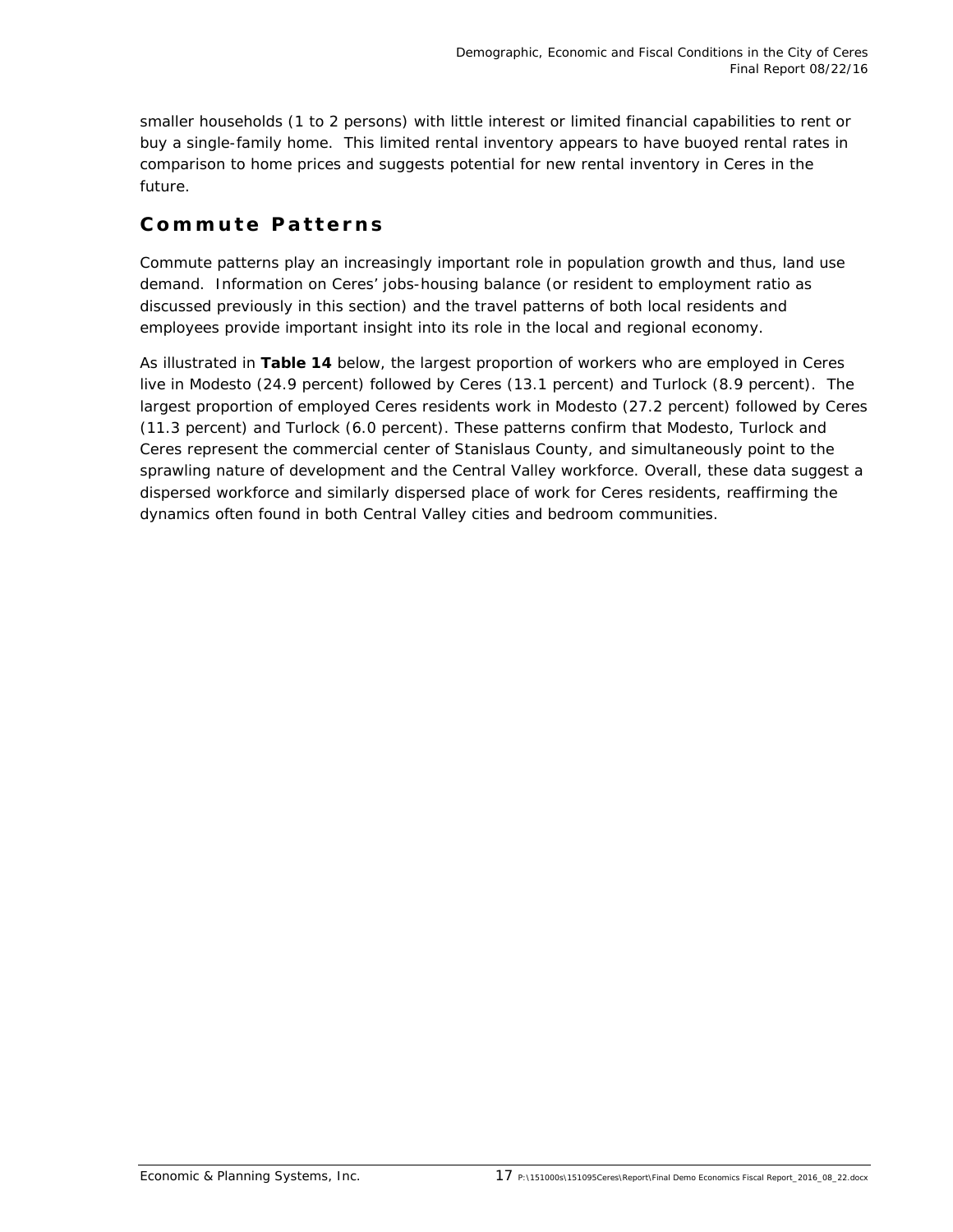### **Table 14 Ceres Commute Patterns**

| Category | <b>Share</b> |
|----------|--------------|
|----------|--------------|

#### **Where Ceres Workers Reside**

| <b>Total Primary Jobs</b> | 100.0% |
|---------------------------|--------|
| Modesto                   | 24.9%  |
| Ceres                     | 13.1%  |
| Turlock                   | 8.9%   |
| Stockton                  | 2.0%   |
| Riverbank                 | 1.9%   |
| Oakdale                   | 1.5%   |
| Manteca                   | 1.3%   |
| Patterson                 | 1.2%   |
| Merced                    | 1.1%   |
| Salida CDP                | 1.1%   |
| All Other Locations       | 43.0%  |
|                           |        |

#### **Where Ceres Residents are Employed**

| <b>Total Primary Jobs</b> | 100.0%  |
|---------------------------|---------|
| Modesto                   | 27.2%   |
| Ceres                     | 11.3%   |
| Turlock                   | $6.0\%$ |
| Stockton                  | 2.1%    |
| San Jose                  | 1.8%    |
| Manteca                   | 1.5%    |
| Salida CDP                | 1.5%    |
| Merced                    | 1.3%    |
| Livermore                 | 1.1%    |
| Oakdale                   | 1.0%    |
| All Other Locations       | 45.4%   |

Source: 2013 LED OnTheMap (US Census).

### **Population Projections**

According to the 2016 Stanislaus Council of Governments' (StanCOG) demographic forecast, the population of Ceres is projected to grow by 28 percent during the 20-year period between 2015 and 2035. While this is approximately consistent with countywide growth of 25 percent over the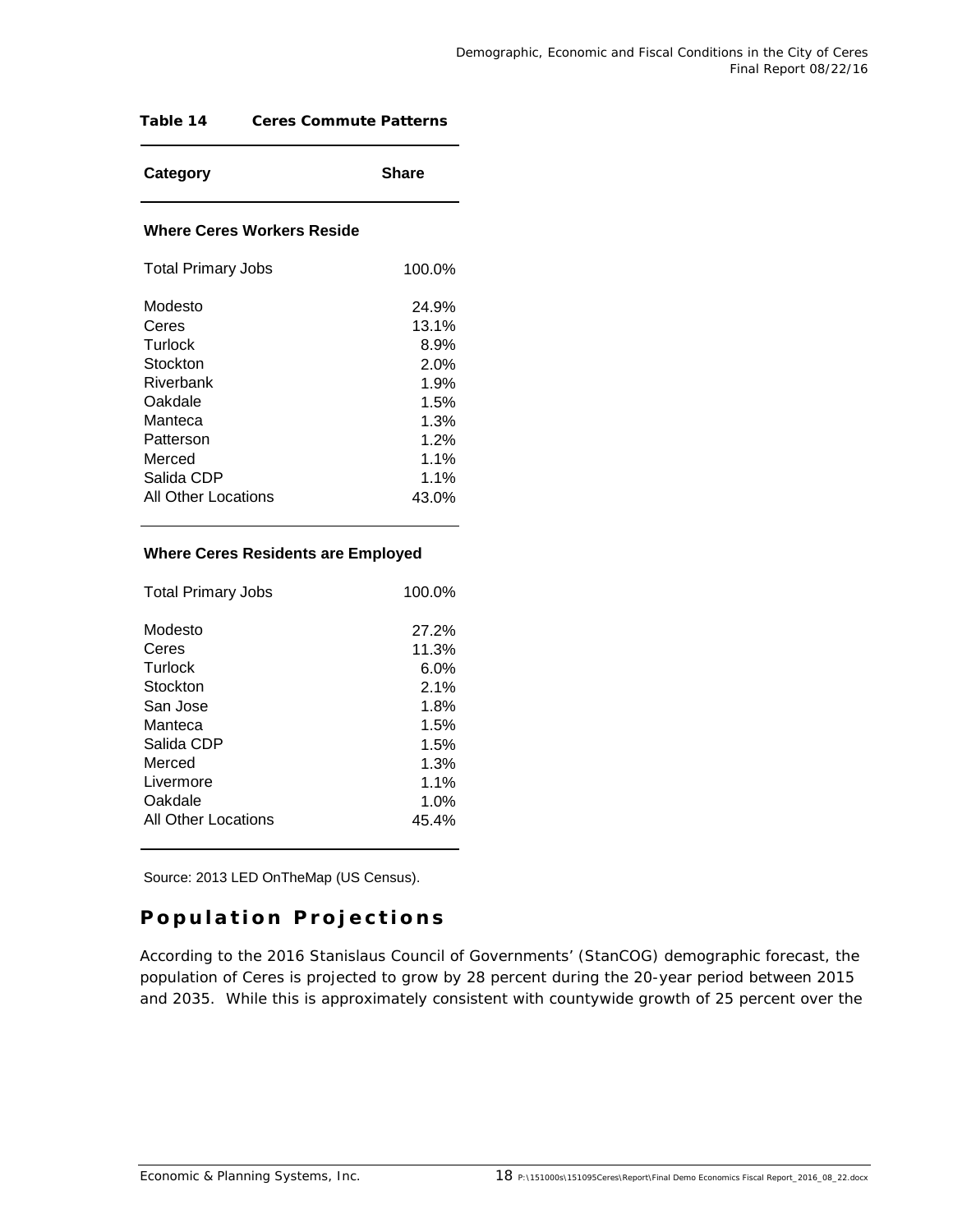same period, it is substantially lower than Ceres' historical 20-year growth rate of 43 percent between 1990 and 2010**2**.

|                             |                             |                             | 2015 - 2035                 |                             |                   |                              |
|-----------------------------|-----------------------------|-----------------------------|-----------------------------|-----------------------------|-------------------|------------------------------|
| 2015                        | 2020                        | 2025                        | 2030                        | 2035                        | %<br>Growth       | Avg.<br>Annual               |
| 48.029<br>72,229<br>210.341 | 51.049<br>76,475<br>220.865 | 54.424<br>81.219<br>232,622 | 57.879<br>86,077<br>244.662 | 61.290<br>90,872<br>256.545 | 28%<br>26%<br>22% | 1.2%<br>1.2%<br>1.0%<br>1.1% |
|                             | 540,794                     | 571.139                     | 605.040                     | Year<br>639.754             | 674.019           | 25%                          |

### **Table 15 Population Projections**

Sources: StanCOG 2040 Demographic Forecast (2016), Economic & Planning Systems, Inc.

-

**<sup>2</sup>** California Department of Finance (DOF).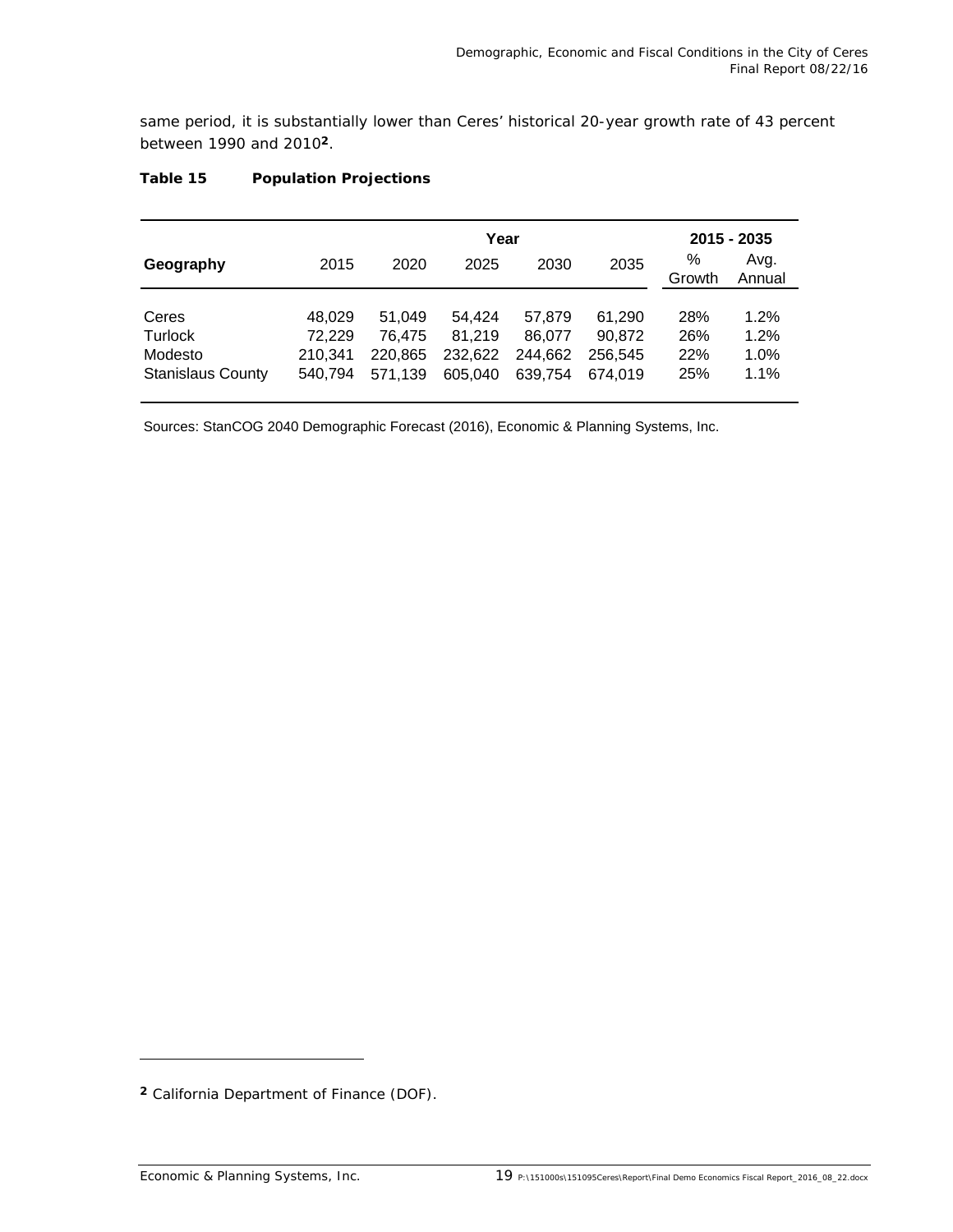This chapter evaluates the existing composition of the Ceres economy in order to shed light on its competitive position in comparison to other Stanislaus County job centers. In this section, historical employment trends, current jobs by industry sector, and commercial real estate market trends will be discussed in an effort to evaluate the commercial dynamics within the City of Ceres and assess opportunities for future growth.

# **Employment**

There are approximately 8,700 jobs in the City of Ceres, resulting in a resident to jobs ratio of more than 5 to 1. In comparison, Turlock, Modesto, and the County have resident to jobs ratios of approximately 3 to 1, confirming that Ceres is less of an employment center and more residentially focused. As shown in **Table 16** below, Ceres experienced slower job growth than both Modesto and Turlock in the ten years since 2005, while exceeding employment growth in Stanislaus County (which experienced a net loss in employment during that same period).

| Category                    | 2005    | 2006    | 2007    | 2008    | 2009    | 2010    | 2011    | 2012    | 2013    | 2014    | 2015    | Annual<br>Growth |
|-----------------------------|---------|---------|---------|---------|---------|---------|---------|---------|---------|---------|---------|------------------|
| Ceres                       | 8,528   | 8,660   | 8,856   | 8,583   | 7,649   | 7,598   | 8,434   | 8,524   | 8,767   | 8,572   | 8,666   | 0.16%            |
| Modesto                     | 68.701  | 66.977  | 66.619  | 61,597  | 53,824  | 52,697  | 60,732  | 61,889  | 68.248  | 69.957  | 70.066  | 0.20%            |
| Turlock                     | 23.322  | 23.630  | 23,009  | 22.068  | 19,739  | 19,503  | 20,873  | 21.415  | 23.091  | 23.507  | 24.057  | 0.31%            |
| <b>Stanislaus</b><br>County | 170.865 | 171.294 | 171,713 | 168,512 | 157,658 | 156,070 | 156,314 | 159,516 | 163,245 | 167.242 | 167.277 | $-0.21%$         |

### **Table 16 Total Employment (2005 - 2015)**

Source: 2015 Q2 California Employment Development Department (EDD).

Following the Great Recession, employment in Ceres decreased by approximately 14 percent (measured as the change between peak employment in 2007 and the low in 2010). While a 14 percent reduction in just three years is a significant decline in total employment, both Modesto and Turlock experienced greater losses. Modesto lost more than 23 percent of its employment base from a peak in 2005 to its low in 2010 and Turlock lost approximately 16 percent of its employment during that same period. These data suggest Ceres has a more stable workforce, likely due to the composition of its employment base.

### **Employment by Industry Sector**

Ceres' relative employment resilience following the Great Recession was likely due to its employment composition. As shown in **Table 17** below, the largest industry sectors in Ceres include Local Government and Schools (25 percent of total employment), Retail Trade (16 percent), Construction (12 percent), and Accommodation and Food Services (11 percent).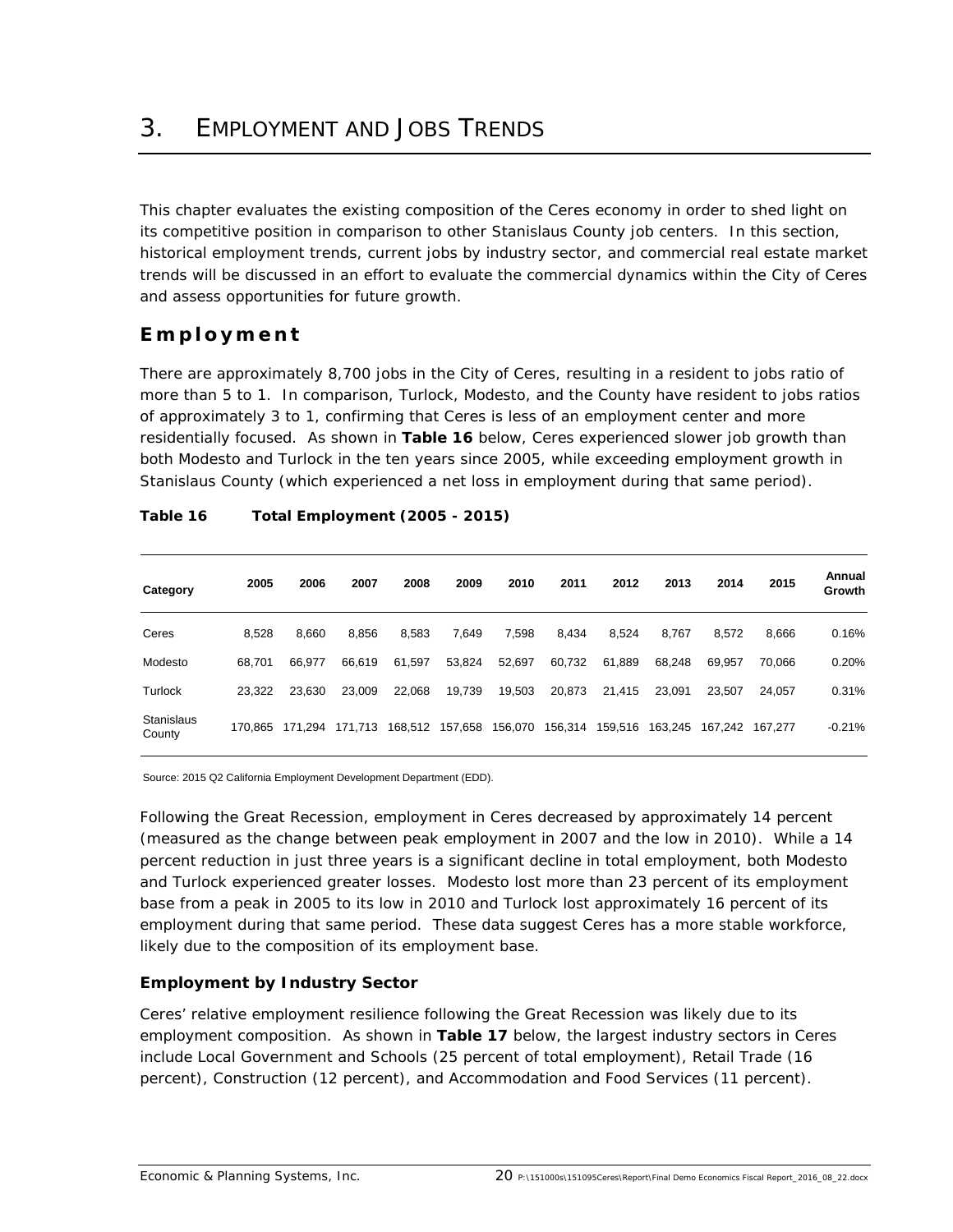#### **Table 17 Current Job Sector Distribution by Geography**

| <b>Industry Sector</b>                                      | <b>Ceres</b>  |            | <b>Turlock</b>  |                    | <b>Modesto</b>   |               | <b>Stanislaus County</b> |                    |
|-------------------------------------------------------------|---------------|------------|-----------------|--------------------|------------------|---------------|--------------------------|--------------------|
|                                                             | <b>Amount</b> | %          | <b>Amount</b>   | %                  | <b>Amount</b>    | $\frac{9}{6}$ | <b>Amount</b>            | %                  |
| Agriculture, Forestry, Fishing and Hunting                  | *****         | na         | 456             | 2%                 | 1,223            | 2%            | 12,976                   | 8%                 |
| Mining, Quarrying, and Oil and Gas Extraction               | *****         | na         | $\Omega$        | 0%                 | *****            | na            | 39                       | 0%                 |
| <b>Utilities</b>                                            | na            | na         | na              | na                 | na               | na            | *****                    | na                 |
| Construction                                                | 1,019         | 12%        | 1.046           | 4%                 | 1.926            | 3%            | 7.756                    | 5%                 |
| Manufacturing                                               | 585           | 7%         | 3,337           | 14%                | 5,024            | 7%            | 19,883                   | 12%                |
| <b>Wholesale Trade</b>                                      | 438           | 5%         | 436             | 2%                 | 1,494            | 2%            | 5,730                    | 3%                 |
| <b>Retail Trade</b>                                         | 1,367         | 16%        | 3,803           | 16%                | 10,750           | 15%           | 21,930                   | 13%                |
| Transportation and Warehousing                              | 430           | 5%         | 487             | 2%                 | 801              | 1%            | 6.612                    | 4%                 |
| Information                                                 | 0             | 0%         | 166             | 1%                 | 505              | 1%            | 911                      | 1%                 |
| Finance and Insurance                                       | 110           | 1%         | 574             | 2%                 | 1,619            | 2%            | 3,004                    | 2%                 |
| Real Estate and Rental and Leasing                          | 104           | 1%         | 216             | 1%                 | 997              | 1%            | 2,033                    | 1%                 |
| Professional, Scientific, and Technical Services            | 196           | 2%         | 643             | 3%                 | 3,084            | 4%            | 5.524                    | 3%                 |
| Management of Companies and Enterprises                     | 106           | 1%         | 124             | 1%                 | 1,127            | 2%            | 1,456                    | 1%                 |
| Administrative and Support and Waste Management and Remedia | 287           | 3%         | 794             | 3%                 | 3,543            | 5%            | 6,634                    | 4%                 |
| <b>Educational Services</b>                                 | 26            | 0%         | 139             | 1%                 | 656              | 1%            | 1,444                    | 1%                 |
| <b>Health Care and Social Assistance</b>                    | 463           | 5%         | 3,499           | 15%                | 15,177           | 22%           | 22,820                   | 14%                |
| Arts, Entertainment, and Recreation                         | 68            | 1%         | 279             | 1%                 | 940              | 1%            | 1,931                    | 1%                 |
| Accommodation and Food Services                             | 943           | 11%        | 3,281           | 14%                | 7,485            | 11%           | 15,123                   | 9%                 |
| Other Services (except Public Administration)               | 148           | 2%         | 677             | 3%                 | 1,904            | 3%            | 3,882                    | 2%                 |
| <b>Federal Government</b>                                   | *****         | na         | *****           | na                 | 378              | 1%            | 820                      | 0%                 |
| <b>State Government</b>                                     | 49            | 1%         | 1,244           | 5%                 | 107              | 0%            | 1.486                    | 1%                 |
| <b>Local Government</b>                                     | 2,188         | 25%        | 2,736           | 11%                | 11,233           | 16%           | 24,474                   | 15%                |
| Not Elsewhere Classified<br><b>Total</b>                    | 16<br>8,666   | 0%<br>100% | *****<br>24,057 | n <b>a</b><br>100% | $****$<br>70,066 | $n =$<br>100% | *****<br>167,277         | n <b>a</b><br>100% |

\*Note that when proprietary business data would be revealed, EDD denotes industry job sector totals as \*\*\*\*\*. These job sector totals are counted in the total number of jobs for each geographic area. Therefore, total job figures for each geographic area may not correspond with the sum of the job figures shown.

Sources: 2015 Q2 California Employment Development Department (EDD).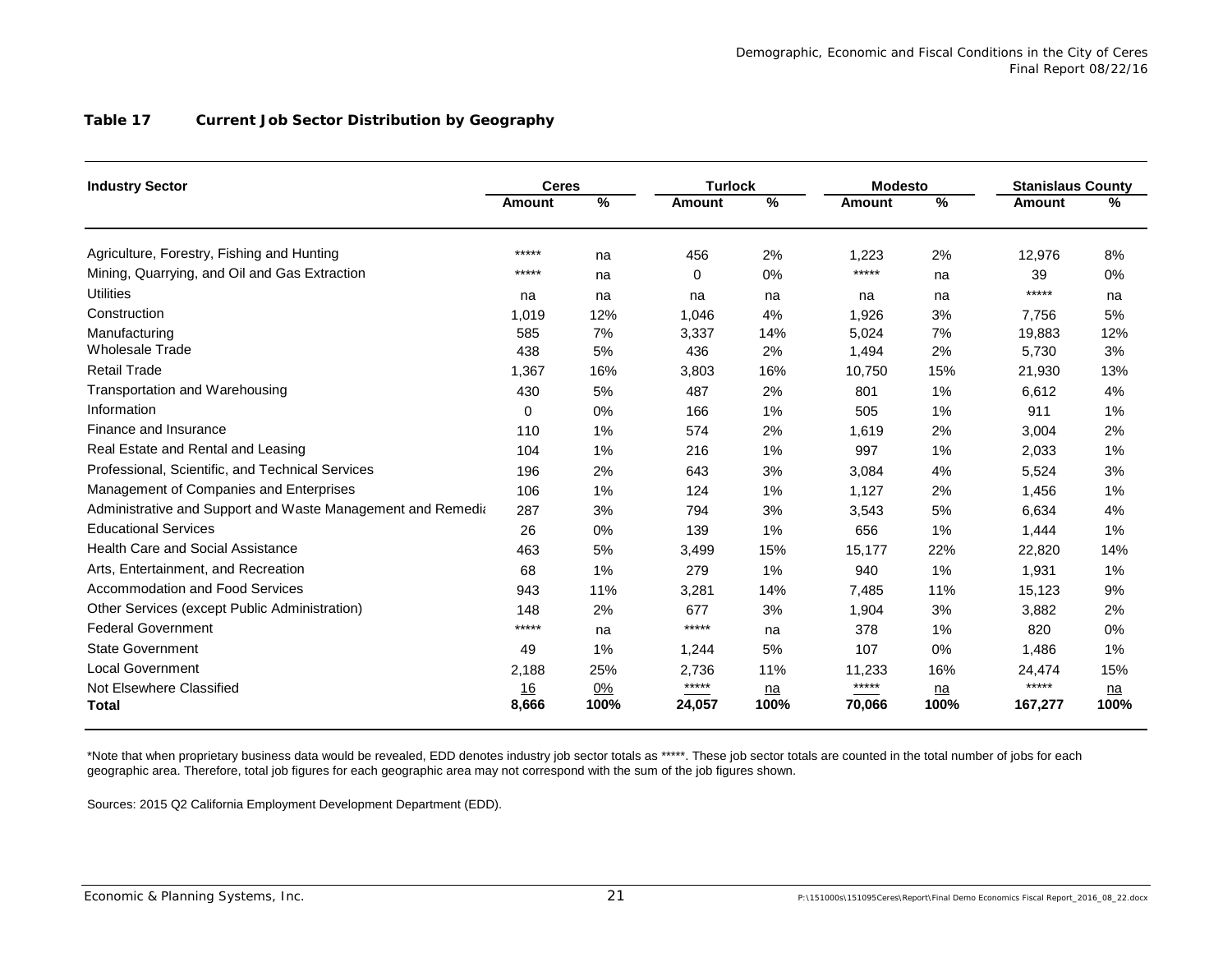For the most part Ceres' job profile is dominated by population-serving or "non-basic" sectors.**<sup>3</sup>** Basic sectors, in contrast, are those that are focused on the export of goods and services and generally include, agriculture, manufacturing, wholesale trade, warehousing, and professional services. While the construction sector is usually considered a non-basic, in the case of Ceres, this sector appears to be serving other localities since the City has not experienced significant new residential or nonresidential development over the past few years. The fact that 12 percent of Ceres' jobs are in this sector suggests a cluster of contracting or construction supply businesses may be located in Ceres despite job sites being located in other communities.

In comparison to Modesto, Turlock and the County, Ceres features significant warehousing and wholesale trade industry sector jobs and fewer health care jobs. The relative strength of the warehousing and wholesale sectors is further reflected in the industrial real estate market in Ceres, which is discussed in the following section, and is likely due to the geographic competitiveness of industrial parks located along Highway 99 such as those located off of E. Whitmore Avenue. The limited healthcare employment results from no hospitals being located in Ceres, aside from urgent care facilities and a convalescent hospital. The primary medical facilities serving Ceres' residents and businesses are located in Modesto and Turlock. The leading employers in Ceres are shown on **Table 18** and largely reflect the largest industry sectors described above. The leading private businesses represent a mix of wholesalers, manufacturers, retailers and labor contractors.

| Top 10 Job Generators, July 2016 | Type                       | <b>Number</b> |
|----------------------------------|----------------------------|---------------|
| In City of Ceres                 |                            |               |
| <b>Stanislaus County</b>         | <b>County Government</b>   | 1,668         |
| Ceres Unified School District    | School District            | 1,300         |
| G-3 Enterprises Campus           | Bottling and Distribution  | 570           |
| M.A. Garcia Agrilabor            | Labor Contractor           | 481           |
| WinCo Foods                      | <b>Distribution Center</b> | 369           |
| Wal-Mart                         | Retailer                   | 350           |
| City of Ceres                    | <b>City Government</b>     | 202           |
| Home Depot                       | Retailer                   | 200           |
| K-Mart                           | Retailer                   | 110           |
| Kingspan Insulated Panels        | <b>Building Systems</b>    | 92            |
| <b>Near City of Ceres</b>        |                            |               |
| Bronco Wine                      | Winery                     | 350           |
| <b>Superior Fruit</b>            | <b>Fruit and Almonds</b>   | 79            |

### **Table 18 City of Ceres Top 10 Job Generators**

Source: City of Ceres, July 2016.

-

**<sup>3</sup>** "Basic" and "nonbasic" employment categories refer to industry sectors which export outside of the region, therefore bringing in wealth from nonlocal sources (basic) and service industry sectors that support basic industries within the local economy (nonbasic).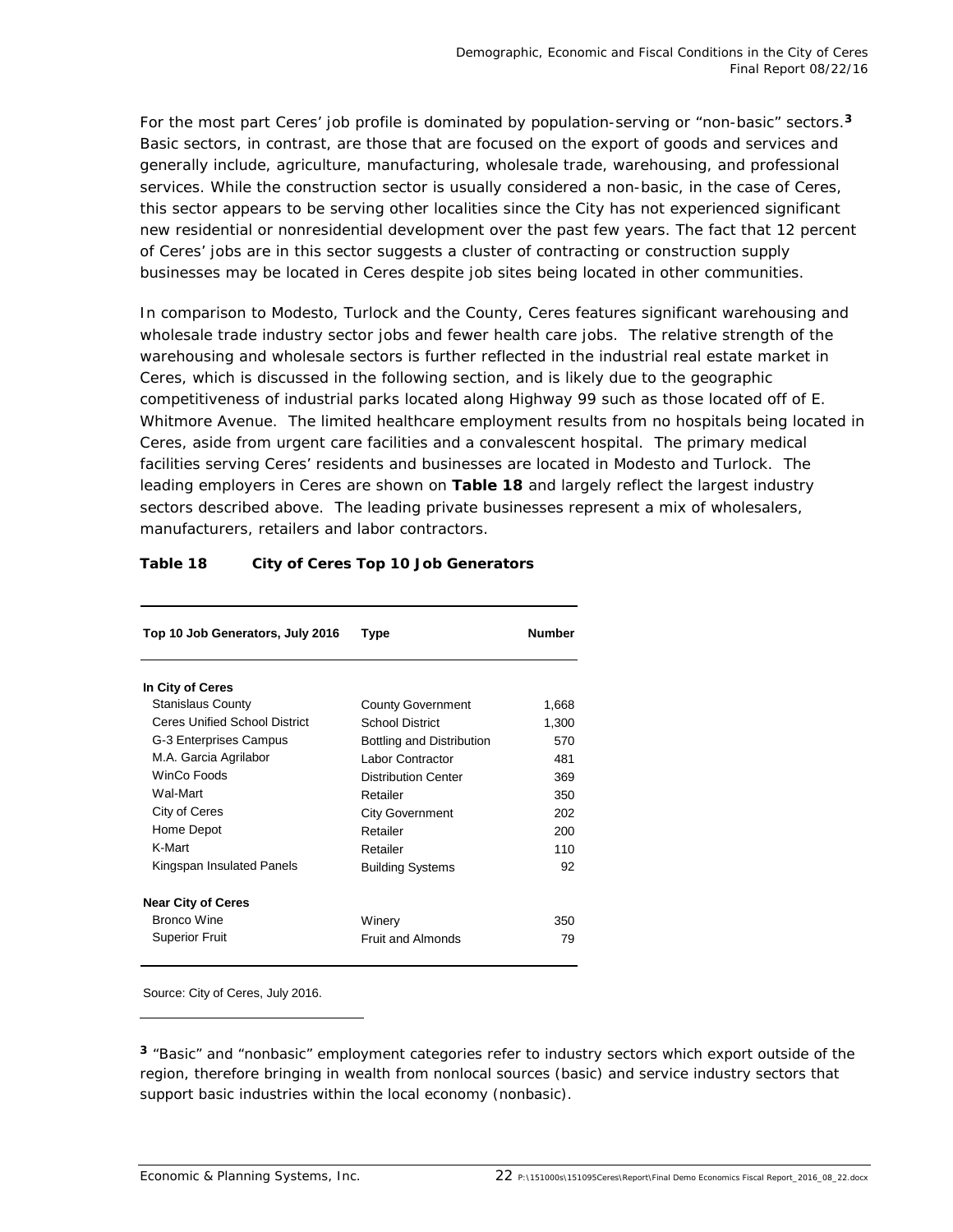# **Office Trends**

Consistent with the relatively few jobs in professional services and related industries (Information, Finance and Insurance, Real Estate and Rental and Leasing, Professional, Scientific and Technical Services, etc.), Ceres has a limited inventory of office space. With less than 200,000 square feet of total commercial office, the city of Ceres features only 23 square feet of office per total employee compared to 51 square feet per employee in Turlock and over 87 square feet of office per employee in Modesto. Limited office inventory is not surprising given the limited industry sectors occupying office space located in Ceres. However, as shown in **Table 19** below, there is virtually no office vacancy in Ceres suggesting demand for additional space and the corresponding expectation of increases in lease rates. Yet despite low to near zero vacancy rates, Ceres office lease rates have continued to decline since 2007. Meanwhile, Modesto has shown increased rental rates over the past two years even with consistent double digit vacancy rates.

| <b>Jurisdiction</b>            | 2007                     | 2008      | 2009      | 2010      | 2011      | 2012      | 2013      | 2014      | 2015      |
|--------------------------------|--------------------------|-----------|-----------|-----------|-----------|-----------|-----------|-----------|-----------|
| Ceres                          |                          |           |           |           |           |           |           |           |           |
| Total Inventory (Sq.Ft.)       | 191,177                  | 195,377   | 195,377   | 195,377   | 195,377   | 195,377   | 195,377   | 195,377   | 195,377   |
| (YOY) Change in Square Footage |                          | 4,200     |           |           |           |           |           |           |           |
| (YOY) Percent Change           |                          | 2.2%      | 0.0%      | 0.0%      | 0.0%      | 0.0%      | 0.0%      | 0.0%      | 0.0%      |
| Vacancy                        | 5.8%                     | 7%        | 10%       | 11%       | 14%       | 10%       | 6%        | 4%        | 0.4%      |
| Average Lease Rates            | \$18.00                  | \$14.84   | \$14.84   | \$12.08   | \$6.31    | \$12.13   | \$12.13   | \$11.70   | \$11.62   |
| <b>Modesto</b>                 |                          |           |           |           |           |           |           |           |           |
| Total Inventory (Sq.Ft.)       | 5,971,654                | 6,057,455 | 6,091,249 | 6,094,789 | 6,094,789 | 6,115,965 | 6,115,965 | 6,127,680 | 6,127,680 |
| (YOY) Change in Square Footage |                          | 85.801    | 33.794    | 3.540     |           | 21,176    |           | 11.715    |           |
| (YOY) Percent Change           | $\overline{\phantom{a}}$ | 1.4%      | 0.6%      | 0.1%      | 0.0%      | 0.3%      | 0.0%      | 0.2%      | 0.0%      |
| Vacancv                        | 16%                      | 12%       | 11%       | 13%       | 15%       | 14%       | 14%       | 13%       | 11%       |
| Average Lease Rates            | \$18.95                  | \$18.07   | \$18.12   | \$16.02   | \$14.83   | \$14.38   | \$14.15   | \$15.64   | \$16.14   |
| <b>Turlock</b>                 |                          |           |           |           |           |           |           |           |           |
| Total Inventory (Sq.Ft.)       | 1,160,840                | 1,211,387 | 1,229,663 | 1,229,663 | 1,229,663 | 1,229,663 | 1,229,663 | 1,229,663 | 1,229,663 |
| (YOY) Change in Square Footage | $\overline{\phantom{a}}$ | 50,547    | 18,276    |           |           |           |           |           |           |
| (YOY) Percent Change           | ٠                        | 4.4%      | 1.5%      | 0.0%      | 0.0%      | 0.0%      | 0.0%      | $0.0\%$   | 0.0%      |
| Vacancy                        | 10%                      | 12%       | 6%        | 6%        | 6%        | 9%        | 7%        | 6%        | 4%        |
| Average Lease Rates            | \$18.82                  | \$17.90   | \$15.20   | \$14.02   | \$13.96   | \$14.53   | \$14.61   | \$13.36   | \$13.20   |
| <b>Stanislaus County</b>       |                          |           |           |           |           |           |           |           |           |
| Total Inventory (Sq.Ft.)       | 7,992,622                | 8,282,482 | 8,334,552 | 8,338,092 | 8,338,092 | 8,359,268 | 8,359,268 | 8,370,983 | 8,374,608 |
| (YOY) Change in Square Footage |                          | 289,860   | 52,070    | 3,540     |           | 21,176    |           | 11,715    | 3,625     |
| (YOY) Percent Change           | $\overline{\phantom{a}}$ | 3.6%      | 0.6%      | 0.0%      | 0.0%      | 0.3%      | 0.0%      | 0.1%      | 0.0%      |
| Vacancy                        | 15%                      | 13%       | 11%       | 13%       | 14%       | 13%       | 13%       | 12%       | 10%       |
| Average Lease Rates            | \$18.37                  | \$17.73   | \$17.53   | \$15.62   | \$13.70   | \$14.33   | \$14.24   | \$15.37   | \$15.70   |

### **Table 19 Office Trends 2007 - 2015**

<sup>1</sup> YOY refers to year-over-year changes.

Sources: CoStar; Economic & Planning Systems, Inc.

One would expect to see lease rates increase with such consistent absorption and corresponding decrease in vacancy. Ceres office absorption rates are illustrated in **Figure 3** below. These data suggest perhaps Ceres' office inventory is indeed in demand (the result of which is minimal to no vacancy) but the potential for lease rate increases is constrained. There are several reasons that could explain why rents are persistently low: there could be a number of existing leases whose terms reflect conditions of several years ago or it could be that lack of investment (e.g., remodeling) in the office inventory is precluding being able to attract tenants who would pay more for higher-quality space.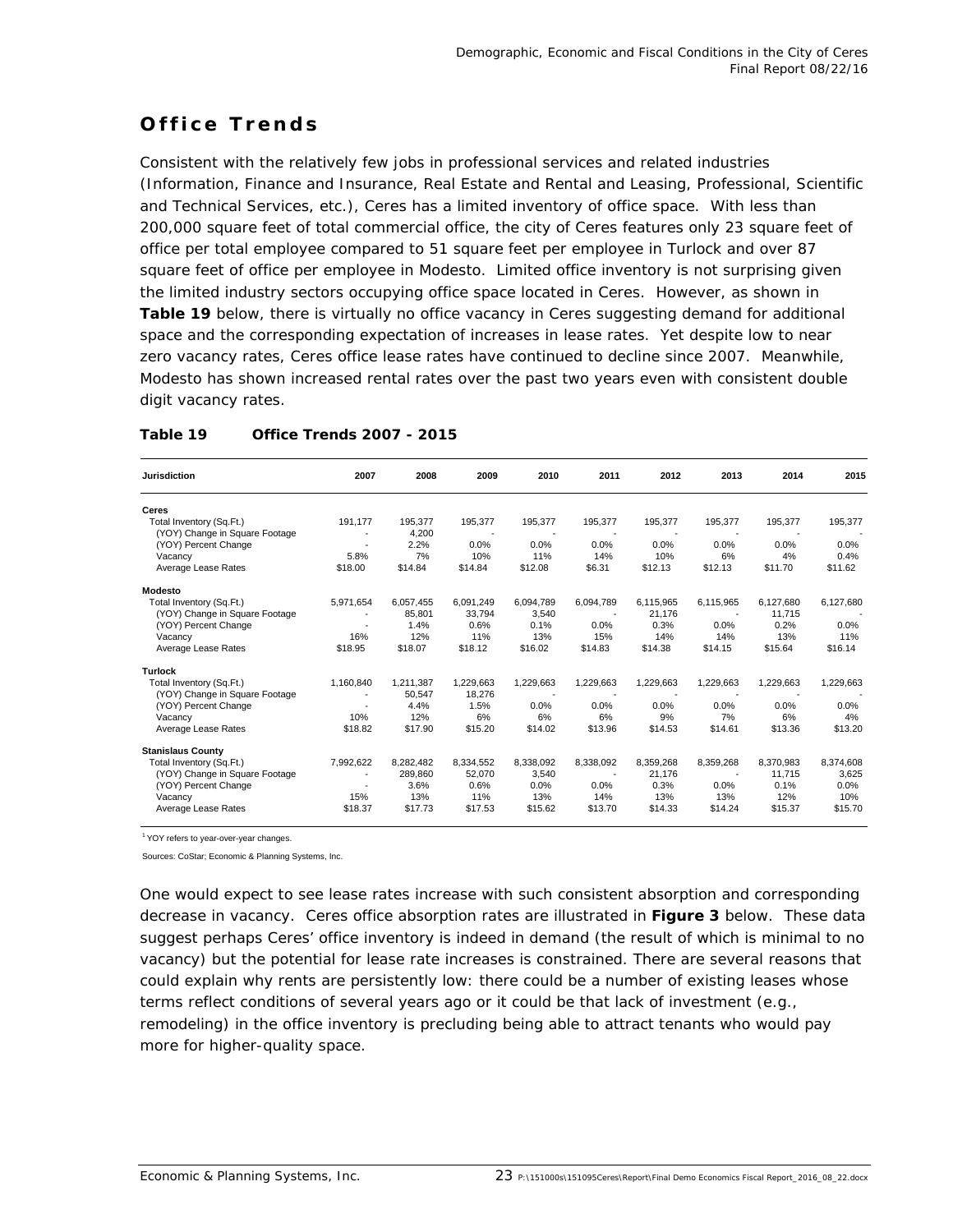

**Figure 3 Ceres Office Market Trends** 

### **Industrial Trends**

As discussed in the previous section, Ceres' relative strength in the Warehousing and Transportation and Wholesale industry sectors is reflected in the demand for its industrial real estate market. As shown in **Table 20** below, industrial space is currently leasing at an average of \$4.68 per square foot, higher than both Modesto (\$4.01 per square foot per month) and Turlock (\$4.65 per square foot). Ceres also has over ten times more industrial inventory than office space, reflecting the demands of businesses located in the area. Similar to the office market, and as shown in **Figure 4** below, Ceres industrial space has experienced consistent positive absorption since 2010 and corresponding reductions in vacancy rates, from a peak of 14 percent in 2010 to approximately 4 percent in 2015. However, no new inventory has come online since 2009. Market data suggest new industrial space will likely continue to increase in demand in the region over the near term and Ceres appears well positioned to capture some of the demand going forward.

Demand for industrial land varies by the amount of land available. For example, the City is wellpositioned with smaller properties in the ½- to 3-acre range. However, City staff notes that in the past several years, the majority of the requests from potential industrial land users are for five to 10 to 20, or even 50-acre parcels, which the City cannot currently accommodate. Due to limitations of the City's wastewater treatment plant, the City cannot take "wet-industry" users, or users that generate substantial wastewater.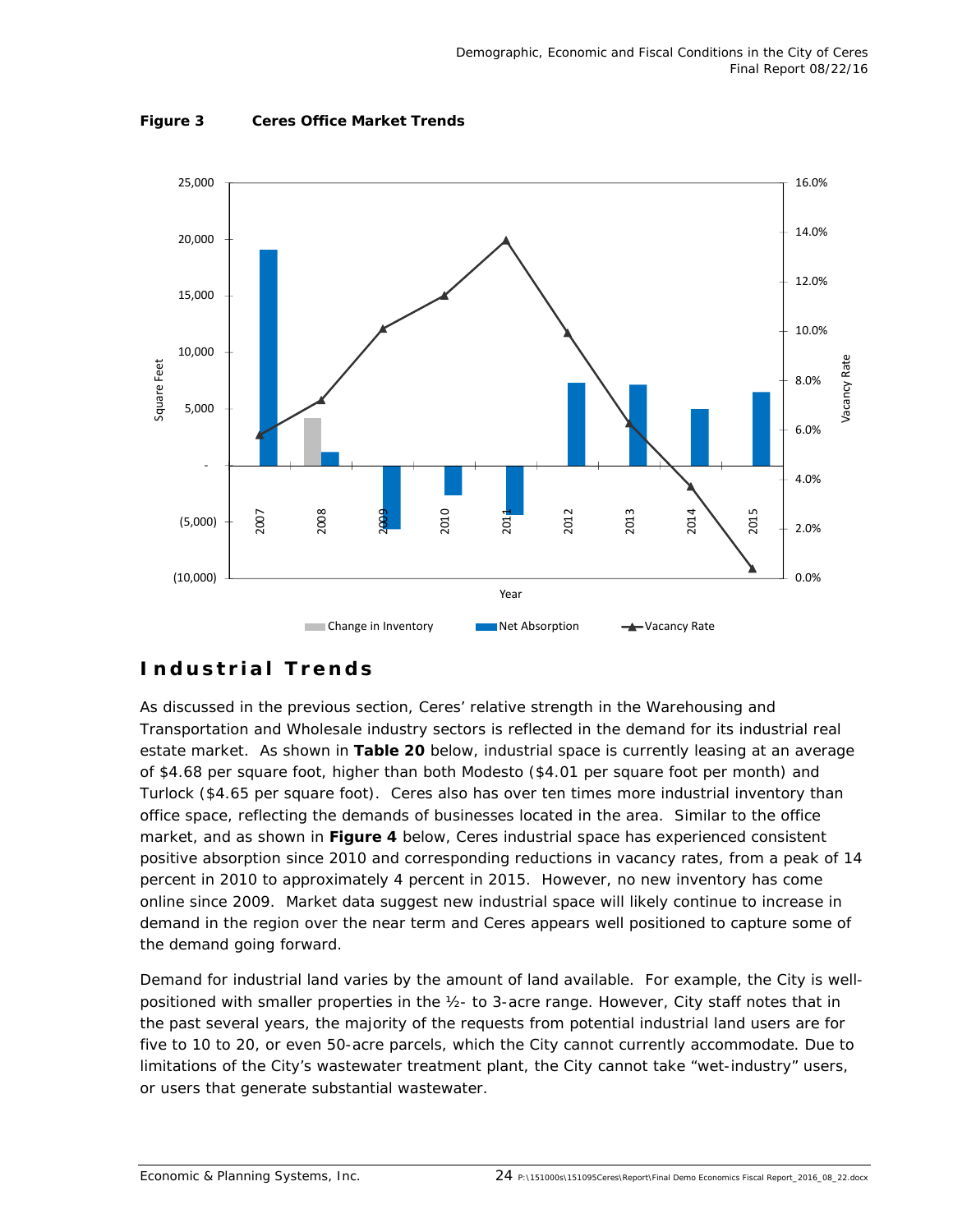### **Table 20 Industrial Trends 2007 – 2015**

| <b>Jurisdiction</b>            | 2007       | 2008       | 2009       | 2010       | 2011       | 2012       | 2013       | 2014       | 2015       |
|--------------------------------|------------|------------|------------|------------|------------|------------|------------|------------|------------|
|                                |            |            |            |            |            |            |            |            |            |
| Ceres                          |            |            |            |            |            |            |            |            |            |
| Total Inventory (Sq.Ft.)       | 2,103,924  | 2,169,814  | 2,177,584  | 2,177,584  | 2,177,584  | 2,177,584  | 2,177,584  | 2,177,584  | 2,177,584  |
| (YOY) Change in Square Footage |            | 65,890     | 7,770      |            |            |            |            |            |            |
| (YOY) Percent Change           |            | 3.1%       | 0.4%       | 0.0%       | 0.0%       | 0.0%       | 0.0%       | 0.0%       | 0.0%       |
| Vacancy                        | 8.1%       | 8%         | 10%        | 14%        | 11%        | 11%        | 8%         | 6%         | 4%         |
| Average Lease Rates            | \$6.27     | \$5.72     | \$5.35     | \$5.77     | \$5.16     | \$4.50     | \$4.78     | \$4.89     | \$4.68     |
| Modesto                        |            |            |            |            |            |            |            |            |            |
| Total Inventory (Sq.Ft.)       | 33.068.262 | 33.495.431 | 33.875.720 | 33,875,720 | 33.556.136 | 33.418.261 | 33.417.232 | 33.417.232 | 33,440,232 |
| (YOY) Change in Square Footage |            | 427.169    | 380,289    |            | (319, 584) | (137, 875) | (1,029)    |            | 23,000     |
| (YOY) Percent Change           |            | 1.3%       | 1.1%       | 0.0%       | $-0.9%$    | $-0.4%$    | 0.0%       | 0.0%       | 0.1%       |
| Vacancy                        | 9%         | 5%         | 8%         | 7%         | 8%         | 8%         | 6%         | 6%         | 4%         |
| Average Lease Rates            | \$4.21     | \$5.58     | \$3.98     | \$3.89     | \$3.52     | \$3.64     | \$3.53     | \$3.72     | \$4.01     |
| <b>Turlock</b>                 |            |            |            |            |            |            |            |            |            |
| Total Inventory (Sq.Ft.)       | 6,447,311  | 6,543,342  | 6,812,913  | 6,812,913  | 6,812,913  | 6,816,955  | 7,010,959  | 7,007,087  | 7,015,087  |
| (YOY) Change in Square Footage |            | 96,031     | 269,571    |            |            | 4,042      | 194,004    | (3,872)    | 8.000      |
| (YOY) Percent Change           |            | 1.5%       | 4.1%       | 0.0%       | 0.0%       | 0.1%       | 2.8%       | $-0.1%$    | 0.1%       |
| Vacancy                        | 4%         | 4%         | 3%         | 4%         | 5%         | 5%         | 3%         | 2%         | 3%         |
| Average Lease Rates            | \$6.78     | \$6.29     | \$6.64     | \$6.71     | \$5.77     | \$5.29     | \$5.44     | \$4.53     | \$4.65     |
| <b>Stanislaus County</b>       |            |            |            |            |            |            |            |            |            |
| Total Inventory (Sq.Ft.)       | 48,351,277 | 49.470.337 | 50,138,567 | 50,138,567 | 50,638,983 | 50,505,150 | 51,705,465 | 51,643,971 | 53,174,971 |
| (YOY) Change in Square Footage |            | 1,119,060  | 668,230    |            | 500.416    | (133, 833) | 1,200,315  | (61, 494)  | 1,531,000  |
| (YOY) Percent Change           |            | 2.3%       | 1.4%       | 0.0%       | 1.0%       | $-0.3%$    | 2.4%       | $-0.1%$    | 3.0%       |
| Vacancy                        | 8%         | 6%         | 8%         | 7%         | 8%         | 8%         | 6%         | 5%         | 4%         |
| Average Lease Rates            | \$4.56     | \$5.47     | \$4.43     | \$4.34     | \$3.86     | \$3.87     | \$3.84     | \$3.92     | \$4.11     |

<sup>1</sup> YOY refers to year-over-year changes.

Sources: CoStar; Economic & Planning Systems, Inc.

### **Figure 4 Ceres Industrial Market Trends**

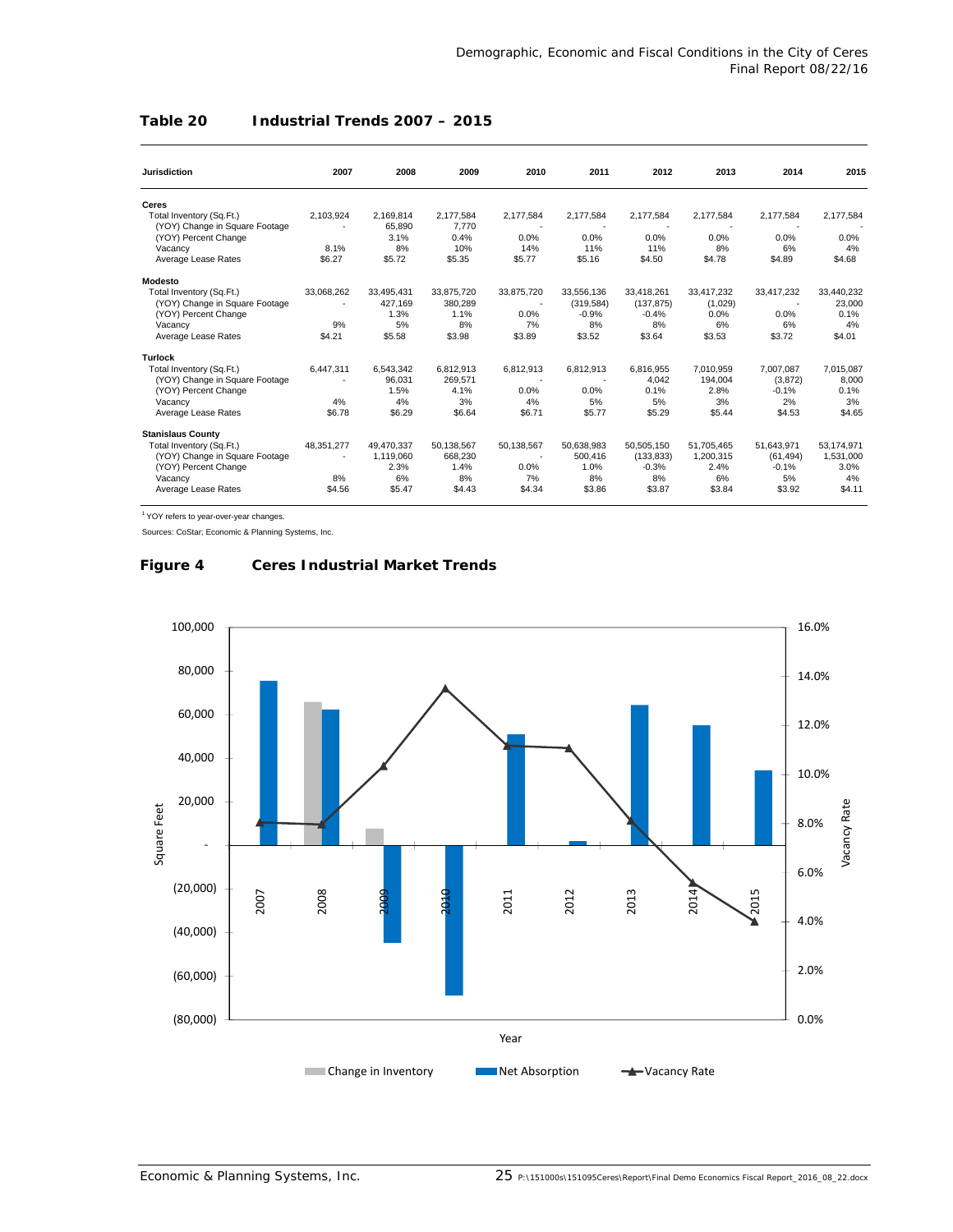## **Retail Trends**

One metric for evaluating the health of a City's retail market is per-capita sales tax revenue. In Ceres, the annual per-capita sales tax ratio is \$122, which is lower than it was nine years ago. Not only has the City's per-capita sales tax decreased by approximately 10 percent in the past nine years, the City's per-capita sales tax ratio is well below that of neighboring Modesto and Turlock. Compared with Ceres' per capita sales tax ratio of \$122, Modesto's per capita sales tax ratio is \$144 and Turlock's is \$199, as shown below on **Table 21**. Since Fiscal Year 2007/08, the City's median household income decreased in nominal dollars from \$51,418 (Census 2007) to \$46,132 (Census 2014), indicating a loss of household purchasing power. In addition, Ceres experiences significant retail expenditure leakage to both Modesto and Turlock due to the newer, large format retailers located in those two cities.

In addition to simply reflecting the decrease in median household incomes, the decrease in the per capita generation of sales tax revenues would indicate that the City's retail base has not grown sufficiently to maintain (much less increase) its capture rate. For the City to remain economically viable over the long term it should strive to continue expanding its retail base by creating a more diverse retail environment and possibly looking at mechanisms to increase the market demand for higher income residential properties within the City to attract new residents with greater purchasing power.

| <b>Item</b>            | <b>City of Turlock</b><br><b>City of Modesto</b><br><b>City of Ceres</b> |            |              |            |             |            |  |  |
|------------------------|--------------------------------------------------------------------------|------------|--------------|------------|-------------|------------|--|--|
|                        | Amount                                                                   | per Capita | Amount       | per Capita | Amount      | per Capita |  |  |
| City Population (2015) |                                                                          | 71,043     |              | 209,186    |             | 46,989     |  |  |
| Sales Tax Revenue      | \$14,121,200                                                             | \$198.77   | \$30,047,332 | \$143.64   | \$5,734,315 | \$122.04   |  |  |

### **Table 21 Per Capita Sales Tax Revenue Comparison**

Sources: 2015/16 Budgets for the cities of Turlock, Modesto, and Ceres.

The 1.2 million square feet of retail inventory in Ceres is composed mainly of a Wal-Mart and a variety of local-serving retailers located in noncontiguous, single-use buildings. As shown in **Table 22** below, lease rates, however, consistently remain above Modesto and the County, and until recently, above Turlock, indicating smaller format retail spaces that charge slightly higher per square foot rates.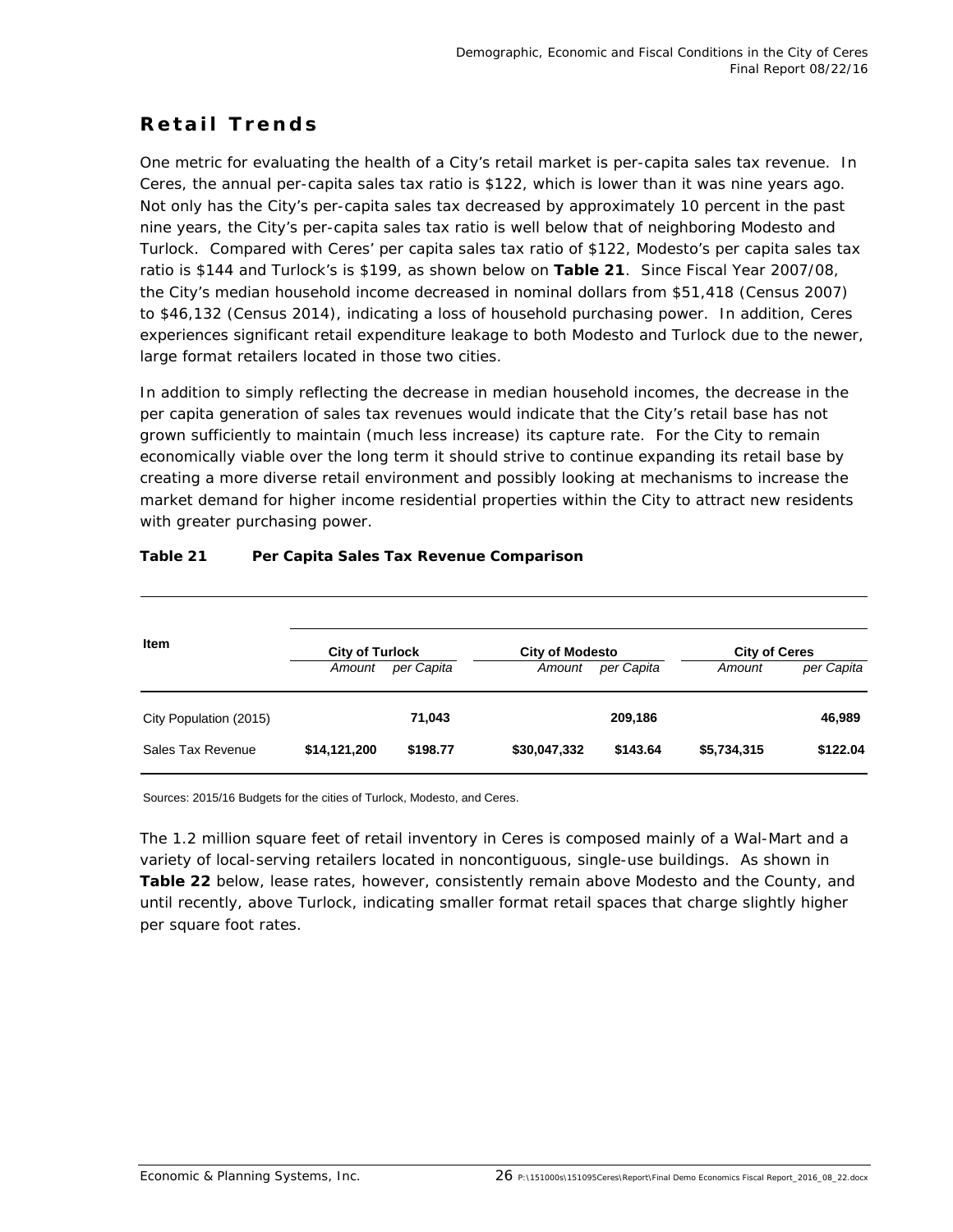#### **Table 22 Retail Trends 2007 - 2015**

| <b>Jurisdiction</b>            | 2007                     | 2008       | 2009       | 2010       | 2011       | 2012       | 2013       | 2014       | 2015       |
|--------------------------------|--------------------------|------------|------------|------------|------------|------------|------------|------------|------------|
| <b>Ceres</b>                   |                          |            |            |            |            |            |            |            |            |
| Total Inventory (Sq.Ft.)       | 1,132,925                | 1,135,925  | 1,168,602  | 1,172,802  | 1,190,255  | 1.191.587  | 1,191,587  | 1,200,987  | 1,200,987  |
| (YOY) Change in Square Footage |                          | 3.000      | 32.677     | 4.200      | 17.453     | 1.332      |            | 9.400      |            |
| (YOY) Percent Change           |                          | 0.3%       | 2.9%       | 0.4%       | 1.5%       | 0.1%       | 0.0%       | 0.8%       | 0.0%       |
| Vacancy                        | 5%                       | 3%         | 6%         | 7%         | 11%        | 11%        | 11%        | 9%         | 5%         |
| Average Lease Rates            | \$25.44                  | \$23.90    | \$19.44    | \$15.98    | \$15.16    | \$14.84    | \$14.97    | \$14.08    | \$14.50    |
| <b>Modesto</b>                 |                          |            |            |            |            |            |            |            |            |
| Total Inventory (Sq.Ft.)       | 14.913.852               | 15.040.770 | 15.083.211 | 15,161,410 | 15.142.579 | 15.115.714 | 15.121.799 | 15.118.540 | 15,103,518 |
| (YOY) Change in Square Footage | $\overline{\phantom{a}}$ | 126,918    | 42,441     | 78,199     | (18, 831)  | (26, 865)  | 6.085      | $-3,259$   | (15,022)   |
| (YOY) Percent Change           |                          | 0.9%       | 0.3%       | 0.5%       | $-0.1%$    | $-0.2%$    | 0.0%       | 0.0%       | $-0.1%$    |
| Vacancy                        | 5%                       | 6%         | 8%         | 8%         | 7%         | 8%         | 7%         | 7%         | 6%         |
| Average Lease Rates            | \$15.38                  | \$16.86    | \$14.55    | \$12.59    | \$12.31    | \$12.14    | \$11.53    | \$11.92    | \$12.20    |
| <b>Turlock</b>                 |                          |            |            |            |            |            |            |            |            |
| Total Inventory (Sq.Ft.)       | 5,055,310                | 5,094,308  | 5,173,534  | 5,139,467  | 5,139,467  | 5,143,869  | 5,143,869  | 5,244,663  | 5,254,263  |
| (YOY) Change in Square Footage |                          | 38,998     | 79,226     | (34,067)   |            | 4,402      |            | 100,794    | 9,600      |
| (YOY) Percent Change           |                          | 0.8%       | 1.6%       | $-0.7%$    | 0.0%       | 0.1%       | 0.0%       | 2.0%       | 0.2%       |
| Vacancy                        | 4%                       | 4%         | 6%         | 7%         | 8%         | 7%         | 7%         | 5%         | 4%         |
| Average Lease Rates            | \$21.49                  | \$21.42    | \$16.48    | \$15.15    | \$13.35    | \$13.25    | \$13.25    | \$13.68    | \$15.10    |
| <b>Stanislaus County</b>       |                          |            |            |            |            |            |            |            |            |
| Total Inventory (Sq.Ft.)       | 24,502,176               | 24,851,579 | 25,010,268 | 25,092,044 | 25,105,500 | 25,248,485 | 25,263,570 | 25,399,190 | 25,430,368 |
| (YOY) Change in Square Footage |                          | 349,403    | 158,689    | 81,776     | 13,456     | 142,985    | 15.085     | 135,620    | 31,178     |
| (YOY) Percent Change           |                          | 1.4%       | 0.6%       | 0.3%       | 0.1%       | 0.6%       | 0.1%       | 0.5%       | 0.1%       |
| Vacancy                        | 5%                       | 6%         | 7%         | 7%         | 8%         | 7%         | 7%         | 6%         | 5%         |
| Average Lease Rates            | \$21.58                  | \$20.49    | \$17.18    | \$13.59    | \$12.70    | \$12.57    | \$12.31    | \$12.56    | \$12.88    |

1 YOY refers to year-over-year changes.

Sources: CoStar; Economic & Planning Systems, Inc.

While retail vacancy rates spiked dramatically following the Great Recession, it has come down from around 10 percent in the last year to approximately 5 percent, attributed to strong absorption in both 2014 and 215 as shown below in **Figure 5**.

There are several proposed retail projects that may create new retail opportunities for the City. The most significant is the 26-acre Mitchell Ranch Center Project located at Mitchell and Service roads. Walmart owns the site and plans to develop a 189,000-square foot Super Walmart, along with another 110,000 square feet of retail and restaurant space.**4** The site is easily accessible from Highway 99.

Assuming the Mitchell Ranch Super Walmart goes forward, there are two other projects that could follow: the Ogden and Ortiz parcels. The Ogden parcel is the nearby Ceres Gateway Center, a hotel and retail project, and the Ortiz parcel is Rita Plaza, a hotel with other highwayoriented retail uses. The highway orientation of these opportunities may distinguish them and allow Ceres to compete with neighboring Modesto and nearby Turlock in attracting large-scale, regional-serving national chain retailers, which has been a limiting factor for the City in past years.

Once the existing Walmart in Ceres relocates to its new location at Mitchell Ranch, the existing space will be available for lease. In addition, the Whitmore Plaza Shopping Center is undergoing façade improvements, which is expected to reduce vacancies at the Center.

-

**<sup>4</sup>** Following a lengthy legal battle, the Fifth District Court of Appeals in Fresno will make a decision regarding the Mitchell Ranch Shopping Center by mid-August 2016.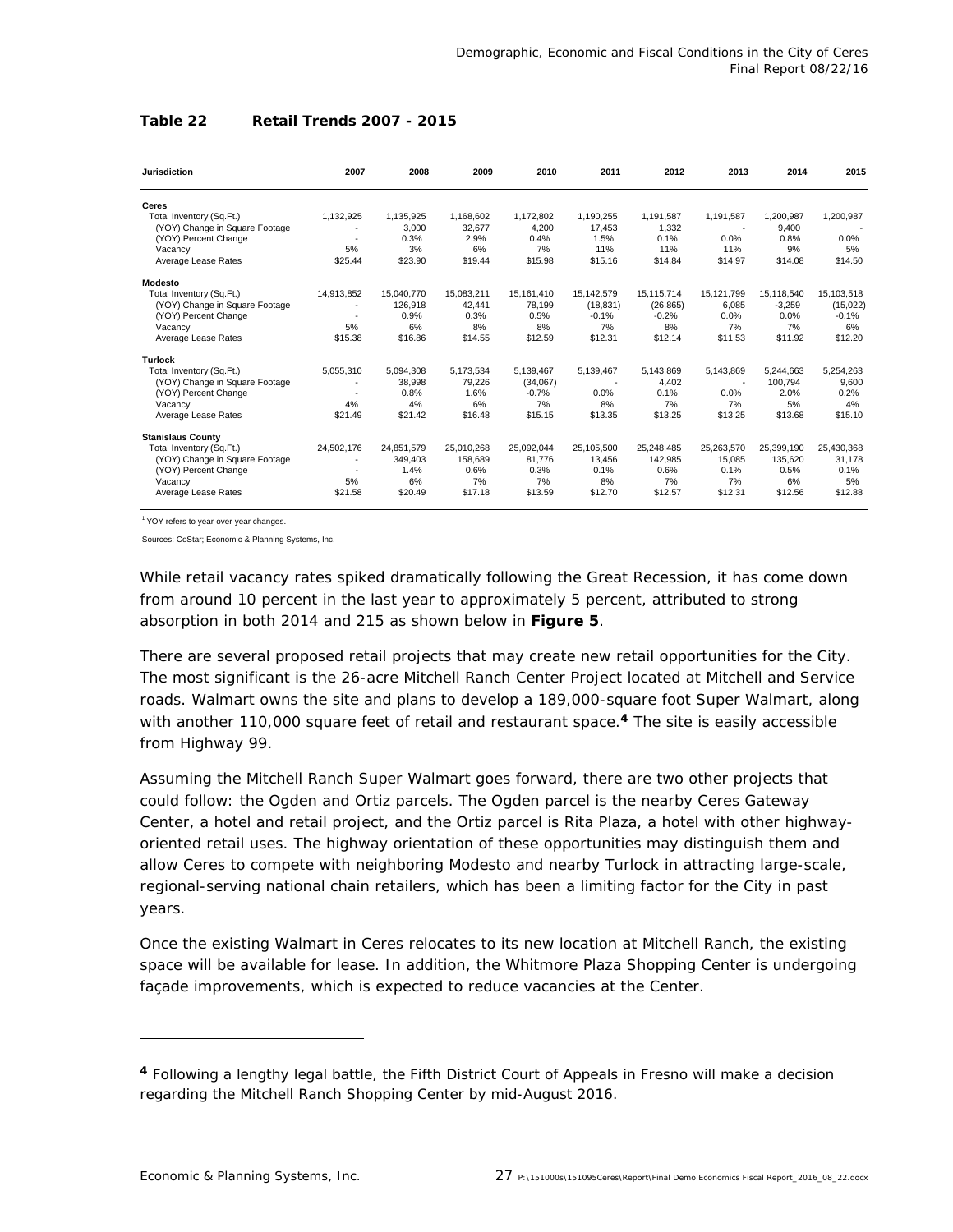

**Figure 5 Ceres Retail Market Trends** 

# **Jobs Projections**

According to a range of different public and private forecasting sources, jobs in the City of Ceres are projected to increase anywhere from 21 to 41 percent between 2015 and 2035. EPS assembled several sources that forecast total jobs, including the Employment Development Department, Caltrans, Woods & Poole, and StanCOG. Even the lowest employment increase of 21 percent (Caltrans) is much higher than if Ceres' historical growth rate of just 2 percent from 2005-2015 was carried forward through 2035. **Table 23** and **Figure 6** below show job projections for the City, using data from each of the sources researched by EPS. Excluding StanCOG's 2010 data, future jobs (in 2035) range from nearly 11,400 to approximately 15,700.

StanCOG estimates employment growth for the City of Ceres through 2040, though this analysis is focused on the period between 2015 and 2035 to be consistent with the General Plan time horizon. StanCOG's 2016 projections are significantly higher than its 2010 projections.

The California Employment Development Department (EDD) forecasts jobs at the Metropolitan Statistical Area (MSA) level for the period 2012 through 2022. According to the EDD forecast, jobs in the Modesto MSA, which reflects the boundaries of Stanislaus County, will grow at an average annual rate of 1.7 percent. To establish a base level of jobs for 2015, EPS used EDD data for Ceres from the second quarter of 2015. EPS applied EDD's 1.7 percent annual growth rate to the 2015 estimate of jobs in Ceres to project future employment at the City level.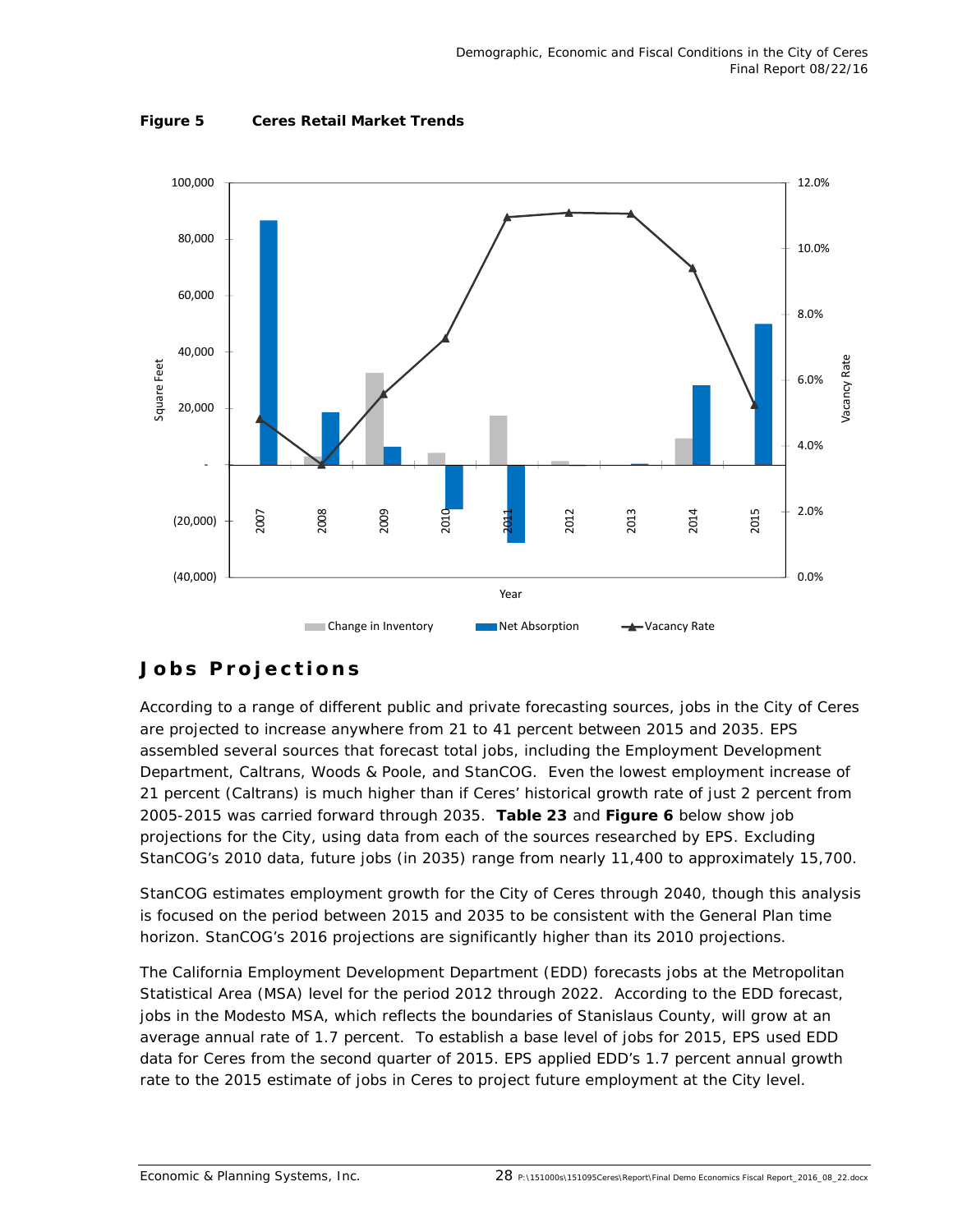Caltrans and Woods & Poole Economics, Inc. provide only county level employment projections. Caltrans' projections are through 2040 and Woods & Poole's are through 2050. For these data sources, EPS calculated the City's share of employment in Stanislaus County based on EDD's estimate of City and County employment in 2015. According to EDD data, the City of Ceres comprises 5.18 percent of total employment in Stanislaus County. Therefore, projections of employment for Stanislaus County by Caltrans and Woods & Poole Economics, Inc. were multiplied by 5.18 percent to estimate jobs in the City of Ceres.

Across each of the data sources, there is significant variation in the 2015 job levels, with the current number of jobs ranging from approximately 8,000 to 12,000. Another source of current job numbers in Ceres is the Longitudinal Employer-Household Dynamics OnTheMap (LEHD) data, which indicates that there were nearly 12,000 jobs in Ceres in 2014. LEHD does not provide a forecast, so it is excluded from the data shown below.

|                   |        |        |        | 2015 - 2035 |        |          |                          |
|-------------------|--------|--------|--------|-------------|--------|----------|--------------------------|
| <b>Source</b>     | 2015   | 2020   | 2025   | 2030        | 2035   | % Growth | Average<br><b>Annual</b> |
| EDD [1]           | 8,666  | 9,435  | 10.271 | 11,182      | 12.174 | 40.5%    | $1.7\%$                  |
| Caltrans [2]      | 9,372  | 10,064 | 10,461 | 10,900      | 11,369 | 21.3%    | 1.0%                     |
| Woods & Poole [3] | 12,012 | 12,964 | 13,893 | 14,805      | 15,687 | 30.6%    | 1.3%                     |
| StanCOG, 2010 [4] | 7,909  | 8,469  | 9,029  | 9,589       | 10,149 | 28.3%    | 1.3%                     |
| StanCOG, 2016 [4] | 11,303 | 12,212 | 12,921 | 13,564      | 14.157 | 25.2%    | 1.1%                     |

### **Table 23 Jobs Projections for the City of Ceres**

[1] The EDD employment forecast for the Modesto MSA indicates that between 2012 and 2022, the region's jobs will grow at an average annual rate of 1.7%. This calculation applies the 1.7% annual growth rate to the 2015 EDD employment estimate for Ceres. Note that the EDD 1.7% growth rate is a 10-year estimate applied to a 20-year time period, which could overstate growth over the the long term because as cities grow over time, their growth rates typically begin to slow.

[2] Caltrans prepares job forecasts for California counties. The forecast for Ceres is estimated by multiplying Caltrans' job projections for Stanislaus County by Ceres' 2014 share of the County's jobs (5.18%) according to 2015 EDD job estimates for Ceres and Stanislaus County.

[3] Woods & Poole prepares job forecasts at the countywide level. The forecast for Ceres is estimated by multiplying Woods & Poole's job projections for Stanislaus County by Ceres' 2014 share of the County's jobs (5.18%) according to 2015 EDD job estimates for Ceres and Stanislaus County.

[4] StanCOG prepares annual job projections for the City of Ceres through 2040.

Sources: CA Employment Development Department 2012-2022 Industry Employment Projections (2015); Caltrans Forecast Data (2015); StanCOG 2040 Demographic Forecast (2010 & 2016); Woods & Poole Employment Projections (2016); Economic & Planning Systems, Inc.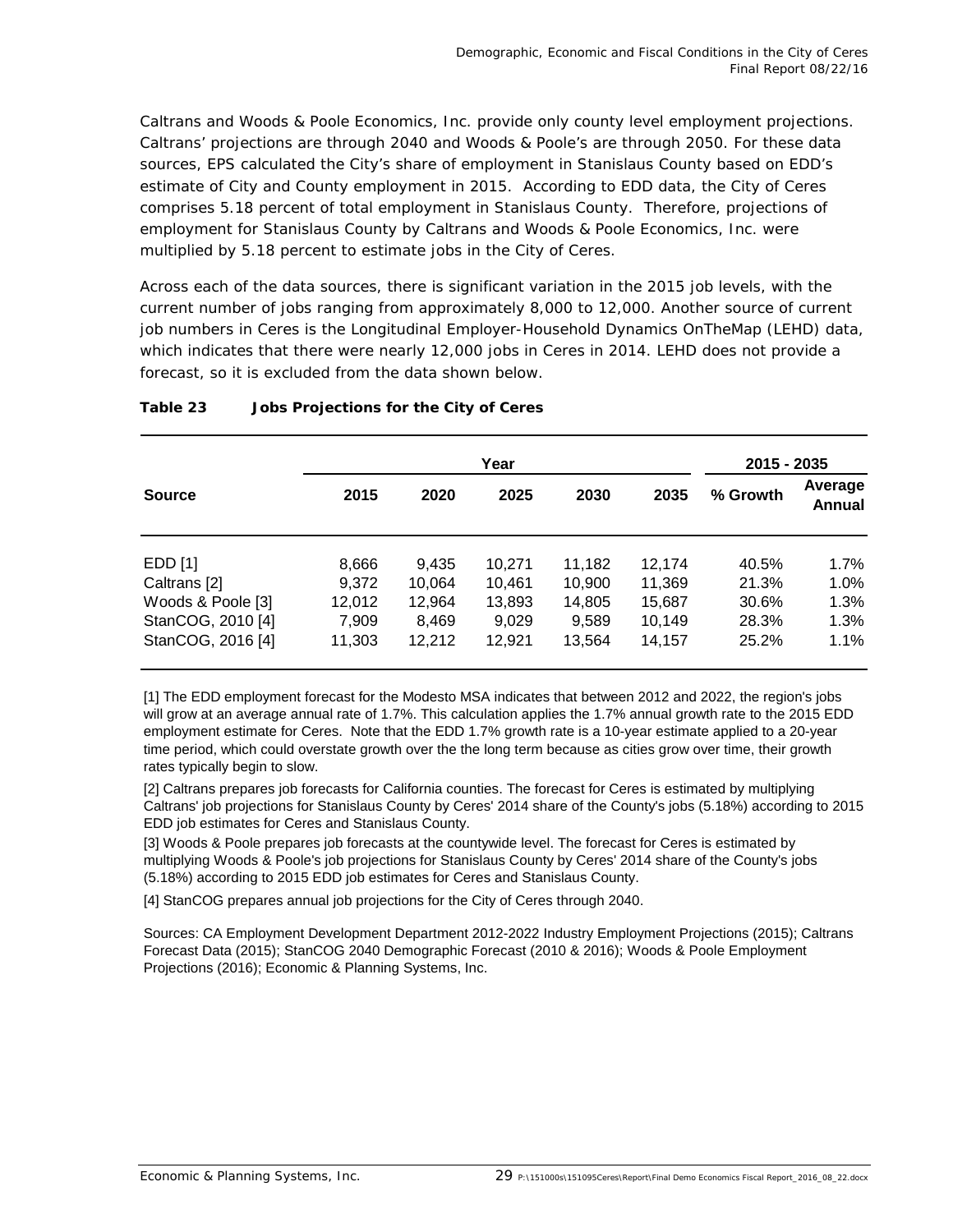

**Figure 6 Jobs Projections for the City of Ceres**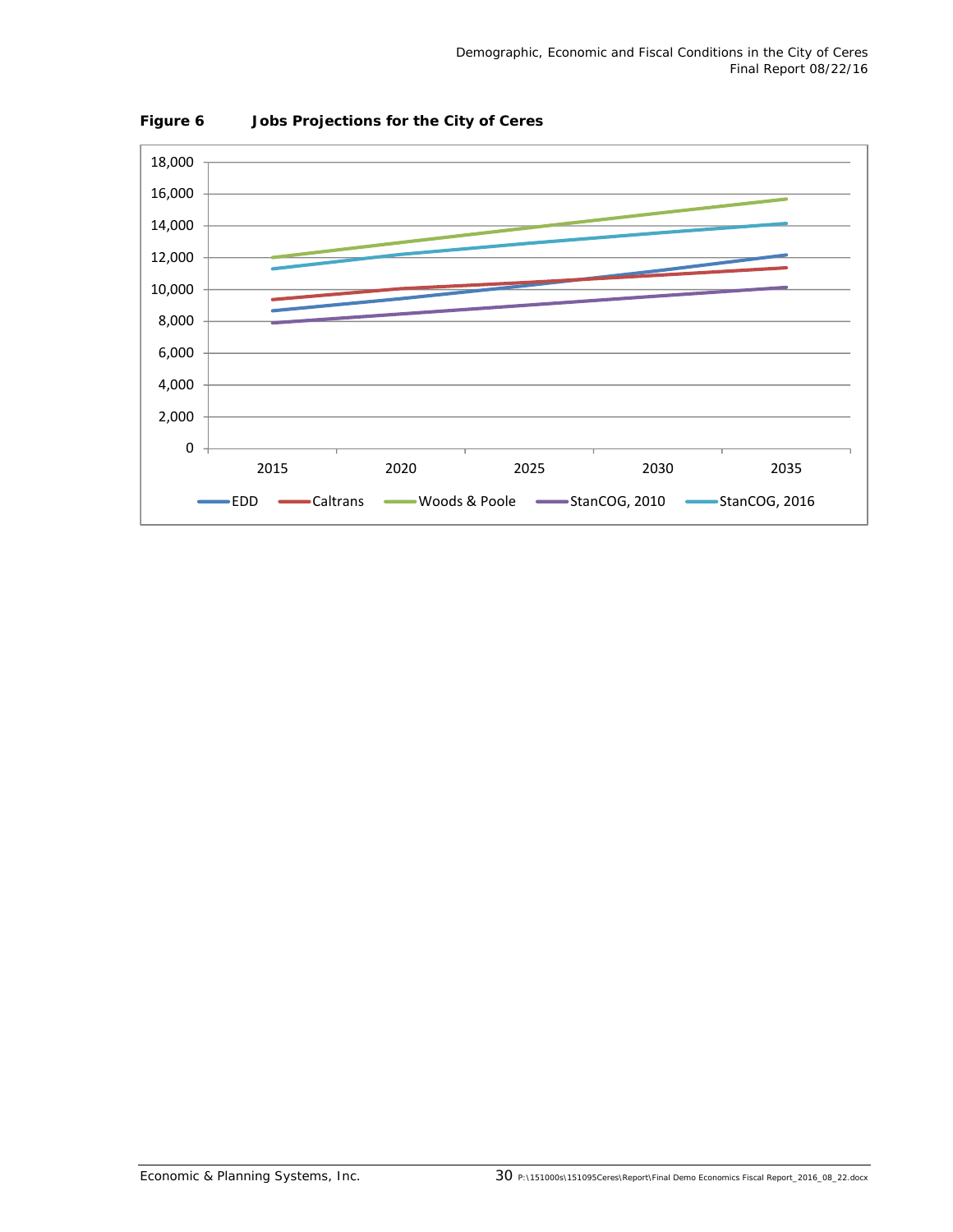In support of the General Plan update, this chapter looks at current conditions and trends in the General Fund revenues and expenditures in Ceres during the last nine-year period. It also provides a qualitative evaluation of the relative fiscal implications of select land use categories on the City's General Fund. This evaluation can be used to help the City understand the potential fiscal tradeoffs of land use and development patterns, as well as service standards and public facilities.

Once the General Plan land use alternatives are defined (a later task), a detailed fiscal analysis that quantifies the net fiscal impact of each alternative at build-out will be prepared to facilitate a comparison between the alternatives. As part of the fiscal impact analysis of the General Plan alternatives, EPS will speak with department heads and other key City staff to discuss considerations specific to each department.

For this review, data from the City's Adopted budgets for Fiscal Years 2007/08 through 2015/16 were analyzed. The analysis highlights key fiscal challenges and opportunities that may affect land use decisions made during the course of the General Plan update. To control for the impact of inflation on revenues and expenses over this period, an inflation adjustment has been incorporated to the analysis, and results are presented both in nominal dollars (i.e., current dollars, including the effects of inflation) and constant 2015 dollars. The analysis uses the "California Urban" Consumer Price Index, prepared by the Bureau of Labor Statistics, which is consistent with the index used by County Assessors.

### **General Fund Revenues**

The City's General Fund Revenues peaked in Fiscal Year 2007/08, before falling nearly 20 percent during the Great Recession. Fiscal Year 2015/16 revenues recovered to surpass Fiscal Year 2007/08 revenue levels in nominal terms but are still below Fiscal Year 2007/08 revenue levels in constant dollar terms. During the same period, the City's population has increased 9 percent. The components of the City's General Fund revenues are described below. **Table 24** presents the City's General Fund revenue trends between Fiscal Year 2007/08 and Fiscal Year 2015/16 in nominal dollars. **Table 25** presents the same series of data in inflation-adjusted, constant 2015 dollars.

### **Property-Related Taxes**

Property taxes are derived from the assessed value of secured and unsecured property,**5** and the City's general fund share of the 1 percent base property tax rate. Assessed valuation is derived from the following factors:

- the sum of the prior year's "base" plus an added annual increment that includes a 2 percent statutory increase
- the value added from turnover of real property (property sales)

**<sup>5</sup>** Unsecured property refers to owned and leased business equipment.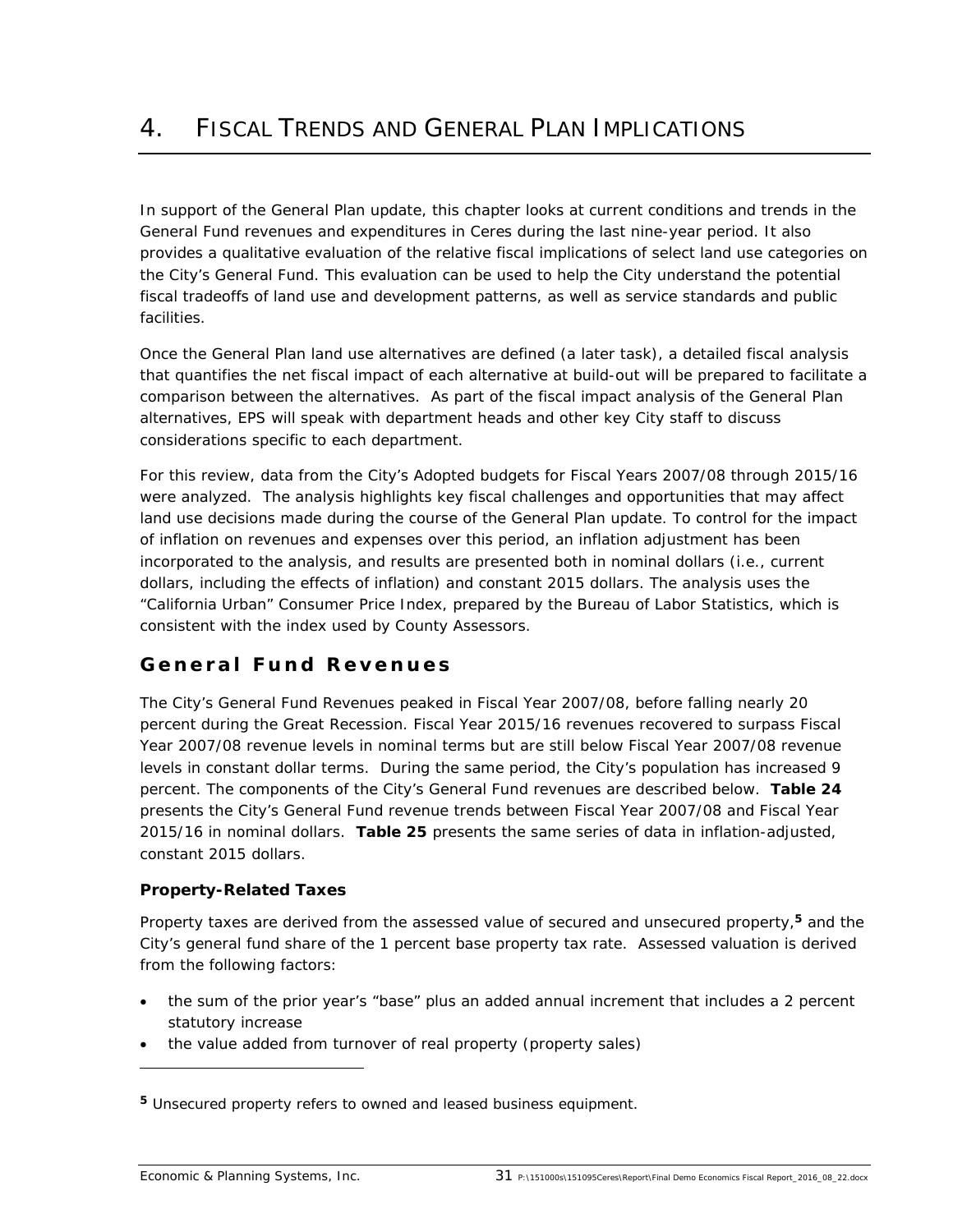#### **Table 24 Summary of General Fund Revenues (Nominal Dollars)**

|                                         | <b>Budget (Nominal Dollars)</b><br><b>Percent Change</b> |                 |                 |                 |                 |               |               |               |  |  |  |
|-----------------------------------------|----------------------------------------------------------|-----------------|-----------------|-----------------|-----------------|---------------|---------------|---------------|--|--|--|
| Item                                    | FY 2007-2008                                             | FY 2009-2010    | FY 2011-2012    | FY 2013-2014    | FY 2015-2016    | FY 2007-08 to | FY 2007-08 to | FY 2011-12 to |  |  |  |
|                                         | Actual                                                   | Actual          | Actual          | Actual          | Adopted         | FY 2015-16    | FY 2011-12    | FY 2015-16    |  |  |  |
| <b>Population</b>                       | 43,029                                                   | 44,738          | 45,534          | 46,251          | 46,989          | 9.2%          | 5.8%          | 3.2%          |  |  |  |
| <b>City of Ceres Assessed Value</b>     | \$2,986,845,621                                          | \$2,384,868,186 | \$2,096,205,528 | \$2,193,787,136 | \$2,662,295,557 | $-10.9%$      | $-29.8%$      | 27.0%         |  |  |  |
| <b>General Fund Revenues</b>            |                                                          |                 |                 |                 |                 |               |               |               |  |  |  |
| Taxes                                   | \$14,154,974                                             | \$11,898,687    | \$11,586,737    | \$12,970,462    | \$14,420,822    | 1.9%          | $-18.1%$      | 24.5%         |  |  |  |
| Property Tax <sup>1</sup>               | \$6,335,662                                              | \$5,166,215     | \$4,389,104     | \$4,811,334     | \$5,866,407     | $-7.4%$       | $-30.7%$      | 33.7%         |  |  |  |
| Sales Tax <sup>2</sup>                  | \$5,075,635                                              | \$4,201,679     | \$4,814,865     | \$5,375,148     | \$5,734,315     | 13.0%         | $-5.1%$       | 19.1%         |  |  |  |
| <b>Transient Occupancy Tax</b>          | \$78,646                                                 | \$60,986        | \$60,906        | \$75,779        | \$90,000        | 14.4%         | $-22.6%$      | 47.8%         |  |  |  |
| <b>Real Property Transfer</b>           | \$95,410                                                 | \$68,026        | \$61,573        | \$58,228        | \$70,000        | $-26.6%$      | $-35.5%$      | 13.7%         |  |  |  |
| Other $3$                               | \$1,080                                                  | \$1,047         | \$908           | \$10,839        | \$7,000         | 548.1%        | $-15.9%$      | 670.9%        |  |  |  |
| Utility Users Tax <sup>4</sup>          | \$1,498,670                                              | \$1,483,531     | \$1,292,503     | \$1,473,952     | \$1,467,500     | $-2.1%$       | $-13.8%$      | 13.5%         |  |  |  |
| Business License Tax <sup>5</sup>       | \$1,069,871                                              | \$917,203       | \$966,878       | \$1,165,182     | \$1,185,600     | 10.8%         | $-9.6%$       | 22.6%         |  |  |  |
| Licenses, Permits and Franchises        | \$1,034,785                                              | \$693,087       | \$859,961       | \$1,151,678     | \$1,228,150     | 18.7%         | $-16.9%$      | 42.8%         |  |  |  |
| Revenues from Use of Money and Property | \$398,131                                                | \$66,820        | \$50,827        | \$61,280        | \$82,700        | $-79.2%$      | $-87.2%$      | 62.7%         |  |  |  |
| Fines, Forfeitures and Penalties        | \$235,332                                                | \$256,713       | \$204,222       | \$224,738       | \$243,000       | 3.3%          | $-13.2%$      | 19.0%         |  |  |  |
| Intergovernmental Revenue               | \$965,942                                                | \$719,515       | \$766,729       | \$894,757       | \$1,029,525     | 6.6%          | $-20.6%$      | 34.3%         |  |  |  |
| Charges for Services & Other Revenue    | \$498,571                                                | \$386,447       | \$389,363       | \$726,521       | \$672,900       | 35.0%         | $-21.9%$      | 72.8%         |  |  |  |
| <b>Transfers From Other Funds</b>       | \$768,920                                                | \$709,972       | \$712,320       | \$947,327       | \$530,000       | $-31.1%$      | $-7.4%$       | $-25.6%$      |  |  |  |
| <b>Total General Fund Revenues</b>      | \$18,056,655                                             | \$14,731,241    | \$14,570,159    | \$16,976,763    | \$18,207,097    | 0.8%          | $-19.3%$      | 25.0%         |  |  |  |

Sources: City of Ceres 2015/16 Adopted Budget; CA Department of Finance; Economic & Planning Systems, Inc.

[1] Property Tax includes Secured Property Tax, Property Tax-Motor Vehicle in Lieu, Unsecured Property Tax, Property Tax from RDA, Property Tax administration Fees, Supplemental Property Tax SB813 and Redevelopment Property Tax Trust Fund .

[2] Sales tax includes revenue from Sales Tax PS Augmentation

[3] "Other" includes revenue from County in lieu and other taxes.

[4] Utility Users Tax includes electrical, natural gas, cable TV, and telephone taxes.

[5] Business License Tax includes revenue from Contractor's Business License Tax, Solicitors License and Transportation License.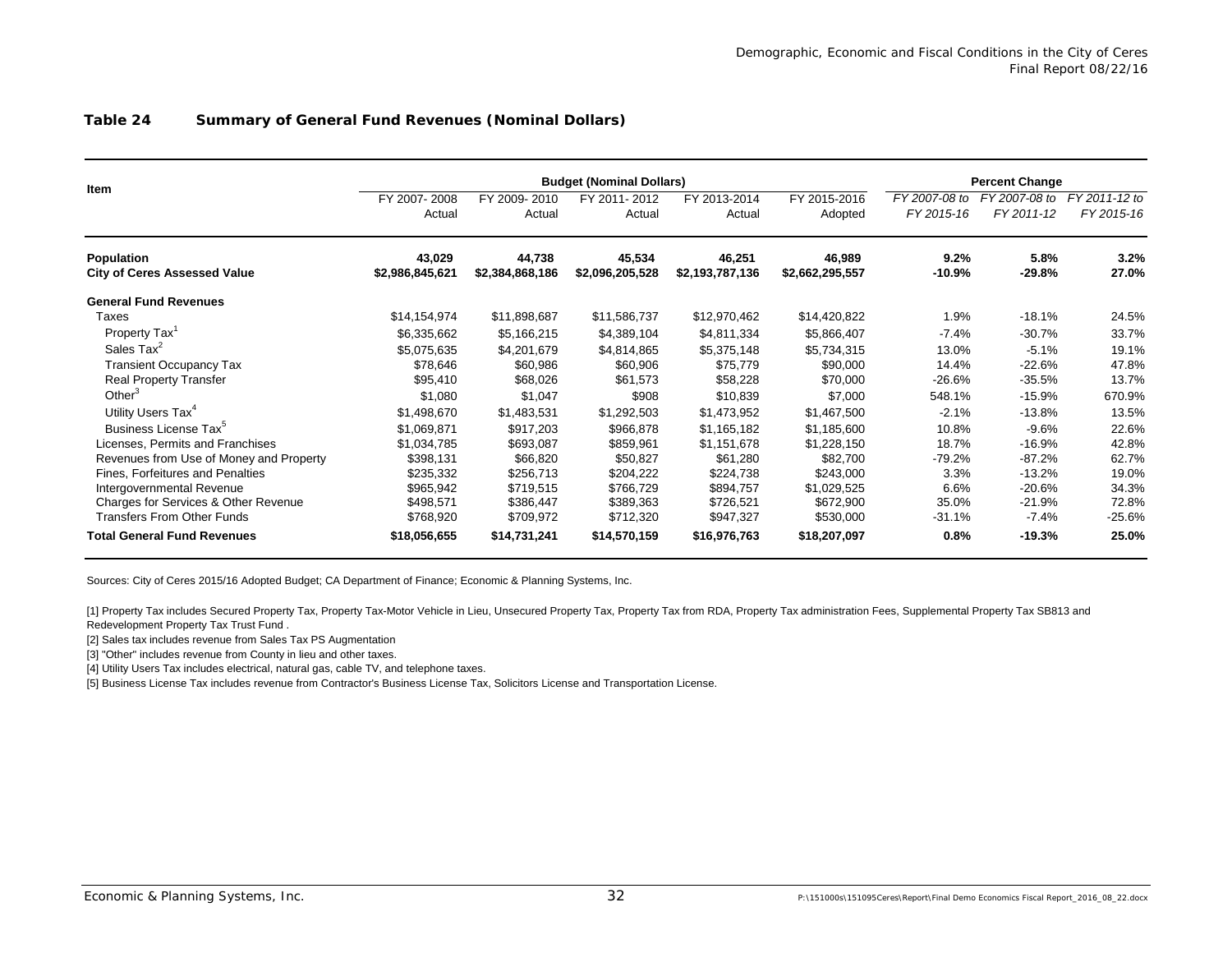|                                         |                 |                 |                 | <b>Percent Change</b> |                 |               |               |               |
|-----------------------------------------|-----------------|-----------------|-----------------|-----------------------|-----------------|---------------|---------------|---------------|
| <b>Item</b>                             | FY 2007-2008    | FY 2009-2010    | FY 2011-2012    | FY 2013-2014          | FY 2015-2016    | FY 2007-08 to | FY 2007-08 to | FY 2011-12 to |
|                                         | Actual          | Actual          | Actual          | Actual                | Adopted         | FY 2015-16    | FY 2011-12    | FY 2015-16    |
| Population                              | 43,029          | 44,738          | 45,534          | 46,251                | 46,989          | 9.2%          | 5.8%          | 3.2%          |
| <b>City of Ceres Assessed Value</b>     | \$3,429,767,637 | \$2,656,822,545 | \$2,246,817,711 | \$2,266,812,593       | \$2,662,295,557 | $-22.4%$      | $-34.5%$      | 18.5%         |
| <b>General Fund Revenues</b>            |                 |                 |                 |                       |                 |               |               |               |
| Taxes                                   | \$16,254,028    | \$13,255,533    | \$12,419,243    | \$13,402,215          | \$14,420,822    | $-11.3%$      | $-23.6%$      | 16.1%         |
| Property Tax <sup>1</sup>               | \$7,275,183     | \$5,755,335     | \$4,704,461     | \$4,971,491           | \$5,866,407     | $-19.4%$      | $-35.3%$      | 24.7%         |
| Sales Tax <sup>2</sup>                  | \$5,828,305     | \$4,680,810     | \$5,160,813     | \$5,554,073           | \$5,734,315     | $-1.6%$       | $-11.5%$      | 11.1%         |
| <b>Transient Occupancy Tax</b>          | \$90,308        | \$67,940        | \$65,282        | \$78,301              | \$90,000        | $-0.3%$       | $-27.7%$      | 37.9%         |
| <b>Real Property Transfer</b>           | \$109,558       | \$75,783        | \$65,997        | \$60,166              | \$70,000        | $-36.1%$      | $-39.8%$      | 6.1%          |
| Other $3$                               | \$1,240         | \$1,166         | \$973           | \$11,200              | \$7,000         | 464.4%        | $-21.5%$      | 619.2%        |
| Utility Users Tax <sup>4</sup>          | \$1,720,909     | \$1,652,703     | \$1,385,369     | \$1,523,016           | \$1,467,500     | $-14.7%$      | $-19.5%$      | 5.9%          |
| Business License Tax <sup>5</sup>       | \$1,228,523     | \$1,021,795     | \$1,036,348     | \$1,203,968           | \$1,185,600     | $-3.5%$       | $-15.6%$      | 14.4%         |
| Licenses, Permits and Franchises        | \$1,188,234     | \$772,122       | \$921,749       | \$1,190,014           | \$1,228,150     | 3.4%          | $-22.4%$      | 33.2%         |
| Revenues from Use of Money and Property | \$457,170       | \$74,440        | \$54,479        | \$63,320              | \$82,700        | $-81.9%$      | $-88.1%$      | 51.8%         |
| Fines, Forfeitures and Penalties        | \$270,230       | \$285,987       | \$218,895       | \$232,219             | \$243,000       | $-10.1%$      | $-19.0%$      | 11.0%         |
| Intergovernmental Revenue               | \$1,109,182     | \$801,564       | \$821,818       | \$924,541             | \$1,029,525     | $-7.2%$       | $-25.9%$      | 25.3%         |
| Charges for Services & Other Revenue    | \$572,505       | \$430,515       | \$417,339       | \$750,705             | \$672,900       | 17.5%         | $-27.1%$      | 61.2%         |
| <b>Transfers From Other Funds</b>       | \$882,944       | \$790,932       | \$763,500       | \$978,861             | \$530,000       | $-40.0\%$     | $-13.5%$      | $-30.6%$      |
| <b>Total General Fund Revenues</b>      | \$20,734,293    | \$16,411,093    | \$15,617,024    | \$17,541,875          | \$18,207,097    | $-12.2%$      | $-24.7%$      | 16.6%         |

### **Table 25 Summary of General Fund Revenues (Constant 2015 Dollars)**

Sources: City of Ceres 2015/16 Adopted Budget; CA Department of Finance; Economic & Planning Systems, Inc.

[1] Property Tax includes Secured Property Tax, Property Tax-Motor Vehicle in Lieu, Unsecured Property Tax, Property Tax from RDA, Property Tax administration Fees, Supplemental Property Tax SB813 and Redevelopment Property Tax Trust Fund .

[2] Sales tax includes revenue from Sales Tax PS Augmentation

[3] "Other" includes revenue from County in lieu and other taxes.

[4] Utility Users Tax includes electrical, natural gas, cable TV, and telephone taxes.

[5] Business License Tax includes revenue from Contractor's Business License Tax, Solicitors License and Transportation License.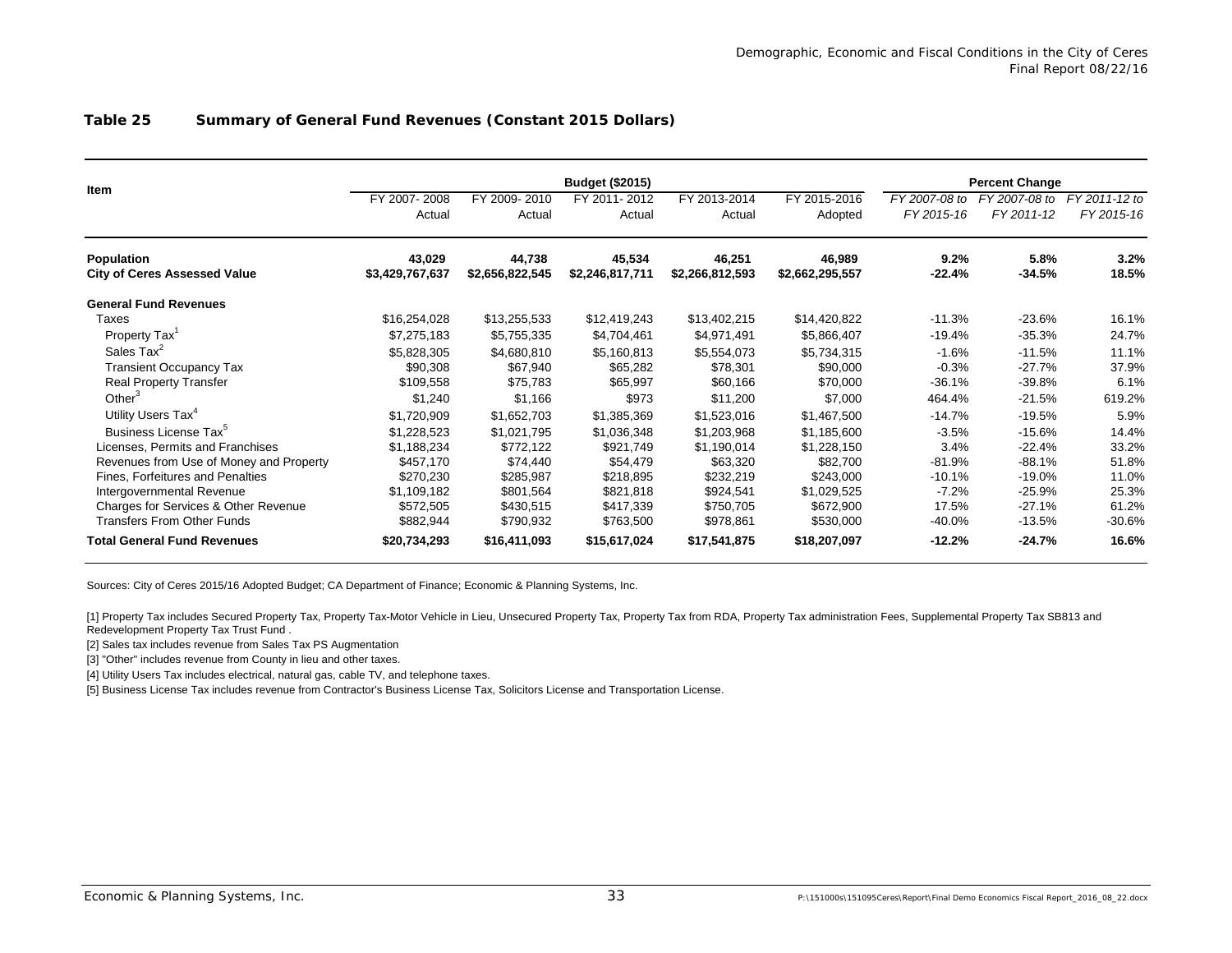- the value added by new construction
- the value added or subtracted by re-assessments

Changes in assessed value are capped by Proposition 13, which limits the annual increase to 2 percent or the California Consumer Price Index (whichever is lower). When property is sold, the assessed value is reset at the sale price, thus establishing a new base for property tax collection. The property tax rate may exceed 1 percent if voters have approved general obligation debt/bonds.

On average, the City's General Fund currently receives approximately 6.4 percent of each property tax dollar.**6** In the future, if additional land is annexed into the City, the actual amount of property tax generated from that land and future development will depend on the tax sharing agreement.

The City's assessed value is \$2.67 billion as of Fiscal Year 2015/16. In inflation adjusted dollars, the City's assessed value is 22 percent below Fiscal Year 2007/08 levels. In nominal dollars, the City's assessed value is approximately level with Fiscal Year 2006/07 levels. **Table 26** and **Figure 7** present the City's assessed value historical trends. The decreases in Assessed Value beginning in Fiscal Year 2008/09 and persisting through Fiscal Year 2012/13 are attributable to downward reassessments by the County Assessor's Office, reflecting the downturn in the real estate market. During this period, the County Assessor's Office reviewed the assessed values of tens of thousands of residential parcels in Ceres and throughout the County. The majority of those reviewed were placed on "reduced market value" below their Proposition 13 factored base value. As the market continues to improve, these owners will see significant increases in their assessed value, which will have positive implications for the City's property tax revenues in the coming years.

-

**<sup>6</sup>**This is low relative to other cities in California, which typically receive between 10 to 15 percent of each property tax dollar.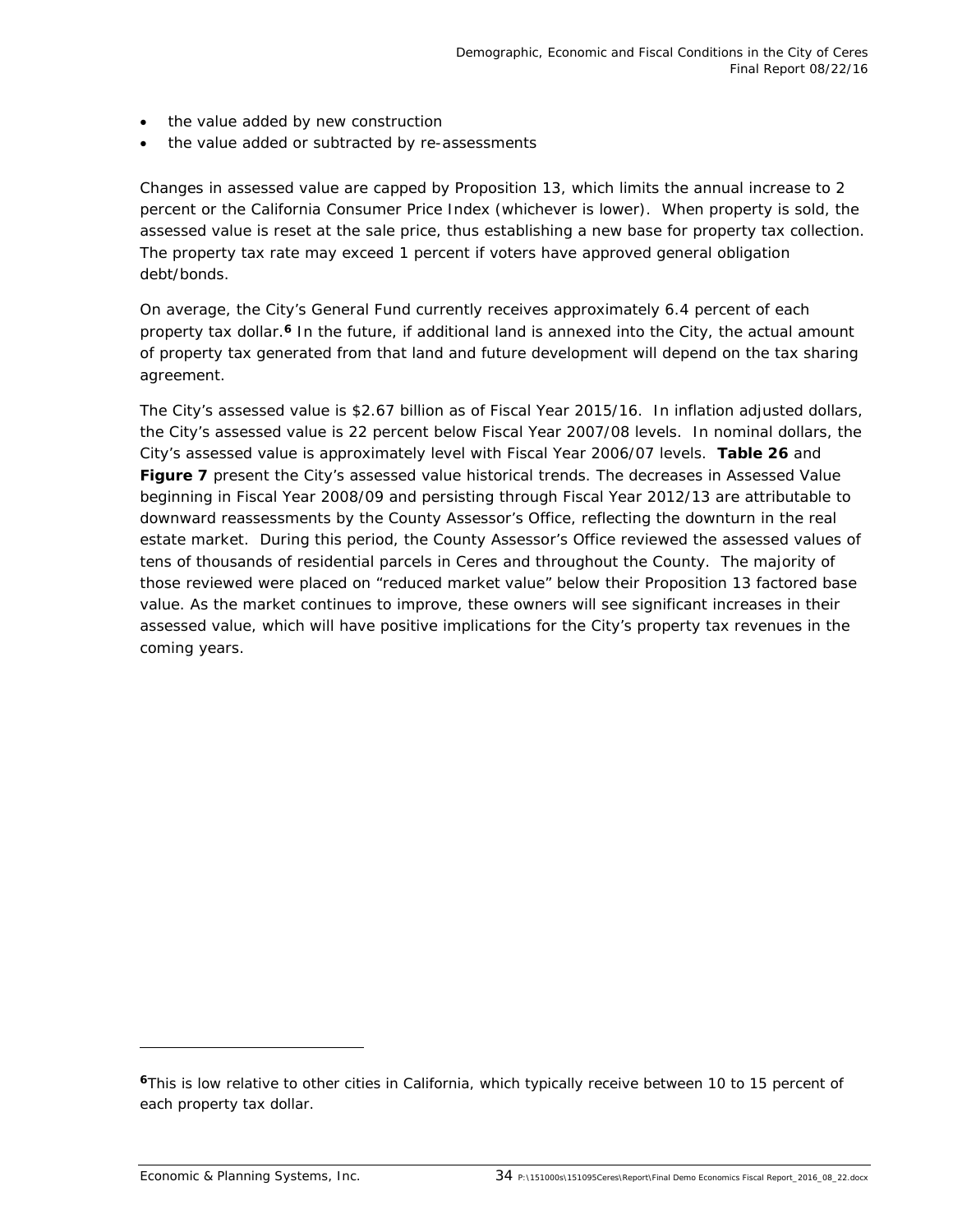| <b>Fiscal</b><br>Year | <b>Total Assessed</b><br><b>Value in Nominal</b><br>Dollars [1] | Year-over-<br><b>Year Percent</b><br>Change | <b>Total Assessed Value</b><br>in Constant 2015/16<br><b>Dollars</b> [1, 2] | Year-over-<br><b>Year Percent</b><br>Change |
|-----------------------|-----------------------------------------------------------------|---------------------------------------------|-----------------------------------------------------------------------------|---------------------------------------------|
| 2006/07               | \$2.623.214.812                                                 |                                             | \$3,111,294,771                                                             |                                             |
| 2007/08               | \$2,986,845,621                                                 | 13.9%                                       | \$3,429,767,637                                                             | 10.2%                                       |
| 2008/09               | \$2,648,163,078                                                 | $-11.3%$                                    | \$2,940,995,089                                                             | $-14.3%$                                    |
| 2009/10               | \$2,384,868,186                                                 | $-9.9%$                                     | \$2,656,822,545                                                             | $-9.7\%$                                    |
| 2010/11               | \$2,184,620,374                                                 | -8.4%                                       | \$2,403,612,876                                                             | $-9.5%$                                     |
| 2011/12               | \$2,096,205,528                                                 | $-4.0\%$                                    | \$2,246,817,711                                                             | $-6.5%$                                     |
| 2012/13               | \$2,000,682,638                                                 | $-4.6%$                                     | \$2,097,383,769                                                             | $-6.7\%$                                    |
| 2013/14               | \$2,193,787,136                                                 | 9.7%                                        | \$2,266,812,593                                                             | 8.1%                                        |
| 2014/15               | \$2,515,537,340                                                 | 14.7%                                       | \$2,552,454,311                                                             | 12.6%                                       |
| 2015/16               | \$2,662,295,557                                                 | 5.8%                                        | \$2,662,295,557                                                             | 4.3%                                        |

### **Table 26 Ceres Assessed Value Trends**

[1] Net of exemptions.

[2] Inflation factors use the BLS "California Urban" series.

Source: Stanislaus County Assessor's Office; Economic & Planning Systems, Inc.



#### **Figure 7 Ceres Assessed Value Trends**

Since 2004, Property Tax in-lieu of Motor Vehicle License Fee (VLF) revenue increases each year based on the proportion of growth of assessed value in the City and thus also is categorized as a property-related tax. Since Fiscal Year 2007/08, Property Tax in Lieu of VLF decreased 11 percent.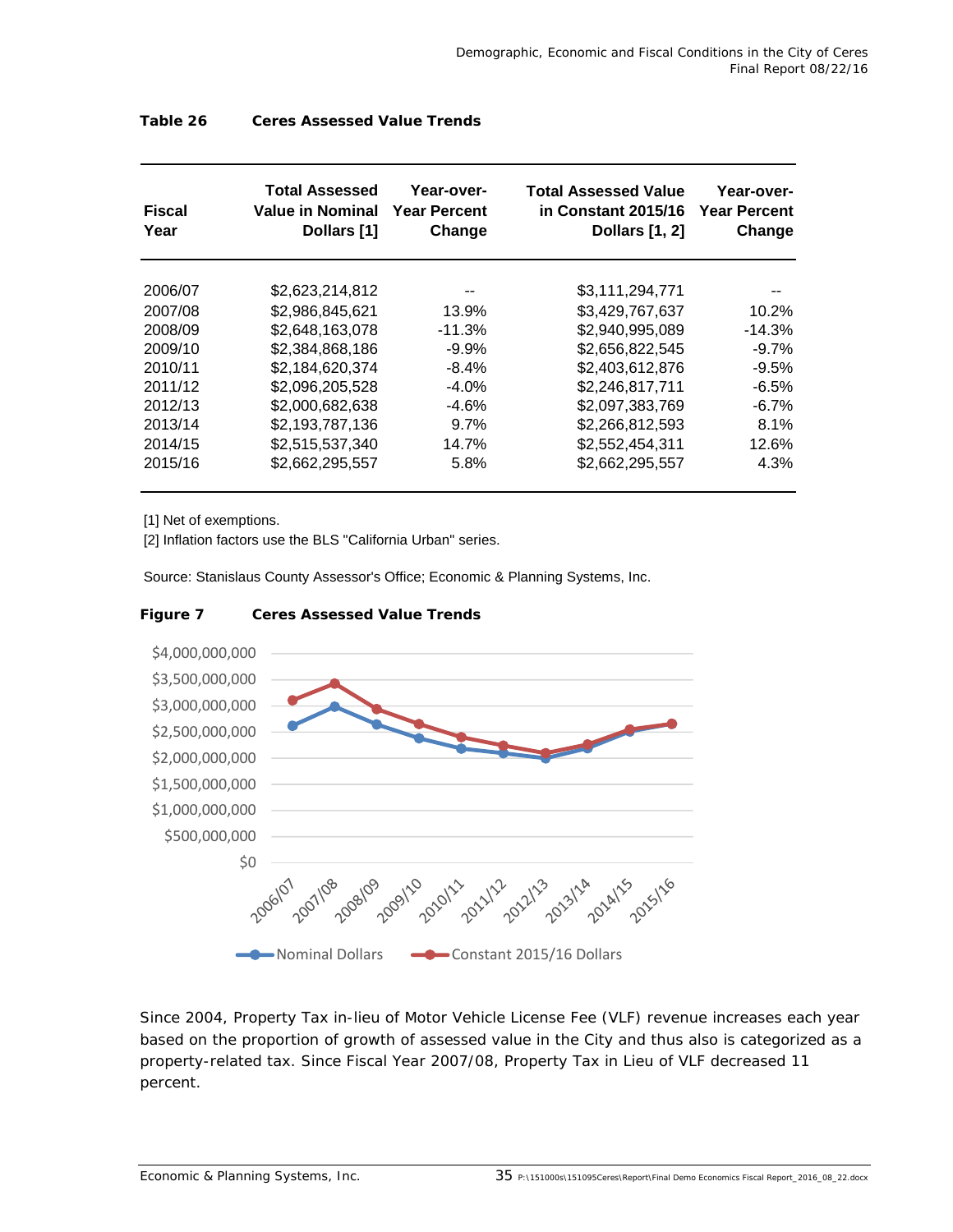In aggregate, property-related tax revenues are budgeted to be \$5.9 million in Fiscal Year 2015/16, representing a significant gain above the recent low point in Fiscal Year 2011/12, when property tax revenues were \$4.4 million.

### *Fiscal Implications of Future Land Use Decisions*

The following discussion focuses on the general fiscal implications of future land use decisions. As the City considers various General Plan alternatives, fiscal implications may be one criterion that City decision-makers evaluate. A more detailed fiscal impact analysis that allows comparison of the alternatives will be prepared as part of a later task.

### Residential Property Taxes

In estimating property taxes, the market value of the residential units is the single most critical factor. Market value is determined by location, size, the quality and character of a project, market supply and demand trends (e.g., unsold inventory of comparable homes), whether the unit is for sale or for rent, and other intangibles. At this preliminary stage of the planning process, market values of the proposed residential units are unknown.

Stakeholder interviews indicated some interest in more multifamily, rental housing. On this topic, one of the central questions being posed of many general plan processes is whether more compact development will have greater or lesser fiscal impacts than more traditional singlefamily, suburban development. Based on fiscal analyses in other communities, compact development does not uniformly result in greater or lesser fiscal impacts. In highly urbanized areas, compact development has the ability to generate higher property valuations on a per-acre basis compared to single-family development. In more rural and/or less developed areas, it is likely that the opposite is true—for example, five single-family homes on one acre could generate higher value than ten townhomes on that same acre. That said, the location of the development also matters. If those same five single-family homes are located on land that needs to be annexed, the property tax revenue to the City would be lower than if the new homes are located on infill property.

Actual property valuations depend on a variety of factors, including, but not limited to, underlying land values and the demand for higher-density housing products in a particular jurisdiction (or even a subarea within a jurisdiction). Though it is not necessarily true that higher-density units command lower market values than lower-density residential construction, some price discounting is reasonable. Rental units also typically have lower values than for-sale equivalents, but the relative mix by product type and tenure is not known at this time.

### Commercial Property Taxes

The amount and value of new commercial development, as well as subsequent transactions, also affect property tax revenue. Values per square foot will vary by type of commercial use (i.e., office, retail, industrial), location, market demand, and supply. Office uses typically generate higher property tax revenue than retail uses because the buildings are generally of better quality and include a higher level of tenant improvements (but retail uses also generate sales tax, which typically offsets the difference in property tax revenues, as discussed below).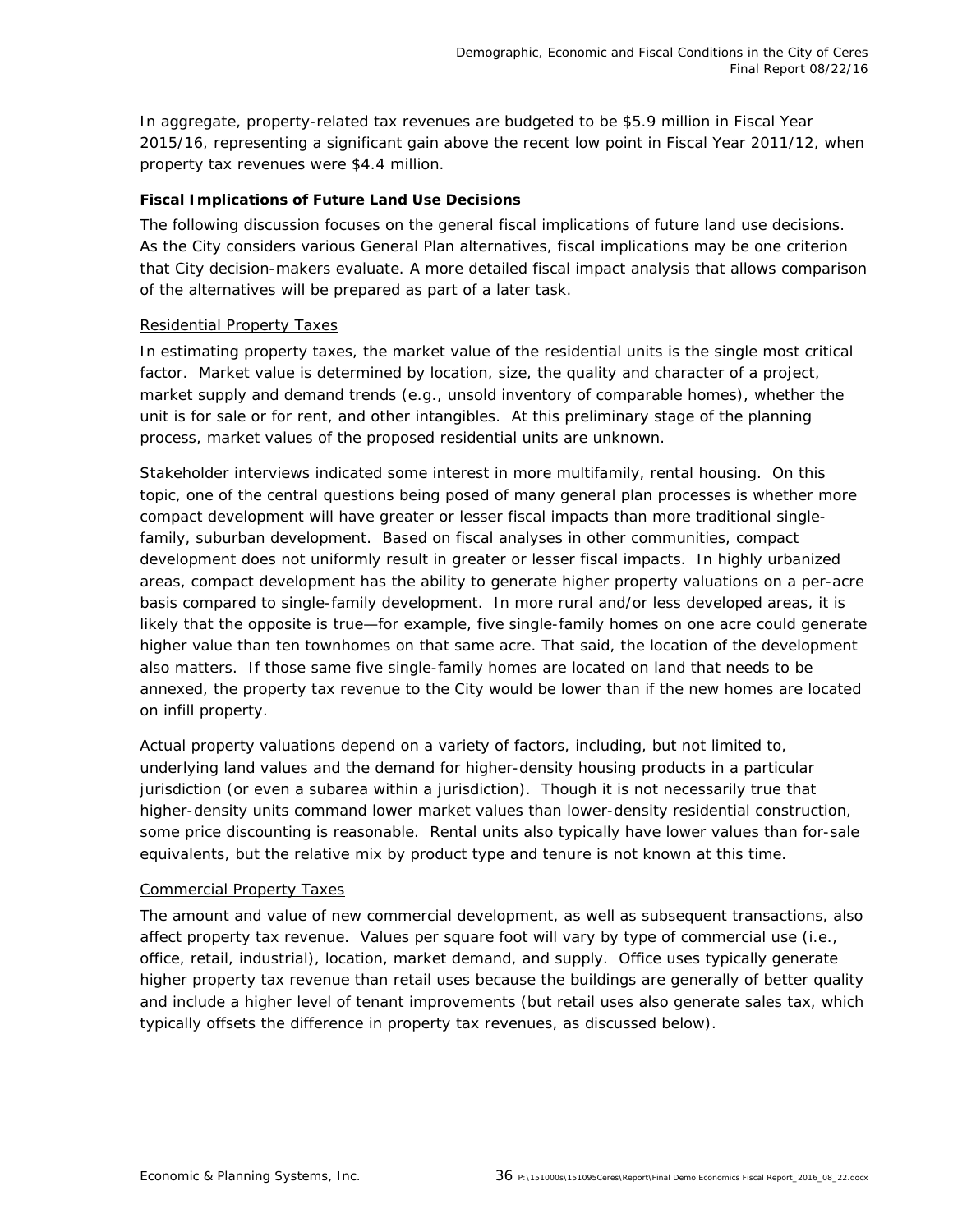### Public Facilities and Open Space

Public facilities, parks, and urban reserve land will not generate property tax revenue. However, if properly maintained and patrolled, parks can be an important amenity, and proximity to a park can increase property values.

### Implications of Annexation

There are County islands that will require annexation if they are to be considered for development as part of the General Plan update. Consequently, before development can occur, the land will need to be annexed into the City, and a City/County tax-sharing agreement will be required. Typically, the City receives a small percent of the County's property tax share that is attributable to an increase in assessed value above the base amount (i.e., the tax increment), which can often be less than the City's standard allocation.

### Implications of the Former Redevelopment Area

With the dissolution of Redevelopment in 2012, the process of paying off outstanding obligations is underway in the City, through its Successor Agency. The largest remaining obligations are the annual debt service payments on the 2006 Tax Allocation Refunding Bonds (two series of bonds with total remaining payments of \$46,802,063 through 11/1/2036), and the annual debt service payments on the 2015 Tax Allocation Refunding Bonds (remaining payments total \$11,814,543 through 12/15/2033). After the last payment is made on the 2006 Bonds in November of 2036, the Successor Agency may cease operations and the former tax increment revenues will subsequently be paid to the taxing entities as they were before redevelopment. The City's share (approximately \$800,000 in 2016 dollars) will go to the City's General Fund and the City will see an increase in property tax revenue.

### **Property Transfer Tax**

The City receives real property transfer tax for any property that is sold at a rate of \$0.55 for every \$1,000 of value. Property transfer tax revenues, therefore, depend upon sales activity, which slowed significantly during the Great Recession. Estimated at \$70,000 for Fiscal Year 2015/16, property transfer tax revenues are recovering but are still well below levels in Fiscal Year 2007/08.

### *Fiscal Implications of Land Use Decisions*

For-sale residential units typically "turn over" about once every ten years although this can vary by product type (e.g., starter home versus move-up). Because rental residential properties, as well as commercial office, industrial and retail properties, are often held as investment properties, they tend to turn over infrequently, resulting in very low property transfer tax revenue. The future mix of ownership and rental residential units to be analyzed is unknown at this point; however, stakeholders have indicated a need in the City for more rental product.

### **Sales Tax**

After property-tax related revenues, sales tax revenues represent the next largest revenue source to the City's General Fund. Of the 8.125 percent sales tax rate applied to sales in the City of Ceres, 0.95 percent is returned to the City's General Fund. In Fiscal Year 2007/08 sales tax revenues accounted for approximately 28 percent of the City's General Fund revenues, compared with 31 percent in Fiscal Year 2015/16. As discussed previously, at \$5.7 million, the Fiscal Year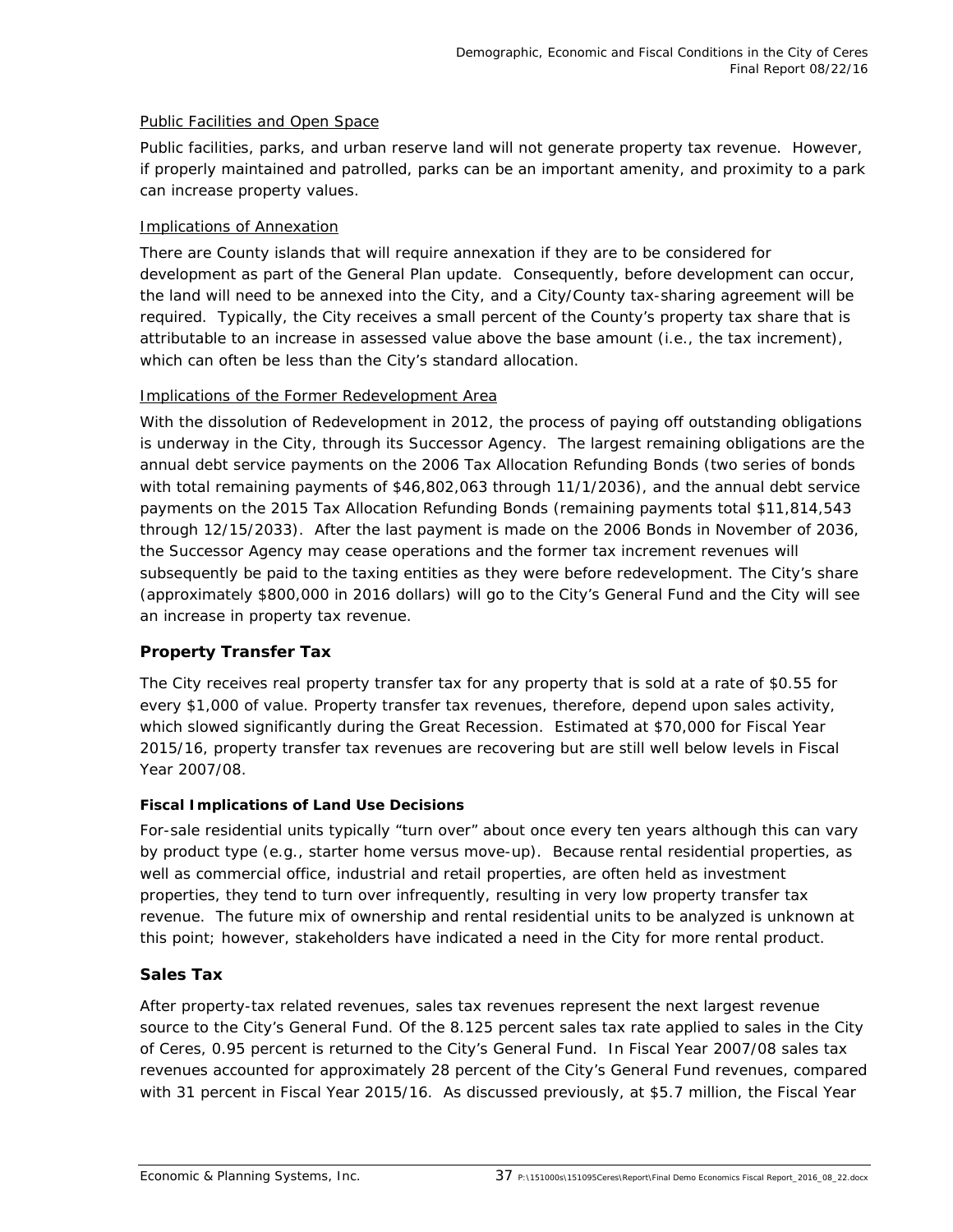2015/16 budget for sales tax revenues represents an inflation-adjusted 2.1 percent increase over sales tax revenues budget in Fiscal Year 2007/08. Comparatively, the City's population increased 9.2 percent over the same nine-year period, while median household incomes decreased by nearly 10 percent.

Additionally, the "triple-flip" ends in Fiscal Year 2015/16, which will return the quarter-cent sales tax revenue to the City's General Fund.**7** In Fiscal Year 2015/16, a corresponding reduction in property tax revenue will appear. Initially, the effect of the end of the "triple-flip" will be neutral for the City. For taxable sales on and after January 1, 2016 the 0.25 percent will revert back to the original Bradley Burns tax rate (0.95 percent in Ceres). Counties and Cities will receive allocated payments directly from the Board of Equalization (BOE) starting in March 2016 for quarter one 2016 taxable sales.

### *Fiscal Implications of Land Use Decisions*

New retail development can have a positive General Fund impact through the generation of sales tax. Taxable sales will be attributable to sales to *new* residents and employees, *net new* sales of goods and services to *existing* residents and employees (either through increased capture of existing sales or increased household spending), and increased capture from outside nonresident sources. Sales tax is also generated by business-to-business purchase transactions (i.e., the purchase of office supplies from a local office supply store).

The incomes of new households will be an important factor in determining the increase in sales tax revenue generated by new development. The decrease in median household income in the past nine years has no doubt played a significant role in the slow growth of sales tax revenue, and economic development efforts to support income growth of existing residents (i.e., employment opportunities) may affect sales tax revenues even more than new residents. In addition, if there is not enough population or employment growth to generate new retail demand equal to new supply, or if the new retail is redundant to what is already available in the City, new retail development may only shift sales from existing retail establishments. This type of shifting behavior does not generate new sales tax revenue.

From a fiscal perspective, sales tax revenue estimates are sensitive to *where* in the City new retail is located because location of retail can affect performance. If appropriately located and targeted, new retail development can improve a City's capture rate by keeping more household spending in the City or attracting more spending from outside the City.

As noted, other employment-generating development will also increase sales tax revenue through business-to-business transactions and employee spending (especially employees from other jurisdictions). Although estimating the retail spending by new workers is relatively

-

**<sup>7</sup>** In March 2004, California voters authorized the issuance of bonds to close the State's budget deficit. To guarantee bond repayment, the state established an excise tax equal to one-quarter percent (.25 percent) of the sales price of property subject to the state's sales and use tax and simultaneously lowered the Bradley-Burns Uniform Sales Tax 1 percent rate to three-fourths of one percent (.75 percent). The bonds are repaid from the .25 percent excise tax. The quarter-percent reduction in local sales tax is recovered through a series of revenue swapping procedures. These exchanges are referred to as the "triple flip."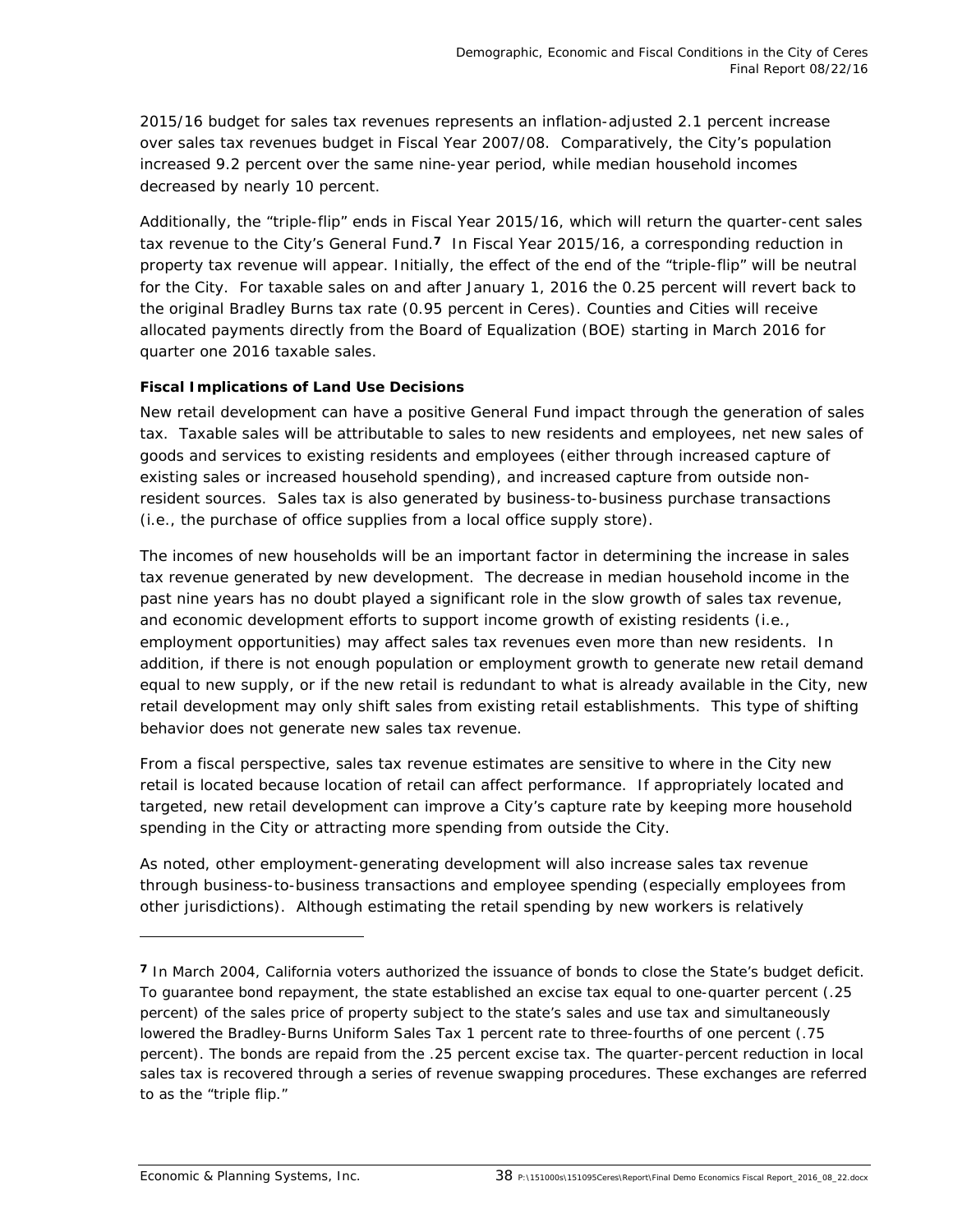straightforward, the level of business-to-business sales can vary significantly by type of business. For example, some manufacturers, especially in technology sectors such as computer, software, and medical devices, often report significant point of sale transactions. However, firms involved in food or raw material processing (like many firms in Ceres) generally do not since their products are sold elsewhere. Thus, the economic development implications of the various General Plan land use Alternatives will need to be considered as part of the fiscal analysis.

### **Business License Taxes**

Ceres assesses business license taxes on all businesses operating within the City. While certain categories of businesses pay a fixed rate, most businesses pay a business license tax that is based on gross receipts. A \$30 application fee is also due at the time of application. Business license revenues increased from nearly \$1.07 million in Fiscal Year 2007/08 to \$1.19 million in Fiscal Year 2015/16, a total of 10.8 percent in nominal dollars. However, it constant 2015 dollars, business license tax revenue has decreased since Fiscal Year 2007/08. Thus, General Plan alternatives with a stronger emphasis on economic development (e.g., more land dedicated to commercial uses) are likely to generate more revenue from this source.

### **Other Annual Revenues**

Other revenues associated with new development include franchise fees, fines and penalties, transient occupancy taxes (TOT), and fees/charges for service. Most of these revenue items expand in relative proportion to population and employment growth. In 2015 Ceres voters raised the City's TOT from 5 percent to 10 percent, which is already resulting in additional TOT revenue to the General Fund. Additional hotel development also would increase TOT revenue, assuming the residential uses generate visitor nights, while the commercial uses generate stays related to business travel.

### **General Fund Expenditures**

The City's General Fund Expenditures peaked in Fiscal Year 2007/08, before the Great Recession required a tightening of the City's budget. Fiscal Year 2015/16 expenditures remain below Fiscal Year 2007/08 levels both in nominal and constant dollar terms. During the same period, the City's population increased 9 percent, which means that per capita spending decreased from nearly \$528 per year to \$415 per year (in constant dollars). The components of the City's General Fund expenditures are described below. **Table 27** presents the City's General Fund expenditure trends between Fiscal Year 2007/08 and Fiscal Year 2015/16 in nominal dollars. **Table 28** presents the same series of data in inflation-adjusted, constant 2015 dollars.

### **Administration**

-

As of 2015/16, General Fund Administration expenditures in the City of Ceres includes Building Inspection, City Attorney, City Clerk, City Council, City Manager, Finance, General City,**8** Human Resources, Planning and Recreation.**9** In constant 2015 dollars, Administration-related

**<sup>8</sup>** General City includes expenditures such as workers' compensation, purchased transportation, and public liability insurance.

**<sup>9</sup>** Parks services are categorized under Public Works and Engineering.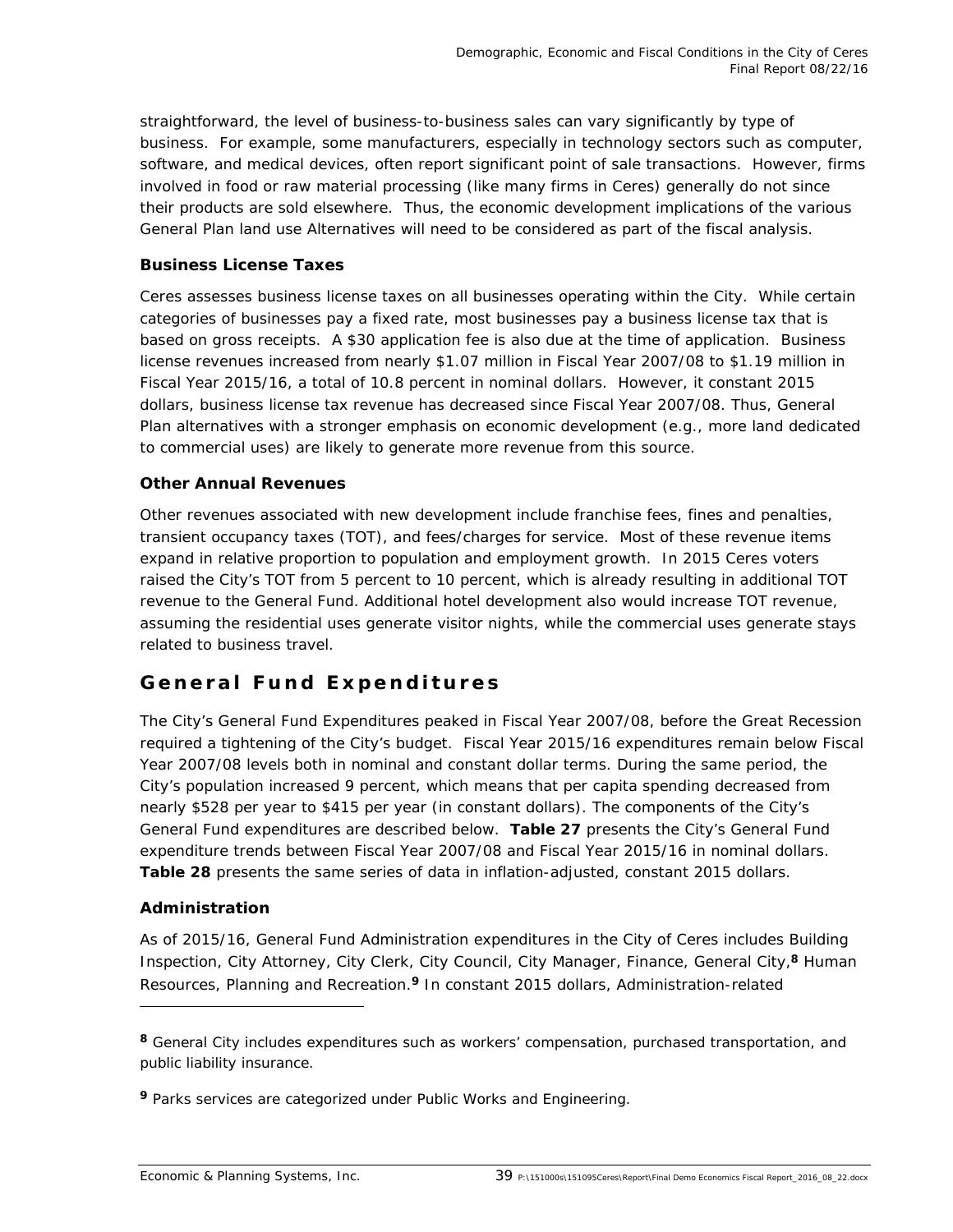expenditures decreased more than 53 percent between Fiscal Year 2007/08 and 2015/16, with per capita spending down to \$51 per person per year in Fiscal Year 2015/16. Severe cuts in FY 2009/10 brought per capita spending on Administration to as low as \$9 per year. Administration expenditures are being controlled more effectively in recent years due in part to improved cost recovery efforts, for services like Building Inspection, Planning and Recreation.

### **Public Safety**

The annual expenditures associated with police and fire service can be significant and have fluctuated between 72 and 90 percent of the General Fund budget over the last nine years. Typically, public safety expenditures (e.g., police and fire) comprise the majority of General Fund expenditures, but the Fiscal Year 2015/16 share of 80 percent is high relative to other cities. For Fiscal Year 2015/16, public safety expenditures in Turlock and Modesto represent 76 and 75 percent of General Fund expenditures, respectively, as shown on **Table 29**. The City of Los Banos is more comparably sized to Ceres. Even so, public safety expenditures as a share of General Fund expenditures are lower than in Ceres (74 percent in Los Banos).

General Fund public safety expenditures are supplemented with Measure H revenues which are used just to fund public safety services. Measure H is a ½-cent sales tax that voters in the City of Ceres passed in 2007. In recent years, Measure H has been generating approximately \$2.5 million per year, primarily for police and fire salaries and benefits. A Citizens' Oversight Committee oversees the expenditure of Measure H revenues.

Public safety costs associated with new development can be substantial if new growth causes demand for service to exceed capacity thus triggering the need for new facilities. For example, in smaller projects, the police and fire expenditures can be estimated using an average expenditure per resident equivalent, assuming that any given project contributes cumulatively to the need for future service level increases, along with the demands of other new development. However, a single major project may create the need for a large increment of additional service, such as staffing and maintenance for a new fire station or police sub-station.

It should be noted that the City may require the establishment of a Mello-Roos Community Facilities District (CFD) for new residential development projects to help fund ongoing police, fire and parks maintenance costs.**<sup>10</sup>**

In Ceres, public safety expenditures in Fiscal Year 2015/16 are the highest they have been in the past nine years (in nominal dollars); however, in constant dollars, public safety expenditures are 12.7 percent lower than in Fiscal Year 2007/08, even as the City's population has grown by more than 9 percent.

**<sup>10</sup>** The Mello-Roos Community Facilities Act of 1982 *(authorized by Section 53311 et. seq. of the Government Code)* enables the formation of a CFD by local agencies, with two-thirds voter approval (or landowner approval when there are fewer than 12 registered voters in the proposed district), for the purpose of imposing special taxes on property owners. The resulting special tax revenue can be used to fund capital costs or operations and maintenance expenses directly, or they may be used to secure a bond issuance, the proceeds of which are used to fund capital costs.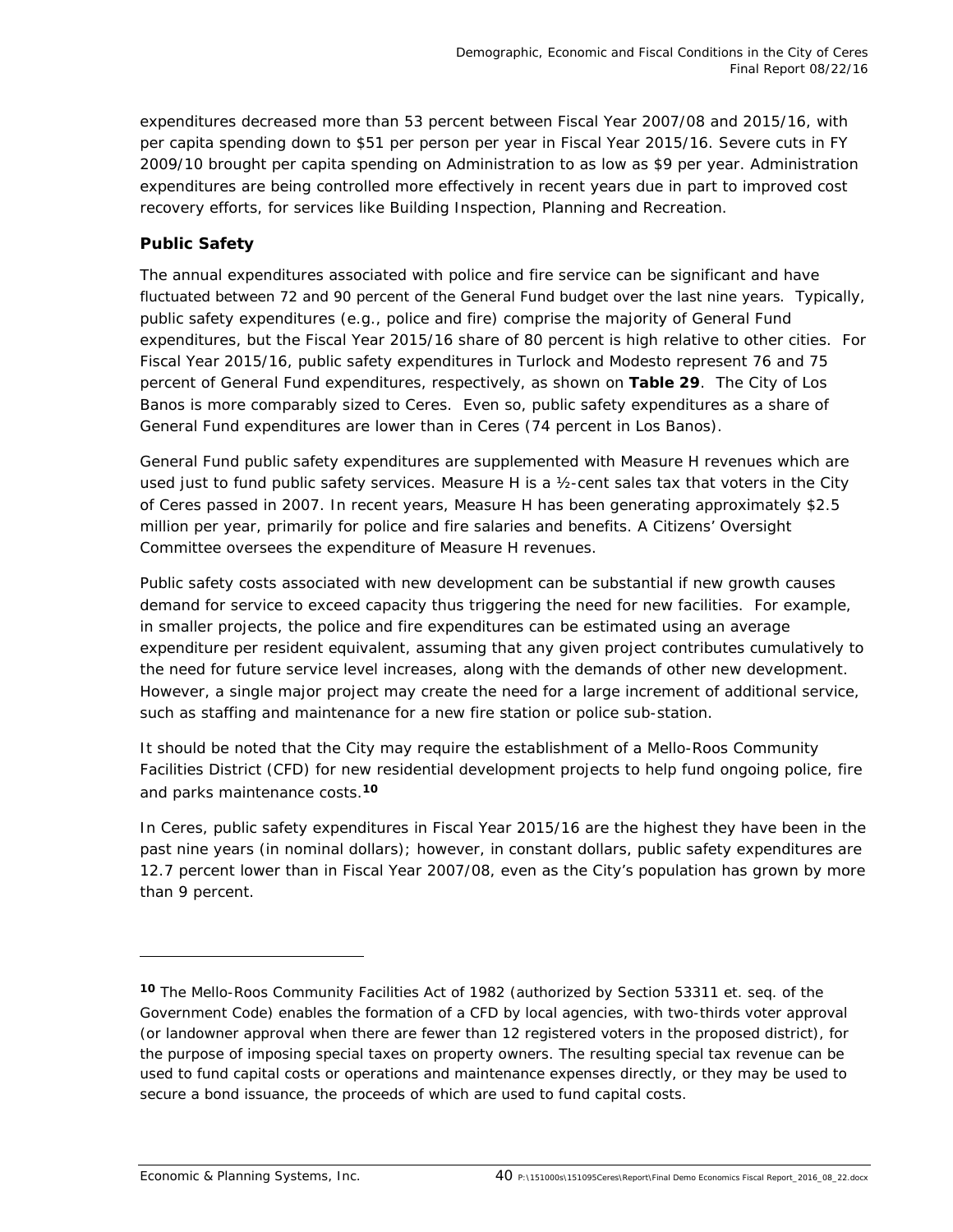#### **Table 27 Summary of General Fund Expenditures (Nominal Dollars)**

|                                       |                                  |            |                                  |            | <b>Budget (Nominal Dollars)</b> |                   |                        |                   |                         |                   |                             |                             | Per Capita % Change         |  |
|---------------------------------------|----------------------------------|------------|----------------------------------|------------|---------------------------------|-------------------|------------------------|-------------------|-------------------------|-------------------|-----------------------------|-----------------------------|-----------------------------|--|
| Item                                  | FY 2007-2008<br>Actual<br>Amount | per Capita | FY 2009-2010<br>Actual<br>Amount | per Capita | FY 2011-2012<br>Actual          | Amount per Capita | FY 2013-2014<br>Actual | Amount per Capita | FY 2015-2016<br>Adopted | Amount per Capita | FY 2007-08 to<br>FY 2015-16 | FY 2007-08 to<br>FY 2011-12 | FY 2011-12 to<br>FY 2015-16 |  |
| <b>City Population</b>                |                                  | 43,029     |                                  | 44,738     |                                 | 45,534            |                        | 46,251            |                         | 46,989            | 9.2%                        | 5.8%                        | 3.2%                        |  |
| <b>Administration</b> <sup>2</sup>    | \$4,121,475                      | \$95.78    | \$368,635                        | \$8.24     | \$722,810                       | \$15.87           | \$2,023,689            | \$43.75           | \$2,388,670             | \$50.83           | -46.9%                      | $-83.4%$                    | 220.2%                      |  |
| <b>Public Safety</b>                  | \$14,188,248                     | \$329.74   | \$13,712,772                     | \$306.51   | \$12,766,114                    | \$280.36          | \$13,184,732           | \$285.07          | \$15,533,091            | \$330.57          | 0.3%                        | $-15.0%$                    | 17.9%                       |  |
| Fire <sup>3</sup>                     | \$4,519,842                      | \$105.04   | \$4,394,947                      | \$98.24    | \$4,047,583                     | \$88.89           | \$4,022,088            | \$86.96           | \$4,538,395             | \$96.58           | $-8.1%$                     | $-15.4%$                    | 8.7%                        |  |
| Police <sup>3</sup>                   | \$9,402,616                      | \$218.52   | \$9,124,812                      | \$203.96   | \$8,489,841                     | \$186.45          | \$8,710,564            | \$188.33          | \$10,385,019            | \$221.01          | 1.1%                        | $-14.7%$                    | 18.5%                       |  |
| Other $\alpha$                        | \$265,790                        | \$6.18     | \$193,013                        | \$4.31     | \$228,690                       | \$5.02            | \$452,080              | \$9.77            | \$609,677               | \$12.97           | 110.1%                      | $-18.7%$                    | 158.3%                      |  |
| <b>Public Works &amp; Engineering</b> | \$1,476,136                      | \$34.31    | \$1,113,706                      | \$24.89    | \$911,051                       | \$20.01           | \$990,783              | \$21.42           | \$1,589,669             | \$33.83           | $-1.4%$                     | $-41.7%$                    | 69.1%                       |  |
| Administration                        | \$61,011                         | \$1.42     | \$88,078                         | \$1.97     | \$48,150                        | \$1.06            | \$93,608               | \$2.02            | \$158,508               | \$3.37            | 137.9%                      | $-25.4%$                    | 219.0%                      |  |
| <b>Engineering Services</b>           | \$336,911                        | \$7.83     | \$136,758                        | \$3.06     | \$97,275                        | \$2.14            | \$77,076               | \$1.67            | \$176,248               | \$3.75            | $-52.1%$                    | $-72.7%$                    | 75.6%                       |  |
| <b>Facility Maintenance</b>           | \$78,372                         | \$1.82     | \$67,622                         | \$1.51     | \$62,674                        | \$1.38            | \$64,476               | \$1.39            | \$46,368                | \$0.99            | -45.8%                      | $-24.4%$                    | $-28.3%$                    |  |
| Housing Rehablitation                 |                                  |            | \$0                              |            |                                 |                   |                        |                   | \$52,500                | \$1.12            |                             |                             |                             |  |
| Parks Service                         | \$999,842                        | \$23.24    | \$821,248                        | \$18.36    | \$702,952                       | \$15.44           | \$755,623              | \$16.34           | \$1,156,045             | \$24.60           | 5.9%                        | $-33.6%$                    | 59.4%                       |  |
| <b>Total Expenditures</b>             | \$19,785,859                     | \$459.83   | \$15,195,113                     | \$339.65   | \$14,399,975                    | \$316.25          | \$16,199,204           | \$350.25          | \$19,511,430            | \$415.23          | $-9.7%$                     | $-31.2%$                    | 31.3%                       |  |

[1] The "Actual" expenditure total for FY 2011/12 does not appear to be consistent with the "Audited" total due to transfers in and transfers out which are not included in the Audited numbers. The "Audited" number for FY 2 affect this Study's Departmental trends analysis.

[2] Includes Building Inspection, City Attorney, City Clerk, City Council, City Manager, Finance, General City, Human Resources, Planning, and Recreation.

[3] Includes sworn-in officers (police officers and firefighters) and nonsworn-in officers (dispatch, emergency medical services, records).

[4] "Other" includes Code Enforcement and Animal Control Departments.

Sources: City of Ceres 2015/16 Adopted Budget; Economic & Planning Systems, Inc.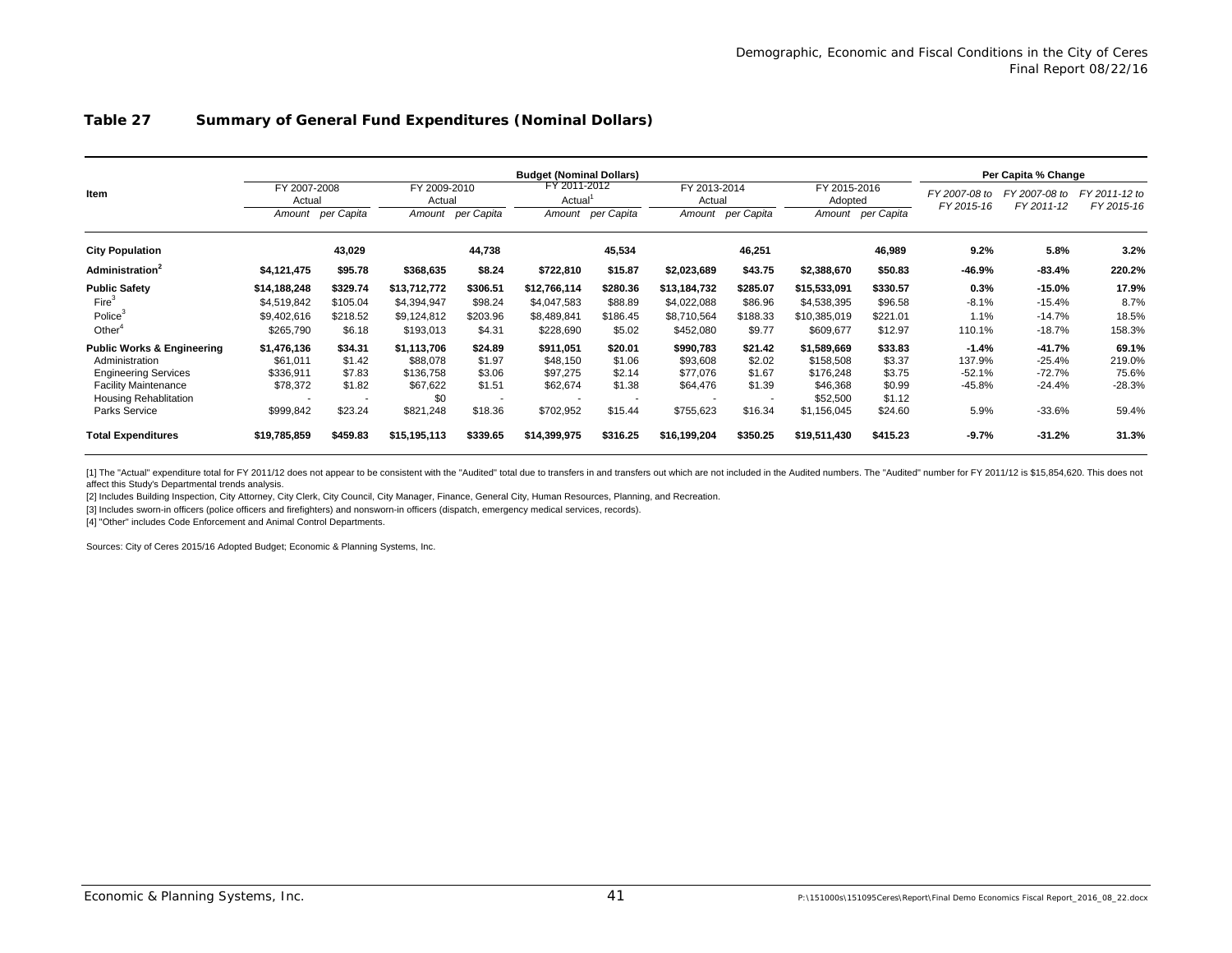#### **Table 28 Summary of General Fund Expenditures (Constant 2015 Dollars)**

|                                       |                        |            |              |                        | <b>Budget (\$2015)</b>   |                        |              |                          |              |                         | Per Capita % Change |               |               |  |  |  |
|---------------------------------------|------------------------|------------|--------------|------------------------|--------------------------|------------------------|--------------|--------------------------|--------------|-------------------------|---------------------|---------------|---------------|--|--|--|
| Item                                  | FY 2007-2008<br>Actual |            |              | FY 2009-2010<br>Actual |                          | FY 2011-2012<br>Actual |              | FY 2013-2014<br>Actual   |              | FY 2015-2016<br>Adopted |                     | FY 2007-08 to | FY 2011-12 to |  |  |  |
|                                       | Amount                 | per Capita | Amount       | per Capita             | Amount                   | per Capita             | Amount       | per Capita               | Amount       | per Capita              | FY 2015-16          | FY 2011-12    | FY 2015-16    |  |  |  |
| <b>City Population</b>                |                        | 43,029     |              | 44,738                 |                          | 45,534                 |              | 46,251                   |              | 46,989                  | 9.2%                | 5.8%          | 3.2%          |  |  |  |
| <b>Administration</b>                 | \$4,732,652            | \$109.99   | \$410,672    | \$9.18                 | \$774,744                | \$17.01                | \$2,091,052  | \$45.21                  | \$2,388,670  | \$50.83                 | $-53.8%$            | $-84.5%$      | 198.8%        |  |  |  |
| <b>Public Safety</b>                  | \$16,292,236           | \$378.63   | \$15,276,484 | \$341.47               | \$13,683,358             | \$300.51               | \$13.623.617 | \$294.56                 | \$15,533,091 | \$330.57                | $-12.7%$            | $-20.6%$      | 10.0%         |  |  |  |
| Fire <sup>2</sup>                     | \$5,190,093            | \$120.62   | \$4,896,117  | \$109.44               | \$4,338,401              | \$95.28                | \$4,155,973  | \$89.86                  | \$4,538,395  | \$96.58                 | $-19.9%$            | $-21.0%$      | 1.4%          |  |  |  |
| Police $2$                            | \$10.796.938           | \$250.92   | \$10,165,344 | \$227.22               | \$9,099,835              | \$199.85               | \$9,000,516  | \$194.60                 | \$10,385,019 | \$221.01                | $-11.9%$            | $-20.4%$      | 10.6%         |  |  |  |
| Other                                 | \$305,204              | \$7.09     | \$215,023    | \$4.81                 | \$245,121                | \$5.38                 | \$467,129    | \$10.10                  | \$609,677    | \$12.97                 | 82.9%               | $-24.1%$      | 141.0%        |  |  |  |
| <b>Public Works &amp; Engineering</b> | \$1.695.034            | \$39.39    | \$1.240.706  | \$27.25                | \$976,510                | \$21.45                | \$1.023.764  | \$22.13                  | \$1,589,669  | \$33.83                 | $-14.1%$            | $-45.6%$      | 57.8%         |  |  |  |
| Administration                        | \$70,058               | \$1.63     | \$98,122     | \$2.19                 | \$51,610                 | \$1.13                 | \$96,724     | \$2.09                   | \$158,508    | \$3.37                  | 107.2%              | $-30.4%$      | 197.6%        |  |  |  |
| <b>Engineering Services</b>           | \$386,872              | \$8.99     | \$152,353    | \$3.41                 | \$104,264                | \$2.29                 | \$79.642     | \$1.72                   | \$176,248    | \$3.75                  | $-58.3%$            | $-74.5%$      | 63.8%         |  |  |  |
| <b>Facility Maintenance</b>           | \$89,994               | \$2.09     | \$75,333     | \$1.68                 | \$67,177                 | \$1.48                 | \$66,622     | \$1.44                   | \$46,368     | \$0.99                  | $-52.8%$            | $-29.5%$      | $-33.1%$      |  |  |  |
| Housing Rehablitation                 |                        | $\sim$     |              | $\sim$                 | $\overline{\phantom{a}}$ |                        | ۰.           | $\overline{\phantom{a}}$ | \$52,500     | \$1.12                  |                     |               |               |  |  |  |
| Parks Service                         | \$1,148,109            | \$26.68    | \$914,898    | \$20.45                | \$753,459                | \$16.55                | \$780.776    | \$16.88                  | \$1,156,045  | \$24.60                 | $-7.8%$             | $-38.0%$      | 48.7%         |  |  |  |
| <b>Total Expenditures</b>             | \$22,719,922           | \$528.01   | \$16,927,862 | \$378.38               | \$15,434,612             | \$338.97               | \$16,738,433 | \$361.90                 | \$19,511,430 | \$415.23                | $-21.4%$            | $-35.8%$      | 22.5%         |  |  |  |

Sources: City of Ceres 2015/16 Adopted Budget; Economic & Planning Systems, Inc.

[1] Includes Building Inspection, City Attorney, City Clerk, City Council, City Manager, Finance, General City, Human Resources, Planning, and Recreation.

[2] Includes sworn-in officers (police officers and firefighters) and nonsworn-in officers (dispatch, emergency medical services, records).

[3] "Other" includes Code Enforcement and Animal Control Departments.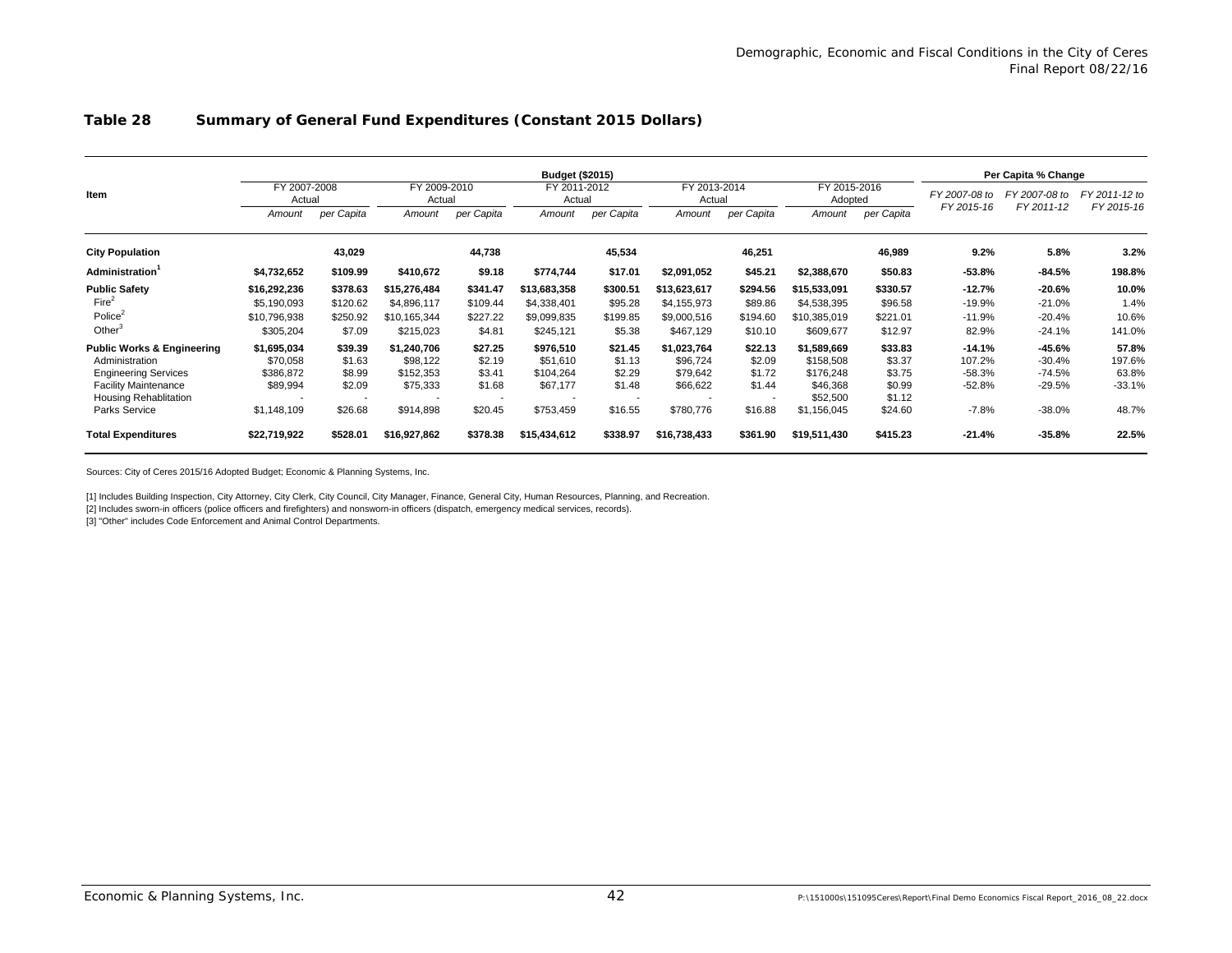| Item                          | <b>City of Los Banos</b> |                | <b>City of Turlock</b> |            | <b>City of Modesto</b> |            | <b>City of Ceres</b> |            |
|-------------------------------|--------------------------|----------------|------------------------|------------|------------------------|------------|----------------------|------------|
|                               | Amount                   | per Capita     | Amount                 | per Capita | Amount                 | per Capita | Amount               | per Capita |
| <b>City Population (2015)</b> |                          | 37,145         |                        | 71,043     |                        | 209,186    |                      | 46,989     |
| <b>Public Safety</b>          | \$8,986,666              | \$241.93       | \$26,017,271           | \$366.22   | \$84,500,688           | \$403.95   | \$15,533,091         | \$330.57   |
| Fire <sup>1</sup>             | 1.225.512                | \$32.99        | \$7,845,242            | \$110.43   | \$27,197,003           | \$130.01   | \$4,538,395          | \$96.58    |
| Police                        | 7,503,370                | \$202.00       | \$17,317,360           | \$243.76   | \$56,284,269           | \$269.06   | \$10,385,019         | \$221.01   |
| Code Enforcement              | 257,784                  | \$6.94         |                        |            |                        |            | \$259,677            | \$5.53     |
| Neighborhood Services         | $\overline{\phantom{0}}$ | $\blacksquare$ | \$330,826              | \$4.66     |                        |            |                      |            |
| <b>Animal Control</b>         |                          | $\blacksquare$ | \$523,843              | \$7.37     | \$1,019,416            | \$4.87     | \$350,000            | \$7.45     |
| <b>Public Safety Share of</b> |                          |                |                        |            |                        |            |                      |            |
| General Fund <sup>2</sup>     | 74%                      |                | 76%                    |            | 75%                    |            | 80%                  |            |

Sources: 2015/16 Budgets for the cities of Los Banos, Turlock, Modesto, and Ceres.

[1] Includes sworn-in officers (police officers and firefighters) and non-sworn-in officers (dispatch, emergency medical services, records). For the City of Turlock, the Fire Department also includes Neighborhood Services.

[2] Does not include Measure H revenues.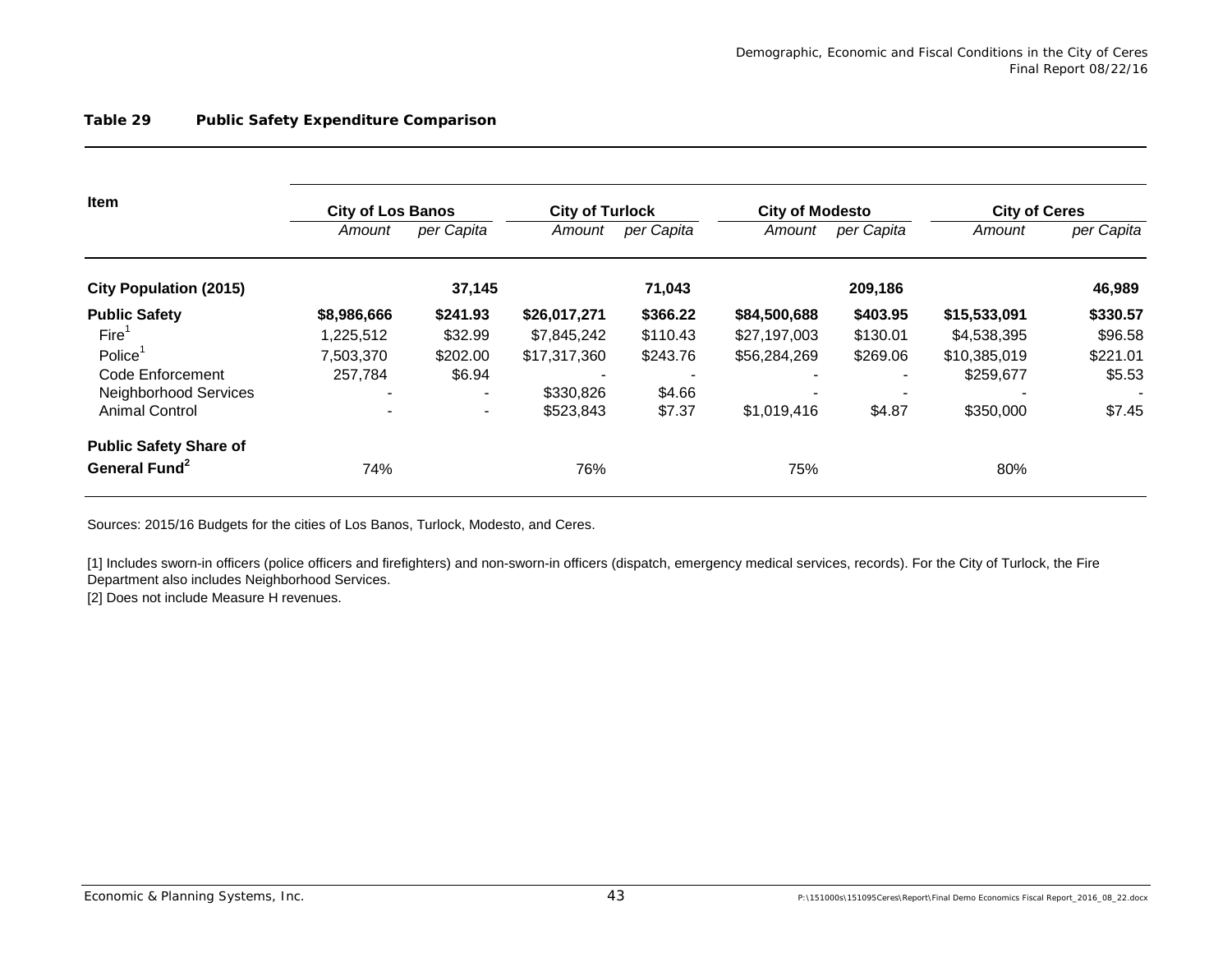### *Fire*

The City of Ceres has four fire stations and 38 positions in the department.**11** The Fire Department responded to 4,758 emergency calls for service in 2014. At approximately \$4.5 million in Fiscal Year 2015/16, fire expenditure levels have returned to Fiscal Year 2007/08 levels (in nominal dollars). On a per capita basis, fire expenditures are approximately \$97 per resident per year. In constant dollar terms, per capita expenditures have decreased since Fiscal Year 2007/08 but increased since the low of Fiscal Year 2013/14.

### Fiscal Implications of Land Use Decisions

Fire expenditures associated with the General Plan alternatives will depend on the capacity and geographic reach of each station relative to the location and amount of growth. Depending on the amount of new growth reflected in the General Plan alternatives, the existing fire stations may or may not be able to accommodate the new growth. The fiscal analysis of the preferred alternative will need to understand the "service capacity thresholds" of each station—the point at which a station is operating at maximum capacity and a new station, including new equipment and new personnel, is needed to serve growth. An understanding of each station's service capacity threshold should be considered as part of the preferred alternative selection process.

### *Police*

At approximately \$10.4 million in Fiscal Year 2015/16, police expenditure levels are the highest they have been in the past nine years, in nominal dollars. The increase of the police budget includes the addition of Animal Control Services (\$334,000), the purchase of new technology, and the split of the public safety director to separate police chief and fire chief positions.

On a per-capita basis, police expenditures are approximately \$221 per resident per year. In constant dollar terms, per capita expenditures have decreased since Fiscal Year 2007/08 when per-capita police expenditures were approximately \$251 per year, but increased since the low of Fiscal Year 2013/14 (\$195 per capita per year).

### Fiscal Implications of Land Use Decisions

The General Fund cost implications of the various Alternatives will depend on the relative cost of expanding or modifying beat structures and adding personnel. If new development is planned for areas that are geographically separated from existing core service areas, it is likely that both new beats (and potential sub-stations) and additional staffing may be required. Conversely, for development that is more concentrated within the existing core service areas, the focus may be more on additional patrol (e.g., staffing). The extent to which existing personnel and the existing beat configuration can accommodate new development will need to be discussed before the selection of the preferred alternative.

**<sup>11</sup>** Includes 37 uniformed personnel and 1 non-uniformed personnel. Source: http://www.ci.ceres.ca.us/40823.html.

Six of the 38 positions are not funded by the General Fund; rather they are funded by a federal SAFER grant that expires in March 2018. While the City intends to reapply for this grant, it is not certain that the grant will be awarded to the City again. One other position is a captain position for the Fire Investigation Unit (FIU) that is funded by the County through a MOU.